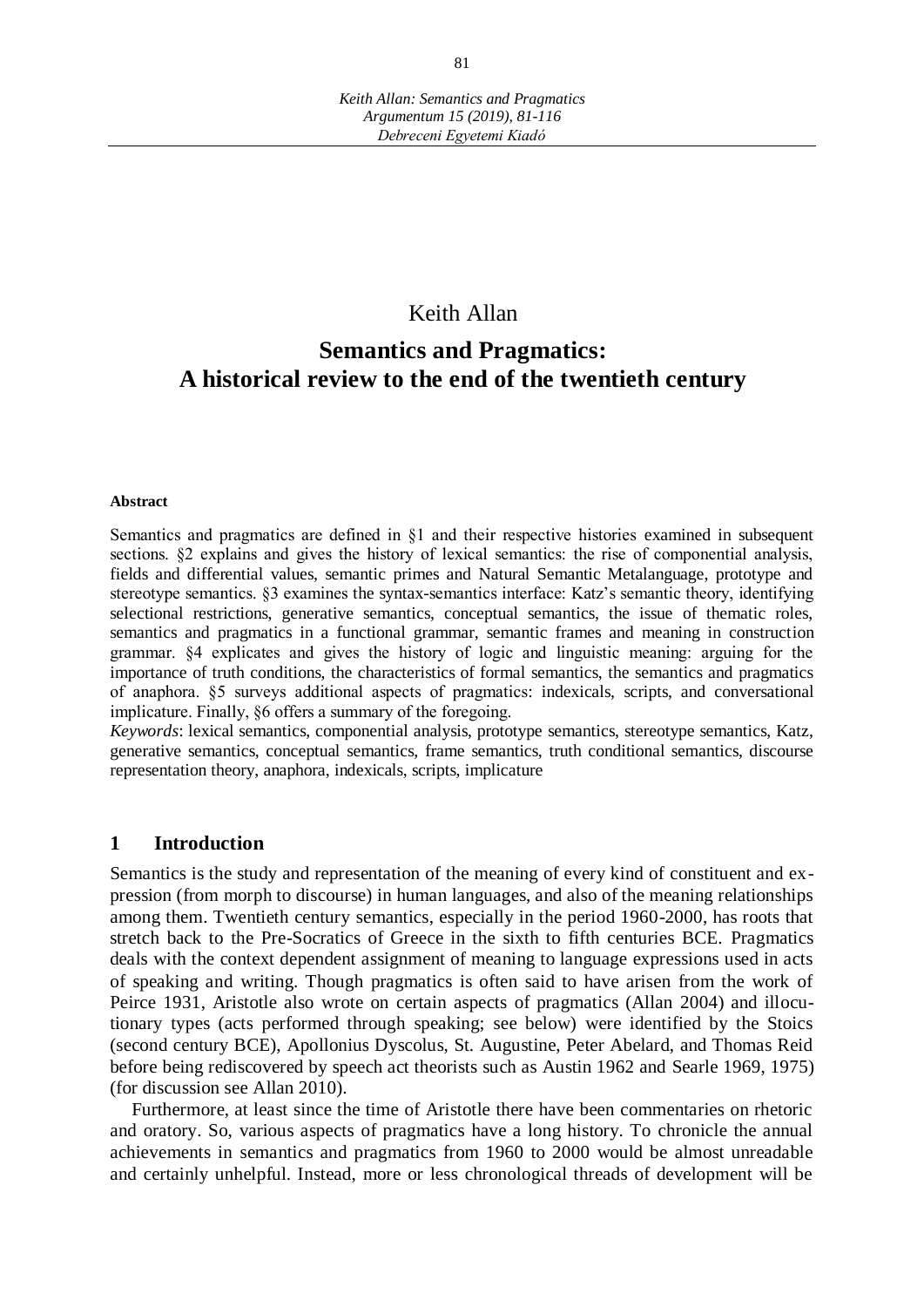presented within thematic areas. These are divided into four major sections: Lexical Semantics; The Semantics~Syntax Interface; Logic and Linguistic Meaning; and Aspects of Pragmatics. Developments in any one topic area were often influenced by developments elsewhere, and the subdivisions within them are not discrete, as we shall see. The essay concludes with a short essay on the importance of scripts (predictable personae and sequences of events) and conversational implicatures (probable inferences that arise from conventional expectations) which allow for the underspecification of meaning in language that renders natural languages much less explicit than most computer programming languages.

One problem that has been raised repeatedly over the course of the period in question and which underlies much of the discussion here is the scope of semantics (and thus the definition of meaning). For some scholars semantics studies entities such as words in isolation, and thus semantics concerns only the type of decontextualized, abstract information that would be given in a dictionary. However, for others, semantics covers much more. This can be the type of information found in an encyclopedia – a structured data-base containing exhaustive information on many (perhaps all) branches of knowledge.<sup>1</sup> Or, it can be the relation of the word to other words in the co-text (the surrounding text), or the relation to the context of the speech event in which the word is used, experiences, beliefs and prejudices about the context in which it is used.

## **2 Lexical semantics**

 $\overline{a}$ 

Here I discuss componential analysis, semantic fields, semantic primes, prototype semantics, stereotype semantics and lexicography.

#### *2.1 The rise of componential analysis*

Until the mid-1960s twentieth century linguistic semanticists focused on lexical semantics, in particular the componential analysis of lexemes and semantic relations among them. A lexeme is an item listed in the dictionary (or lexicon), "a language expression whose meaning is not determinable from the meanings (if any) of its constituent forms and which, therefore, a language user must memorize as a combination of form and meaning."<sup>2</sup> Examples of lexemes are simple words like *cat, walk, and, from*, complex words with derivational affixes like *education, reapply,* compounds like *loudspeaker, baby*-*sit, high school,* phrasal verbs like *look up, slow down,* idioms like *kick the bucket*, and proverbs like *a stitch in time saves nine.*  What is more controversial is whether clichés like *bread and butter* (but not *butter and bread*)*, ham and cheese*, formulaic expressions (*many happy returns, it's nice to meet you),*  expletives (*uh, huh; damn*), phonesthemes like the *fl*- onsets to *flee, flicker, flare*, etc. are lexemes. Serious proposals for incorporating these into dictionaries were discussed by several scholars (Weinreich 1969; Makkai 1972; Jackendoff 1995; Allan 2001; Stubbs 2001; and most interestingly in Wray 2002).

Componential analysis is typically based on the sense of a lexeme such as can be found in a dictionary, that is, decontextualized meaning, abstracted from innumerable occurrences (in

<sup>1</sup> The place of proper names and the problematic relationship between the dictionary and encyclopedia are examined by e.g. Allan 2001, 2006; Hanks 1979.

<sup>2</sup> The term 'lexeme' is used here because it is the word most used in the literature. Others have used 'listeme' for this meaning (Di Sciullo & Williams 1987; Allan 2001).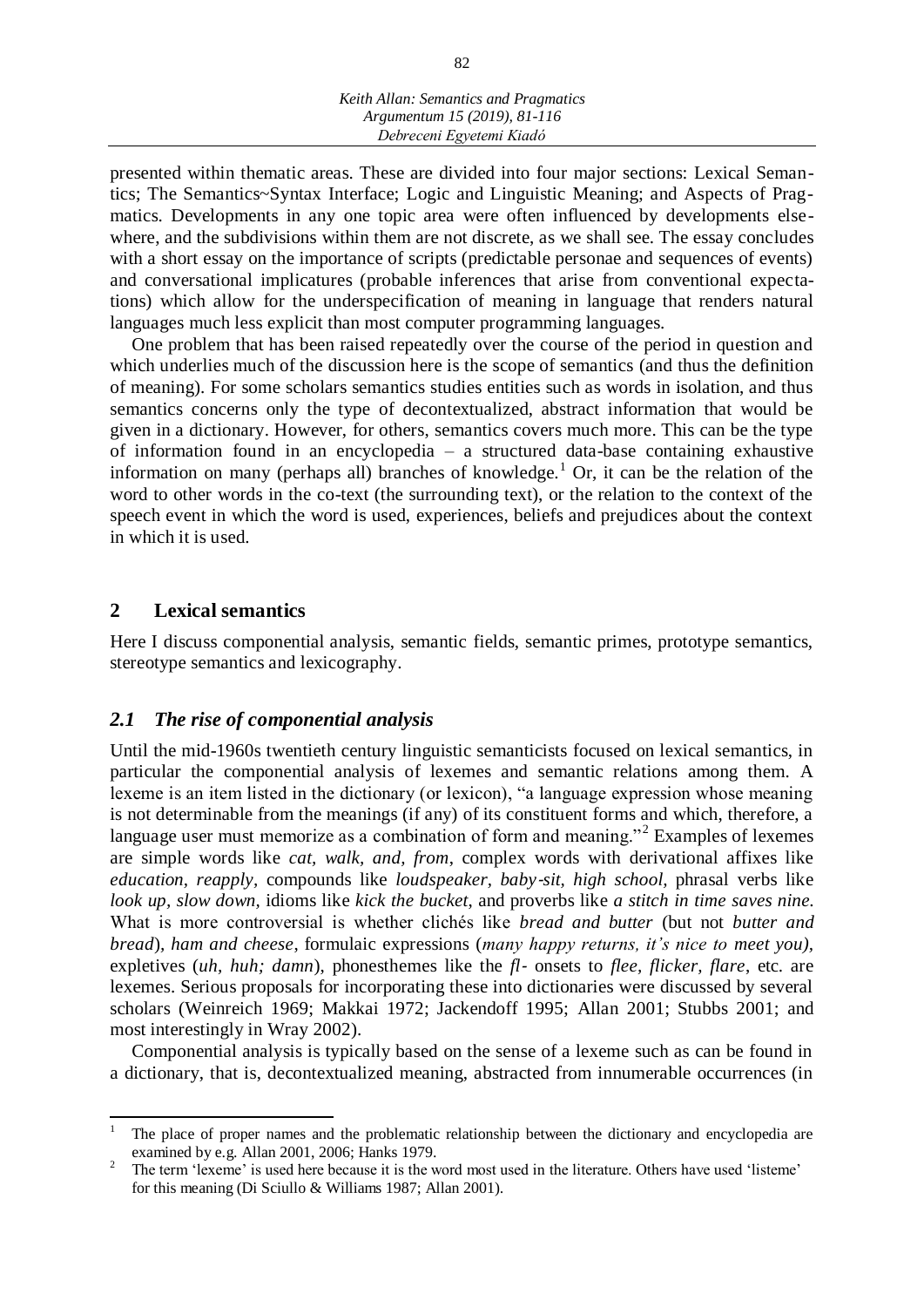texts) of the lexeme or combination of lexemes. In componential analysis, this sense is identified in terms of one or more semantic components. The principal means of accomplishing this has been through the structuralist method of contrastive distributional analysis. Lexemes that share semantic components are semantically related. There is no consistent one-to-one correlation between semantic components and either the morphs or the morphemes of any language. Being components of sense, semantic components reflect the characteristics of typical *denotata.* The *denotatum*, "denotation", of a language expression is what it is normally used to refer to in some possible world. So, the *denotata* ("denotations") of *cat* are any animals that the English word *cat* (and *cats*) can be used to refer to. There is a hierarchy of semantic components which corresponds to perceived hierarchies among *denotata*. For instance, FELINE is a semantic component of *cat* and entails the semantic component ANIMAL which is also, therefore, a component of *cat*. This suggests a thesaurus-like structure for semantic components. It follows that the set of semantic components for a language can be discovered by identifying all the relationships that can be conceived of among the *denotata* of lexemes. In practice, this could be everything in all worlds, actual and non-actual, a procedure that has never been successfully achieved.

In American linguistics up to 1960, Leonard Bloomfield (see especially Bloomfield 1933) – the major figure of this period – was sympathetic to the cultural context of language, but he came to exclude semantics from the Bloomfieldian tradition in American linguistics on the grounds that semantics is not directly observable in the way that phonemes, morphemes, and sentences are manifest in phones. So, from the 1940s until the 1960s, semantics was regarded by many American linguists as metaphysical and unfit for the kind of scientific enquiry into observable language structures that they believed linguistics should undertake. The advance towards semantic analysis was therefore made within morphosyntax and by European linguists, using as a model Roman Jakobson's work on the general theory of case (Jakobson 1936). Jakobson identified the conceptual features of each case in Russian using the methodology of Prague School phonology. Thus, according to Jakobson each Russian case is distinguished from other cases in terms of the presence or absence of just the four features [±directedness], [±status], [±scope] (the scope of involvement in the context of the utterance), and [±shaping] (identifying a container or bounded area). The idea of characterizing cases in terms of distinguishing components can be applied to the traditional analysis of the nominal suffixes in Latin so as to identify features from the categories of case (NOMINATIVE ∨ GENITIVE V DATIVE V ACCUSATIVE V ABLATIVE),<sup>3</sup> gender (MASCULINE V FEMININE ∨ NEUTER), number, and declension type. For instance, ACCUSATIVE ∧ FEMININE ∧ SINGULAR ∧ FIRST\_DECLENSION generates the suffix -*am* as in *fēminam*  "woman"; ABLATIVE ∧ MASCULINE ∧ SINGULAR ∧ SECOND\_DECLENSION generates the suffix *-ō* as in *puerō* "by the boy". In 'Componential analysis of a Hebrew paradigm', Zellig Harris 1948 analyzed the verb paradigm using the categories of tense, person, and gender on a similar distributional basis to this; the result corresponds to Jakobson's analysis in terms of conceptual features.

It is a small step from the componential analysis of closed morphosyntactic systems like case systems to the componential analysis of closed semantic fields like kinship systems. Anthropologists had for many years been comparing widely differing kinship systems in culturally distinct societies by interpreting them in terms of universal constituents (such as FEMALE\_PARENT\_OF, MALE\_SIBLING\_OF) that equate to semantic components. Two of the earliest articles in the componential analysis of meaning (Lounsbury 1956 and

<sup>3</sup> ∨ is logical disjunction, "or"; ∧ is logical conjunction, "and".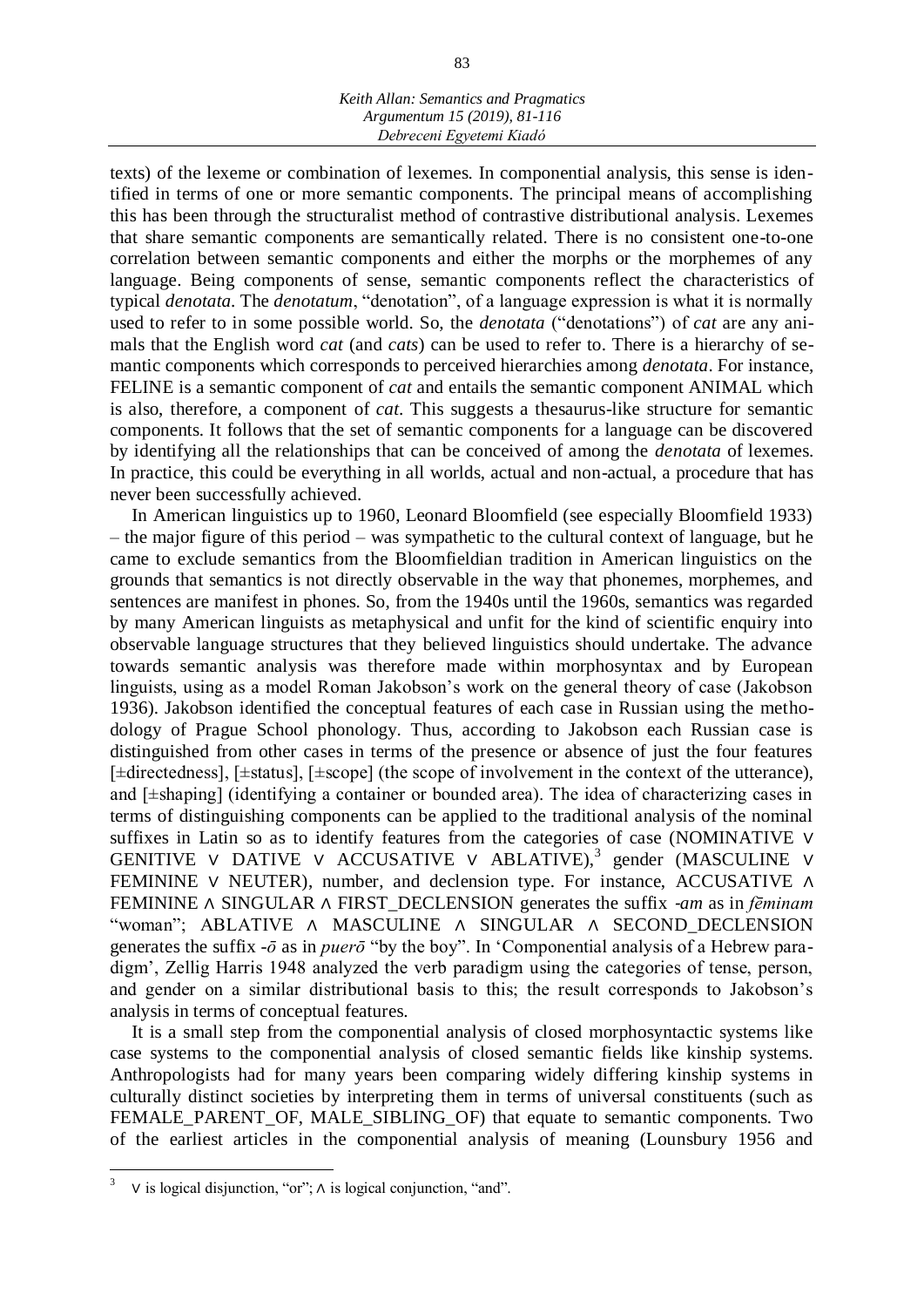Goodenough 1956), appeared consecutively in the same issue of the journal *Language* and were both analyses of kin terms*.* Without stepping far outside the Bloomfieldian tradition, these early writers on componential analysis were responsible for changing contemporary linguistic opinion by showing that semantic analysis could be carried out using approved methods of structural analysis, similar to those used, for example, to filter out the phonetic components of the Sanskrit stop phonemes. For instance, Floyd Lounsbury's paper begins with a comparison of Spanish and English kin terms: *ti-o, hij-o, abuel-o, herman-o* ("uncle", "son", "grandfather", "brother") vs *ti-a, hij-a, abuel-a, herman-a* ("aunt", "daughter", "grandmother", "sister"). He notes that English has no gender morphs corresponding to the Spanish suffixes *-o* and *-a*, but gender is nonetheless a significant component in the meaning of the English kin terms. Their covert gender must be compatible with the sex of the person denoted; consequently, it is anomalous to call one's uncle *aunt*, or one's sister *brother*. There are grammatical consequences, which provide evidence for the covert gender: the personal pronoun anaphoric to *uncle* is *he/him*; the one for *aunt* is *she/her*; *\*My brother is pregnant* is anomalous. *Father, uncle*, and *aunt* have in common that they are FIRST\_ASCENDING\_GENERATION. *Father* and *uncle* additionally have in common that both are MALE, whereas *aunt* is FEMALE. *Aunt* and *uncle* are both COLLATERAL, whereas *father* is LINEAL. Thus are meaning relationships systematically identified.

# *2.2 Fields and differential values*

Modern componential analysis grew out of Prague school distinctive feature analysis of phonology, conceptual feature analysis in inflectional morphology and anthropological interest in kinship systems – and semantic field theory. Semantic fields are constructed from the semantic relations among names for concepts (see below). In effect this means that the semantic field of a lexeme is determined from the conceptual field in which its *denotata*  occur; the structure of a semantic field mirrors the structure of the conceptual field. The notion of semantic fields can be found in Alexander von Humboldt 1836 and it was developed among German scholars (in particular Trier 1931; Porzig 1950; Weisgerber 1950; and Geckeler 1971). John Lyons 1963 examined the meanings that can be ascribed to words such as *téchnē* ("skill"), *epistḗmē* ("knowledge"), *sophía* ("wisdom"), *aretḗ* ("virtue") (all of these translations are oversimplified) in the semantic fields of knowledge and skill in Plato's works. Lyons was motivated by Jost Trier's survey of the shifting field of High German *wîsheit*, *kunst* and *list.* Around 1200 these three words meant approximately: *knowledge,* which subsumed 'courtly skill' and 'technical skill'. By 1300 *wîsheit* had narrowed to 'mystical knowledge'; *kunst* shifted to 'artistic skill'; while *list* was effectively replaced by *wizzen*  meaning 'technical skill'. But unlike Trier's subjective speculations, Lyons presents a rigorous analysis using techniques derived from the works by Zellig Harris 1951 and Noam Chomsky 1957.

Few scholars have undertaken extensive analysis of a semantic field, but Edward Bendix 1966 analyzed the field of *have* and its counterparts in Hindi and Japanese, Adrienne Lehrer 1974 studied the field of cooking and sounds, and Anthony Backhouse 1994 did an extensive study of taste terms in Japanese. A conceptual field such as color, kinship, or cooking terms is covered by a number of lexemes in a language, each denoting a part of the field. Different languages and, any one language at different times in its history, may divide the field differently among lexemes. Although the sensory data in the color spectrum are the same for all human beings, languages name parts of the field differently. The differential value ("valeur" in Saussure 1931 [1916]) of any lexeme is that part of the conceptual field that it denotes in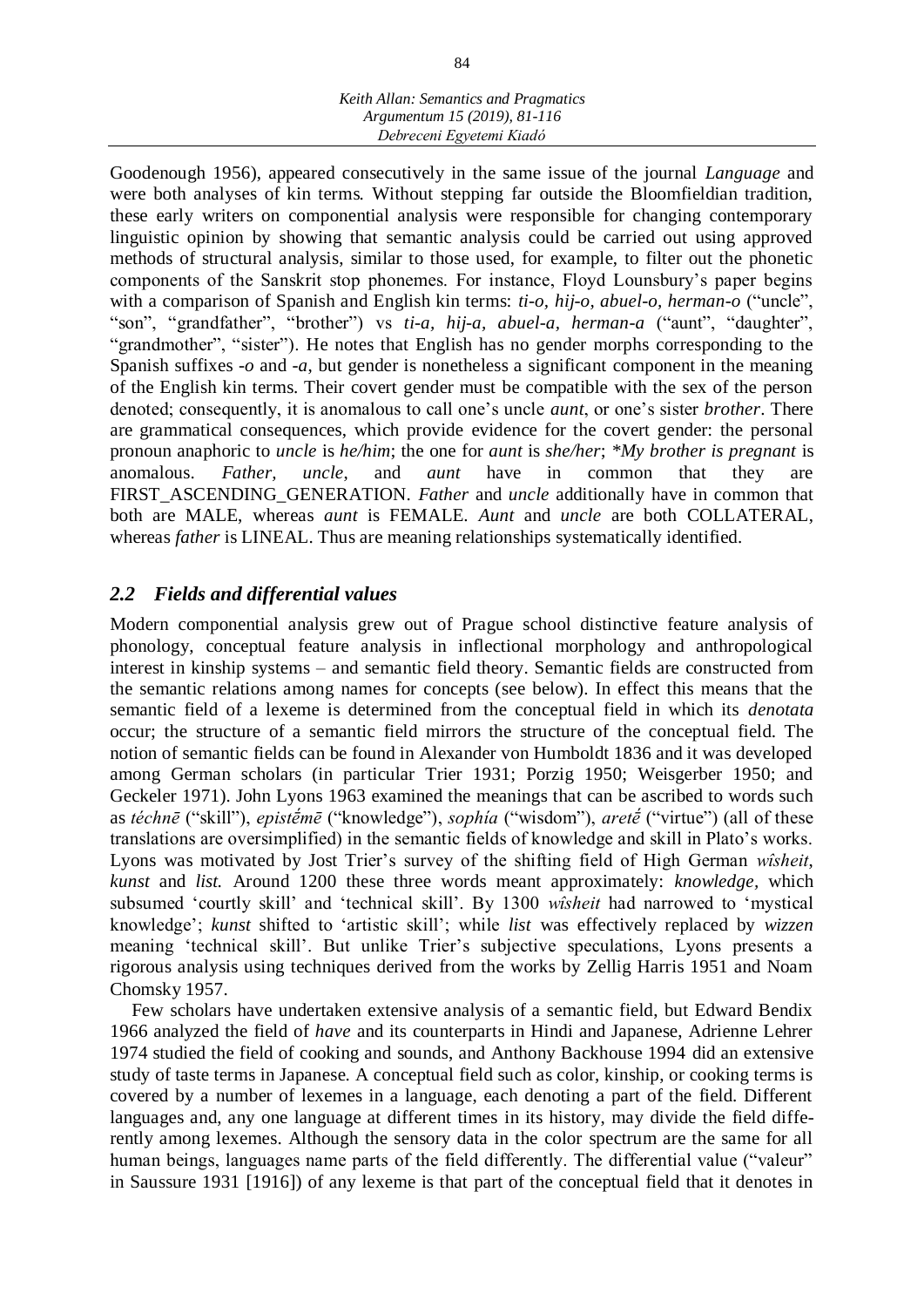*Keith Allan: Semantics and Pragmatics Argumentum 15 (2019), 81-116 Debreceni Egyetemi Kiadó*

contrast with the part denoted by other lexemes in the same semantic field. In the Papuan language Western Dani, *laambu* divides the color spectrum in half; the other half is *mili*. The differential value of *laambu* is very different from English *yellow*, even though it is a typical translation for English *yellow,* because *laambu* implies not-*mili* (not cool-dark), whereas *yellow* implies (notwhite, not-red, not-green, not-blue, not-black, not-brown, not-pink, notpurple, notorange, not-grey). $4$ 

Unlike the field of color terms, the field of cooking terms is not neatly circumscribed. Since the analysis by Lehrer 1974, microwave ovens have become ubiquitous; and because one can boil, roast, and poach in a microwave, the semantic field has been revised with the advent of this new form of cooking. To generalize: when new objects and new ways of doing things come into existence, there is a change in the conceptual field that usually leads to a change in the semantic field and the addition or semantic extension of lexemes. (This, of course, is what Trier was trying to show.) Seemingly closed fields such as case inflections or kin terms should permit exhaustive componential analysis in which every term within the field is characterized by a unique subset of the universal set of semantic components defining the field. However, these systems invariably leak into other fields when meaning extensions and figurative usage are considered. Furthermore an exhaustive componential analysis of the entire vocabulary of a language is probably unachievable, because it proves impossible to define the boundaries – and hence all the components – of every field.

## *2.3 Semantic primes and Wierzbicka's natural semantic metalanguage*

Semantic primes are primitive symbols that with their interpretations constitute the vocabulary of the semantic metalanguage that a linguist may use to describe and analyze a particular language (object language). We may suppose that semantic components are, or are composed from, semantic primes, but what are they and how many primes are there? A number of seventeenth century seekers after a universal language, including Dalgarno 1661, Lodwick 1652 and Wilkins 1668, proposed primitive semantic components. Their contemporary, Arnauld (Arnauld & Nicole 1996) recognized that the meanings of most words can be defined in terms of others but that, ultimately, there are some undefinable semantically primitive words.

In the American tradition of the 1940s-1960s, Morris Swadesh sought to establish a list of basic vocabulary created to plot diachronic relationships between unwritten languages in Africa, the Americas, and elsewhere. Words in the Swadesh-list are 'basic' in the sense that they name things likely to be common to the experience of all human communities (the sun, human body parts and functions, etc.). The purpose of the Swadesh-list was to take a pair of languages and compare 100–215 basic lexemes to discover how many are cognates (see Swadesh 1955); hence one name for the program is lexico-statistics (see Embleton 1986). The scale of vocabulary differentiation derives from studies of Indo-European languages for which there are historical records. For related languages, the time of divergence from a common mother language is estimated from the proportion of vocabulary common to both, a procedure sometimes called glottochronology.

In more recent times, Uriel Weinreich (1962: 36) identified a discovery procedure for a semantic metalanguage built upon natural language. This was to (a) stratify the language into a central core of semantic primes whose members are definable only circularly and by osten-

 $\overline{a}$ 

<sup>4</sup> This assumes that these color terms are 'basic' in the sense of Berlin & Kay  $1969$  – which is not uncontroversial; see MacLaury 1997.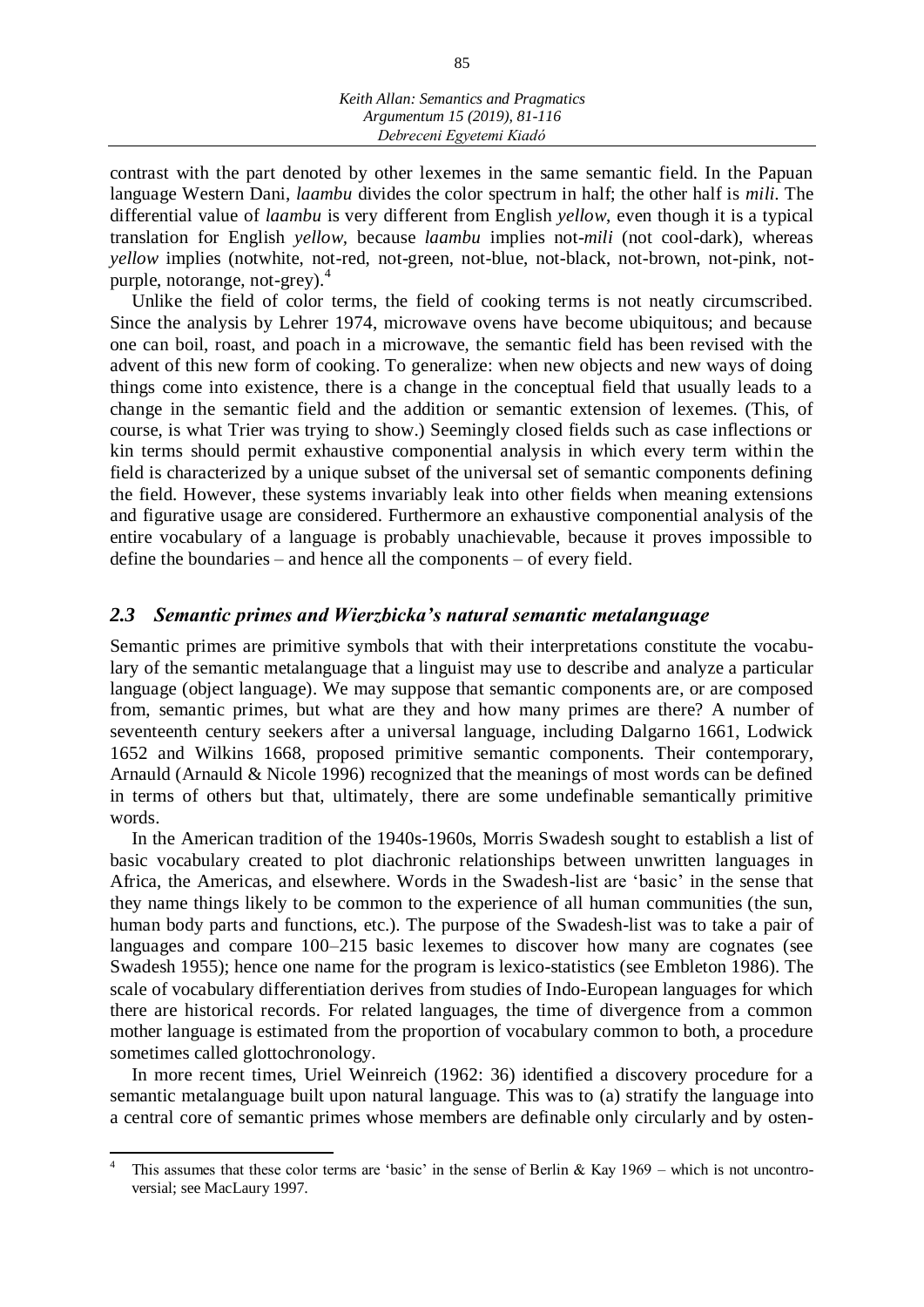#### *Keith Allan: Semantics and Pragmatics Argumentum 15 (2019), 81-116 Debreceni Egyetemi Kiadó*

sive definition such as "color of the sky" in the entry for *blue*. (b) The next stratum out uses items whose definitions contain only core items without (further) circularity. (c) Each more peripheral stratum uses items from the preceding strata without circularity. Since 1972 Anna Wierzbicka has been carrying out this program in a cross-language context, seeking a universal set of semantic 'primes' (originally named 'primitive*s'*), based on a "natural semantic metalanguage" (NSM). The proponents of NSM believe that semantic primes and their elementary syntax exist as a minimal subset of ordinary natural language (Goddard 1994: 10). It is claimed (e.g. in Goddard 1994: 12) that "any simple proposition" expressed in NSM using any one natural language (e.g. English) will be expressible in NSM using any other language (e.g. Japanese). This embodies a claim that, like predicate logic, NSM is linguistically and culturally unbiased and that there is a heuristic or algorithm for translation. The number of semantic primes has grown from 14 (in Wierzbicka 1972) to 65 (in Goddard & Wierzbicka 2014). However, there is a distinct NSM for every language, and primes are often not isomorphic across languages as the figures *1, 2, 3* are. NSM primes are compositionally and often semantically different across languages; their meanings show partial overlap rather than complete identity: English SOME corresponds in part to French IL Y A … QUI, and English THERE IS to French IL Y A. There is a professed need for allolexes (different variants of a single prime) which makes the "semantic primes" far more like meaning clusters than unit primes, for example: English I and ME; DO, DOES, DID; Italian TU (singular "you") is a prime, but VOI, LEI (plural, polite "you") are semantically complex and defined in terms of TU. At the end of the 20th century, the characteristics of NSM syntax were only beginning to be addressed (see Wierzbicka 1996: 19–22, Goddard 1998: 329–36). NSM is described as "elementary" although it is unclear what differentiates a well-formed semantic definition or description from an ill-formed one (Allan 2001).

The expressions used in a semantic representation in NSM are supposed to match those that children acquire early. They are deliberately anthropocentric and subjective, referring to the natural world of sensory experience rather than intellectualized abstractions. Thus, *red* is the color of blood or fire (Wierzbicka 1980, 1990, 1992), not an electromagnetic wave focally around 695 nanometers in length. There are important questions about the playoff between the effectiveness of a definition and its accuracy. What is the purpose of the semantic analysis? For whom or what is the resulting semantic specification designed? (These questions apply to any semantic theory, of course.) NSM semantic definitions are not designed to be used by machines that simulate language understanding; they are intended to be easily accessible to a nonnative speaker of the language (see Allan 2001). Where a brief description would be sufficient for some objects (e.g., *dog*), terms for emotions, being culture-specific, are much more difficult to define. This raises the question of just how specific a definition should be. Cruse 1990: 396 claims that "For dictionary purposes, the concept has only to be identified, not fully specified". This, of course, should apply to the whole lexicographical endeavor and not just to NSM.

## *2.4 Prototype and stereotype semantics*

Prototype and stereotype semantics are alternatives to theories of meaning which postulate a "checklist" of properties to be satisfied for the correct use of the object language expression *ε*  (Fillmore 1975: 123). For example, the default *denotatum* of *bird* is bipedal, has feathers, and is capable of flight. But there are several species of flightless birds (e.g. emus, penguins); a downy chick and a plucked chicken are featherless, but nonetheless birds; and a one-legged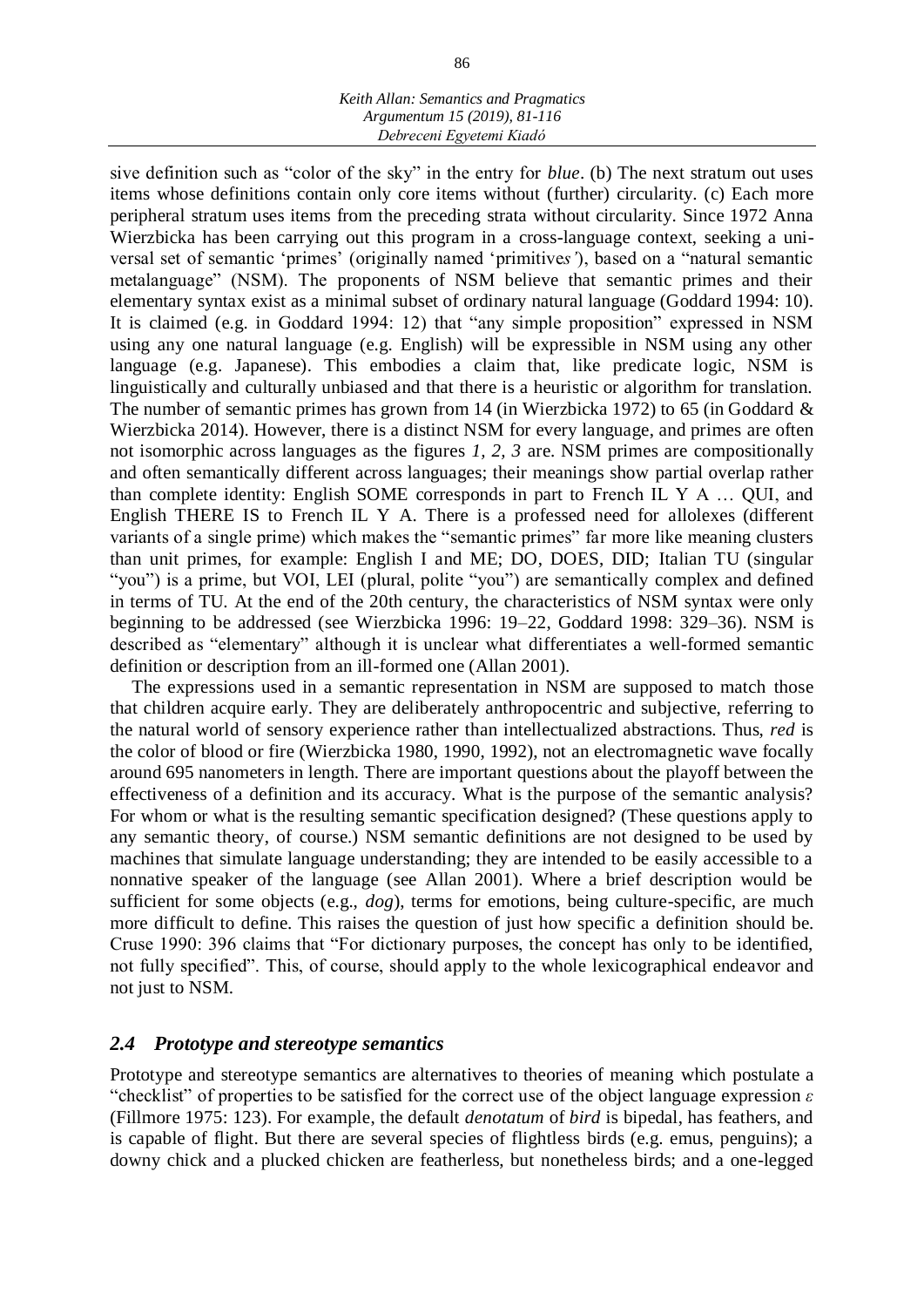owl and a mutant three-legged hen are also birds. So, many have pointed out that the notion of a checklist of essential properties for the *denotatum* of *ε* is problematic.

Ludwig Wittgenstein 1953: §§66–71 wrote of some categories being defined not by a checklist of properties but by "family resemblances" (Familienähnlichkeit); e.g. *games* may be expressions of amusement, play, competition, skill, luck, and so forth. Such subcategories exhibit chains of similarity. Take the example of the word *mother* and the category Mother. The prototypical mother is the woman who produces the ovum, conceives, gestates, gives birth to and then nurtures a child (giving rise to the traditional definition of *mother*). Radiating from this are more peripheral attributes of a *mother*. The natural or biological mother produces the ovum, conceives, gestates, and gives birth to the child. The genetic or donor mother supplies the ovum to a surrogate mother in whose womb the genetic mother's ovum is implanted and in whose body the fetus develops through to birth. The nurturant mother may be the genetic mother, a surrogate mother, adoptive mother, or foster mother. In addition, there is a *stepmother*, a *mother-in-law*, while polygamous societies and certain kinship systems (like many in Australia) offer additional complexities. Figurative extensions arise: the prototypical or natural mother is the source for *necessity is the mother of invention*. A mother's status is recognized in the convention of referring to *mother nodes* in a mathematical tree structure. The nurturant mother is the source for *house-mother* and also *mother superior*  in a religious order. By contrast, descriptions like *single mother* or *working mother* can connote challenges to the individual's capacity as a nurturant mother. What we see here is a set of identifiable resemblances among these uses and meanings of the word *mother*, but no set of properties common to all of them. As Wittgenstein pointed out, the boundaries of a category can be extended and some of its members are more peripheral than others.

This last point corresponds to the prototype hypothesis that some *denotata* are better exemplars of the meaning of a lexeme than others, therefore members of the category denoted by the lexeme are graded with respect to one another. For example a bird that flies, such as a pigeon, is a better exemplar of the category Birds than a penguin, which does not. How are prototypes discovered? The psychologists Battig & Montague (1969) asked students to list as many Vegetables, or Fruits, or Diseases, or Toys, etc. as they could in 30 seconds based on the hypothesis that the most salient members in each category would be (a) frequently listed and (b) high on the list. Thus, for instance, a carrot is the prototype for Vegetable, i.e. the best exemplar of that category, because it was listed frequently and early. A tomato belongs to two categories: it is a Vegetable in folk belief and technically a Fruit. On the Battig and Montague (*ibid.*) scale, a tomato ranked 6th as a Vegetable and 15th as a Fruit. Using their figures for salience, the tomato's degree of membership of the category Vegetable is 68% and of the category Fruit is only 14%.

George Lakoff (1972a) interprets such rankings in terms of fuzzy sets of objects with a continuum of grades of category membership between 0.0 and 1.0. The carrot is the best instance with a value 1.0 and a pickle only 0.006. A tomato has the value 0.68 and 0.14 membership in the fuzzy set Fruit. Any entity assigned a value greater than 0.0 is a member of the category, i.e. the pickle is a Vegetable no less than the carrot. What the fuzzy set membership value indicates is how good or bad an exemplar of the category a certain population of speakers perceives that entity to be. A tomato is vegetable-like because it is eaten, often with other vegetables, as part of an hors d'oeuvre or main course or in a salad. It is not eaten, alone or with other fruits, for dessert. A tomato is fruit-like because it grows as a fruit well above the ground and not on or below it. Also, it is often eaten raw and the extracted juice is drunk like fruit juices. And, whereas flowers are cultivated for ornamentation,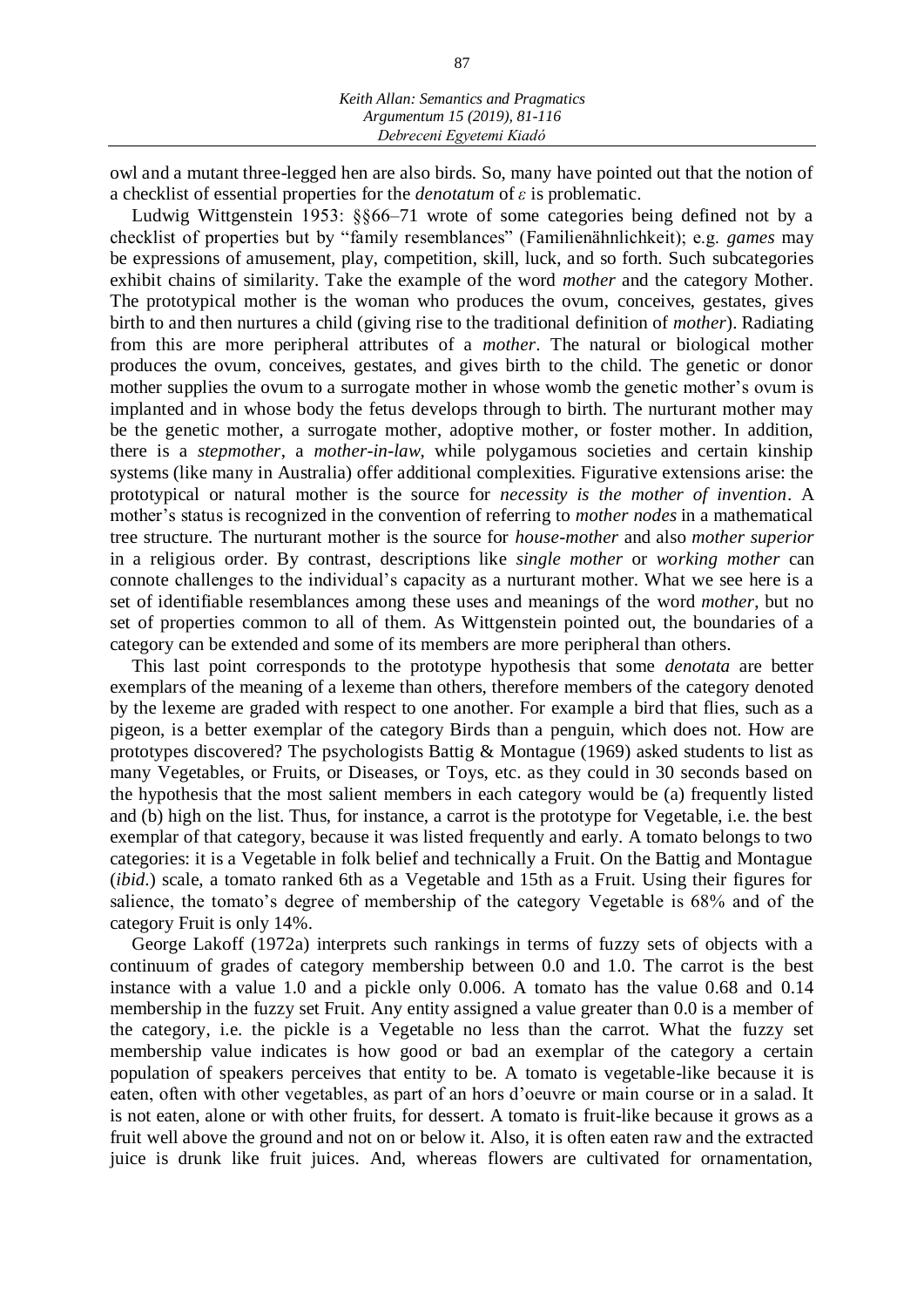tomatoes are cultivated for food. Conclusion: it is our practice of eating tomatoes as if they are vegetables rather than fruit that explains the relative ranking in each category.

The most influential work in this domain of prototype semantics is that of the psychologist Eleanor Rosch, who carried out a series of experiments summarized in Rosch 1978. Rosch (1973) found that the common cold is a very poor exemplar of Disease – which conflicts with the Battig & Montague (1969) finding. The discrepancy between the two findings is explained by the fact that Rosch only gave her subjects six diseases to rank (cancer, measles, malaria, muscular dystrophy, rheumatism, cold) and a cold is the mildest of them. The salience would also be affected by the number of people suffering from colds at the time of the experiment. Obviously, then, establishing the prototype depends upon the experiences and beliefs of the population investigated. Consequently, the claimed prototypicality ranking is valid for the community surveyed, but not for all speakers of the language, or even for the same subjects on a different occasion.



*Figure 1. Half of Labov's cups, mugs, etc. (see Labov 1978)*

William Labov (1978) reported on various kinds of labeling tasks such as applying the terms *cup, mug, bowl, glass, goblet* and *vase* to line drawings of containers of different shapes and configurations such as those in Figure 1, where those in the left column in Figure 1 are close to the prototypical cup. Some subjects were asked to label a picture without any particular context being mentioned, others where it was to be imagined that someone was drinking coffee from it, or it contained mashed potatoes, soup or flowers. Sometimes the vessel was said to be made of china, glass or aluminum. The results leave no doubt that the term chosen is based on the perceived characteristics of the referent. For a given container, naming depended on the shape and configuration; what it is made from; the purpose to which it is put; sometimes its location.

Lakoff (1987) adopted Wittgenstein's (1953) theory of "family resemblances" explicitly into prototype theory by identifying chains of similarities among members of a category such as the various senses of *over*, the Japanese nominals that take the classifier *hon*, the fact, as we saw above, that the prototypical *mother* links to the *biological mother, donor mother, mother superior*, etc. Some extended meanings are figurative, e.g. *mother superior* as an extension of *mother*, and a very important development in late twentieth century studies of meaning was the general acceptance, following Lakoff & Johnson (1980), that metaphor and metonymy are all pervasive in language and not clearly demarcated from (so-called) literal meaning (see Sweetser 1990; Coulson 2001; Kövecses 2002; Traugott & Dasher 2002). For example, "TIME IS VALUABLE": *time is money; wasting time; this gadget will save hours; don't spend time on it; I've invested a lot of time that I can't spare, it wasn't worthwhile; use your time profitably; he's living on borrowed time* (see Lakoff & Johnson 1980: 7–8). From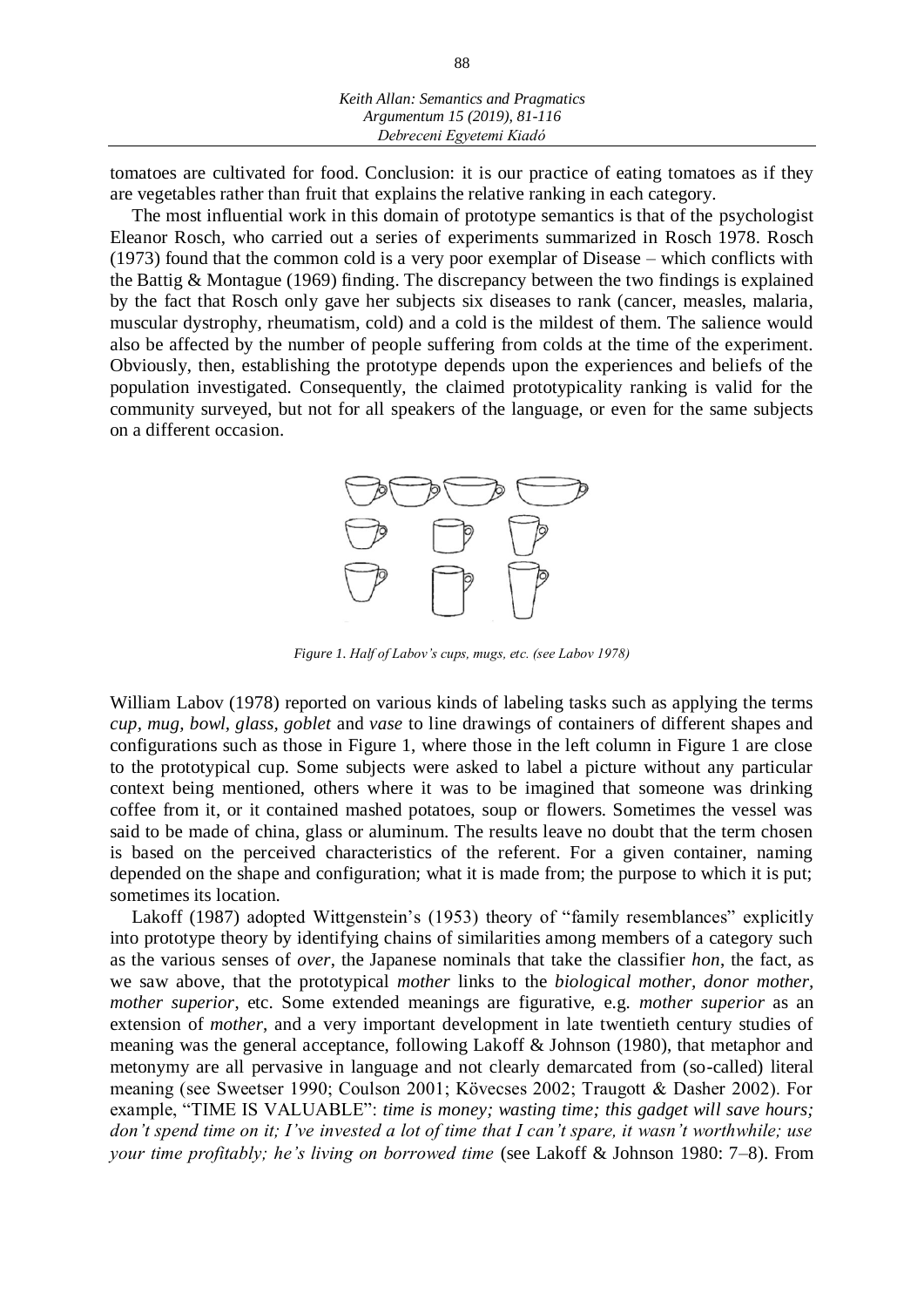1980 to the present, the number of scholars who have worked in this domain has increased steadily.

Hilary Putnam 1975 proposed that the meaning of an object language expression *e*  (typically a lexeme) is a minimum set of stereotypical facts about its typical *denotatum*, including 'connotations'. Connotations of *e* arise from encyclopedic knowledge about the denotation of *e* and also from experiences, beliefs and prejudices about the context in which *e*  is typically used. For example, the connotations of *cat* could include "cute", "easy to take care of", "causes allergies", "good for catching mice", etc., although they may be different from one person or speech community to another (for some, cats may be domestic animals that live with their owners, for others they are farm or even semiwild animals that live in a barn.) Connotations are especially obvious with tabooed terms such as the difference between *nigger*  and *African American* or between *shit* and *feces*: the denotations of these pairs are (almost) identical, but their connotations are very different (see below). Connotations vary between contexts and speech communities independently of sense and denotation: a male chauvinist and a radical feminist might have quite different stereotypes and connotations for *man* and *woman*, but under normal circumstances will have no difficulty picking the *denotatum* of one vs. the other. Putnam expressly allows for experts to have considerably more knowledge at their command than other members of their speech community – which raises the interesting question: Do the words *elm* and *beech* have the same stereotype and meaning for a botanist as they do for an inner-city dweller who can't distinguish an elm from a beech? Presumably not. However, if the botanist were to point out and name an elm, the inner-city dweller would know that referent is not a beech, even if s/he could still not recognize another elm thereafter.

How is "a (stereo-)typical *denotatum* of *ε*" distinguishable from "as-good-an-exemplar-ascan-be-found among the class of things denoted by *ε*"? Presumably, the stereotype properly includes the prototype (see Allan 2001, chapter 10). For instance, whatever the stereotype of a Vegetable may be, it properly includes the prototype carrot and the peripheral onion. The stereotypical Vehicle includes the prototypical car and/or bus together with the peripheral horse-drawn wagon. If this is correct, then we should favor the stereotype in giving the semantics of language expressions.

#### **3 The Semantics~Syntax Interface**

Here, Katz's semantic theory is presented as the first to try to comprehensively integrate linguistic semantics with syntax. Logicians had already taken steps in this direction since the Stoic period; and Prague school linguists had studied aspects of functional sentence perspective. However, in spite of its shortcomings, Katz's conception of the syntax~semantics interface was far more wide-ranging and influential. The problem posed by the need to establish constraints on the structured combination of items from the lexicon into phrases, sentences, and texts is discussed, and some alternatives to Katzian semantics are surveyed, namely, generative semantics, conceptual semantics, semantics and pragmatics in a functional grammar, and semantic frames and meaning in construction grammar.

#### *3.1 Katz's semantic theory*

Most semantic relations extend beyond lexemes to the syntactic structures into which the lexemes combine. The first step within linguistics was undertaken by a philosopher, Jerrold J. Katz, and a cognitive scientist, Jerry Fodor (in Katz & Fodor 1963 'Structure of a semantic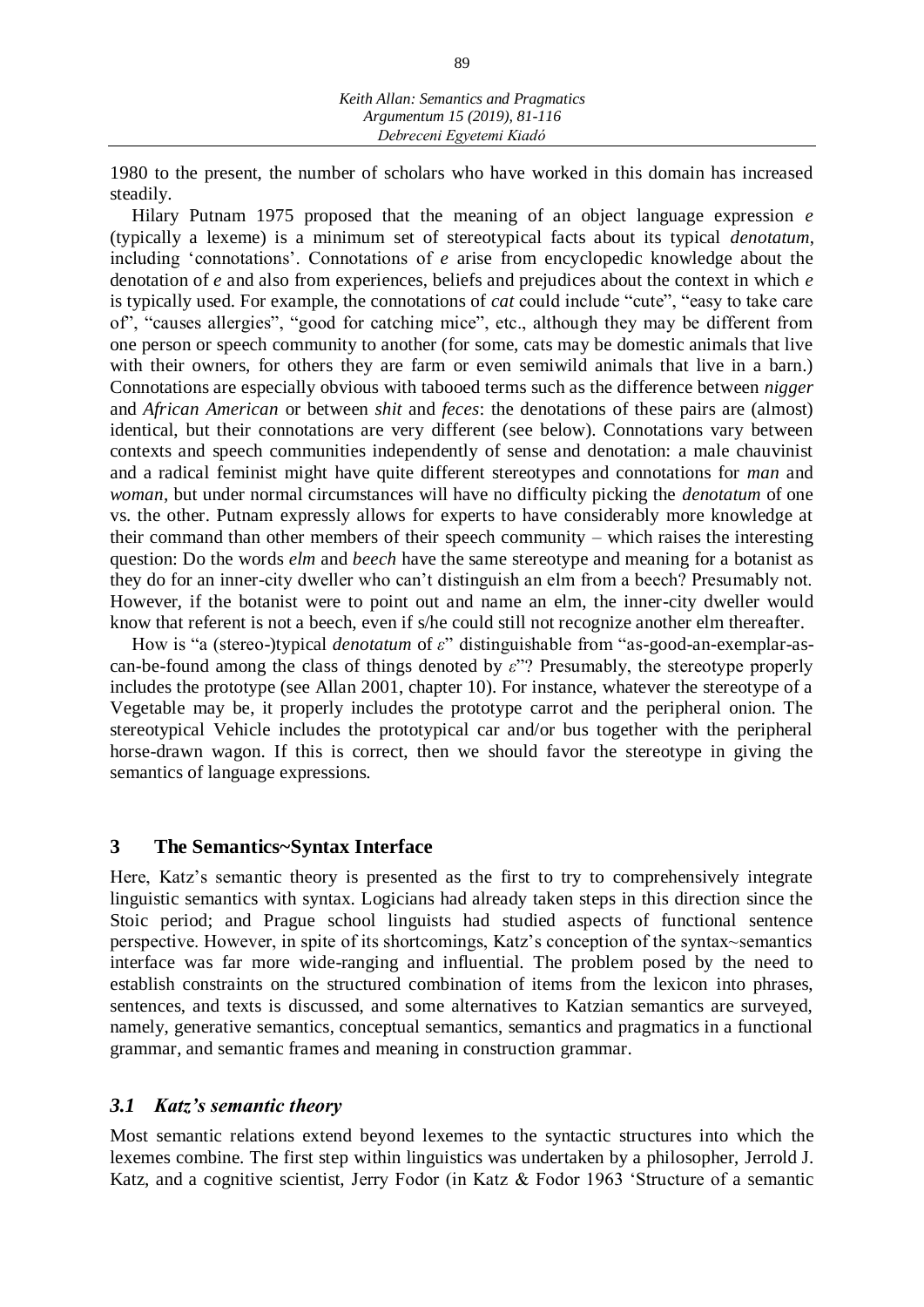theory'). It was Katz who was largely responsible for establishing semantic theory as one component of a transformational grammar. The principal kind of semantic component that Katz used was "semantic markers", which name a concept that any human being can conceive of; hence, the theory is applicable to all natural languages (Katz 1967, 1972).

Katz sought to establish a theory of meaning that would do all of the following: define what meaning (i.e. sense) is; define the form of lexical entries; relate semantics to syntax and phonology by postulating semantic theory as an integral component of a theory of grammar; establish a metalanguage in which semantic representations, properties, and relations are expressed; ensure that the metalanguage is universal by correlating it with the human ability to conceptualize; identify the components of meaning and show how they combine to project meaning onto structurally complex expressions. Essentially, these are goals that should be met by any semantic theory – though what is meant by "component of meaning" and the integration of semantics with phonology and syntax may be radically different within different theories. Missing from Katz's conditions is the requirement that the meaning of language expressions needs to be related to the real and imaginary worlds people speak/write of. Furthermore, Katz's theory offered no account of utterance or speaker meaning.

Katz's semantic theory is interpretative. The earliest version (Katz & Fodor 1963) was geared to the Chomsky 1957 syntactic model and was quickly abandoned when Dwight Bolinger (1965) and Uriel Weinreich (1966) objected that its recursively conjoining meaning components destroys input from syntactic structure. In later versions, Katz's theory was designed to assign meanings to the output of autonomous syntactic rules of a transformational generative grammar of the kind described by Chomsky (1965), *Aspects of the Theory of Syntax*, but it was not updated to accommodate later developments in generative syntax. Katz never properly justified the vocabulary and syntax of his theory, and we can only learn to interpret his metalanguage by abduction from his examples, among which there is little consistency, and so his semantic markers remain only partially comprehensible. The rules for constructing semantic markers were never specified, and there were at least five differently structured semantic readings for *chase* given by Katz himself (Katz 1966, 1967, 1972, 1977b; Katz & Nagel 1974) and an additional two in Janet Fodor (1977); see also the detailed discussion, explication, and exemplification in Allan (1986/2014, 2010). Briefly: there is no consistent set of relations in any semantic marker tree, which is not the case for those of syntactic phrase markers (trees).

Katz & Postal (1964: 16) proposed a set of semantic redundancy rules to reduce the number of semantic markers in a dictionary entry. For instance, from the rule (Human)  $\rightarrow$ (Physical Object)  $\Lambda$  (Sentient)  $\Lambda$  (Capable of Movement), for every occurrence of (Human) the redundancy rule adduces the entailed markers to give a full semantic specification. Most semantic theories propose some counterpart to this.

Katz claimed that his theory directly captures all the subtleties of natural language, which is a better instrument for semantic analysis than the metalanguages of standard logic because it is a formal language that maps knowledge of language without confusing it with use of language (Katz 1975a, 1975b, 1977a, 1981). In fact, we can only interpret Katz's semantic markers for *chase*, for instance, because it uses English words whose meanings we combine to match up with our existing knowledge of the meaning of *chase*. If we reword his various semantic markers for *chase* into more or less normal English, they will read something like *X is quickly following the moving object Y with the intention of catching it*. Katz has claimed (as have others, e.g., Lakoff 1972b and McCawley 1972) that the English used in the semantic metalanguage is not English, which is used only as a mnemonic device. However, the only way to make any sense of the metalanguage is to translate it into a natural language. That is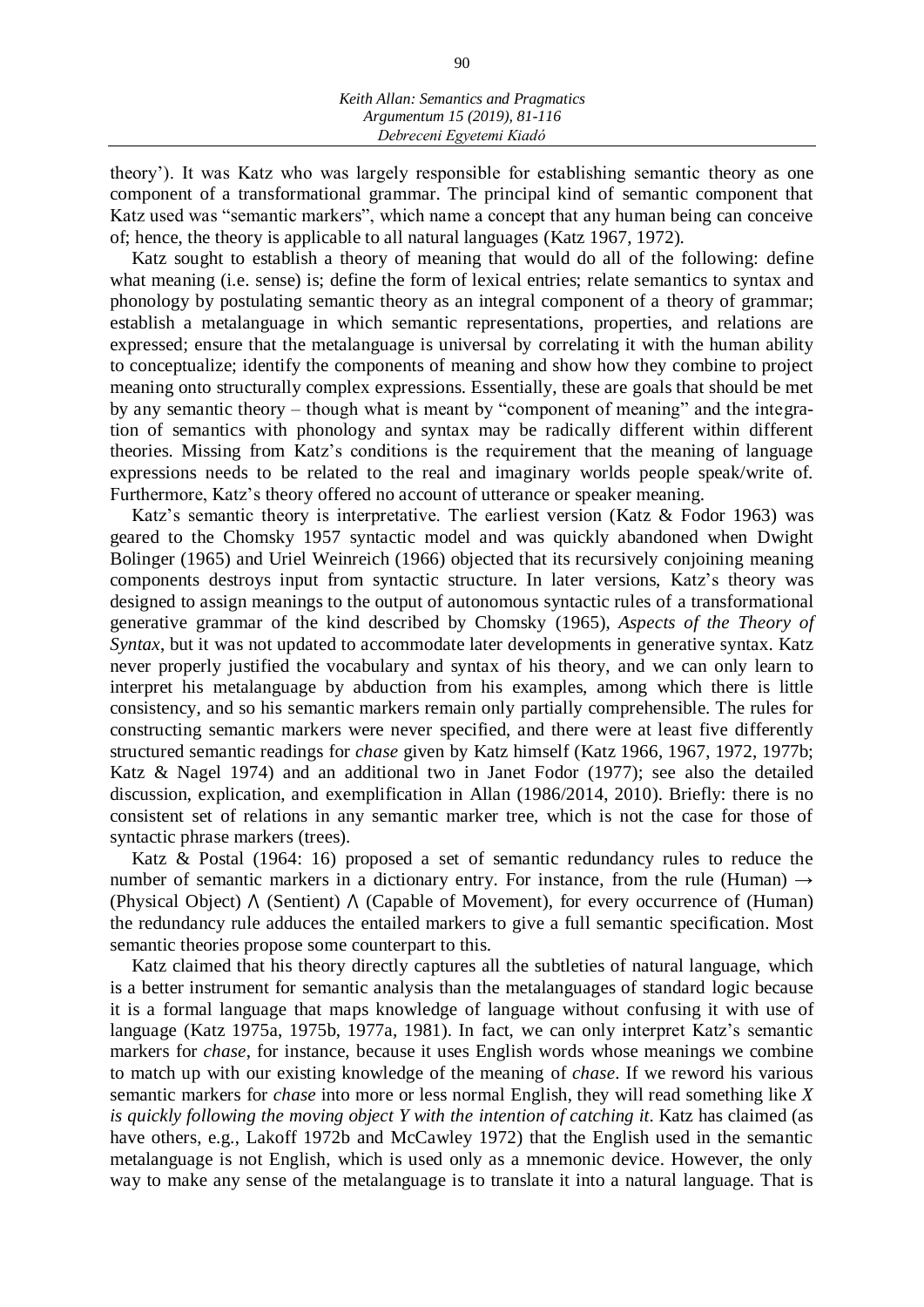why analysing *bachelor* into {(Human), (Adult), (Male), (Single)}, as did Katz & Nagel 1974: 324, is a more enlightening semantic analysis than, say, {(48), (41), (4D), (53)}. Formalism, especially unconventional formalism, can only be justified if it increases explicitness of statement, rigor of analysis, and promotes clarity of expression.

Katz's semantic theory has been discussed at some length because it was the first comprehensive theory of linguistic semantics linked with generative grammar. For reasons that have been given, it was not successful, but it did identify the parameters that other theories needed to engage with. Another major limitation was no proper treatment of pragmatics and no obvious extension beyond sentences to texts. These faults are also to be found in many of its rivals, reviewed in this chapter.

## *3.2 Identifying selectional restrictions*

Language combines the meaning encapsulated in lexemes into the complex meanings of phrases, sentences, and longer texts. Such combination is conditioned by the rules of syntax and at least four kinds of selectional restrictions (see Chomsky 1965). There are category features (Noun, Verb, …), which determine different morphological and collocational possibilities, e.g. of *fly*Noun and *fly*Verb in *A fly flew into the room.* Strict subcategorization identifies other syntactic categories that collocate with the lexeme. Syntactically transitive verbs, for instance, are defined by some notational variant of the strict subcategorization feature "[+ \_\_\_NP]" "takes a 1st object": *open* (as in *Fred opened the box*) has this feature, whereas the intransitive verb in *The door opened easily* has the feature "[- NP]". Inherent features such as [+ human, + female, …] for *woman* or [+active, …] for *go* have a semantic basis. The selectional features of one lexeme refer to the inherent features of collocated lexemes (e.g. for a verb " $[+$  [+ animate]  $[+$  abstract]]" "has an animate subject NP and an abstract 1st object NP"). Originally, syntactic selectional features were postulated to constrain what was assumed to be a purely syntactic process of lexical insertion into syntactic phrase markers. Later, it was appreciated that the procedure is semantically conditioned, as shown by meaningful sentences like Shakespeare's *Grace me no grace, nor uncle me no uncle* or Scott's *But me no buts*. What governs the co-occurrence of lexemes is that the collocation has some possible denotation (be it substance, object, state, event, process, quality, metalinguistic statement, or whatever). The most celebrated example of a supposedly impossible sentence, "*Colorless green ideas sleep furiously"* (Chomsky 1957: 15), was, in 1971, included in a coherent story by Yuen Ren Chao (1971). Or one could take an example marked anomalous in McCawley (1968a: 265): *\*That electron is green*, which is judged to be anomalous because electrons are theoretical constructs that cannot absorb or reflect light, and therefore cannot be felicitously predicated as green. However, an explanatory model of an atom could be constructed in which an electron is represented by a green flash: there would be no anomaly stating *That electron is green* with respect to such a model (see Allan 1986/2014, 2006).

Empirical evaluations of sequences of lexemes for coherence and sensicalness depend upon what they denote; evaluations must be matched in the grammar by wellformedness conditions, in part expressed by selectional restrictions. To describe the full set of wellformedness conditions for the occurrence of every lexeme in a language entails trying every conceivable combination of lexemes in every conceivable context, and such a task is at best impracticable and at worst impossible. Perhaps the best hope is to describe the semantic frames (see below) for every lexeme.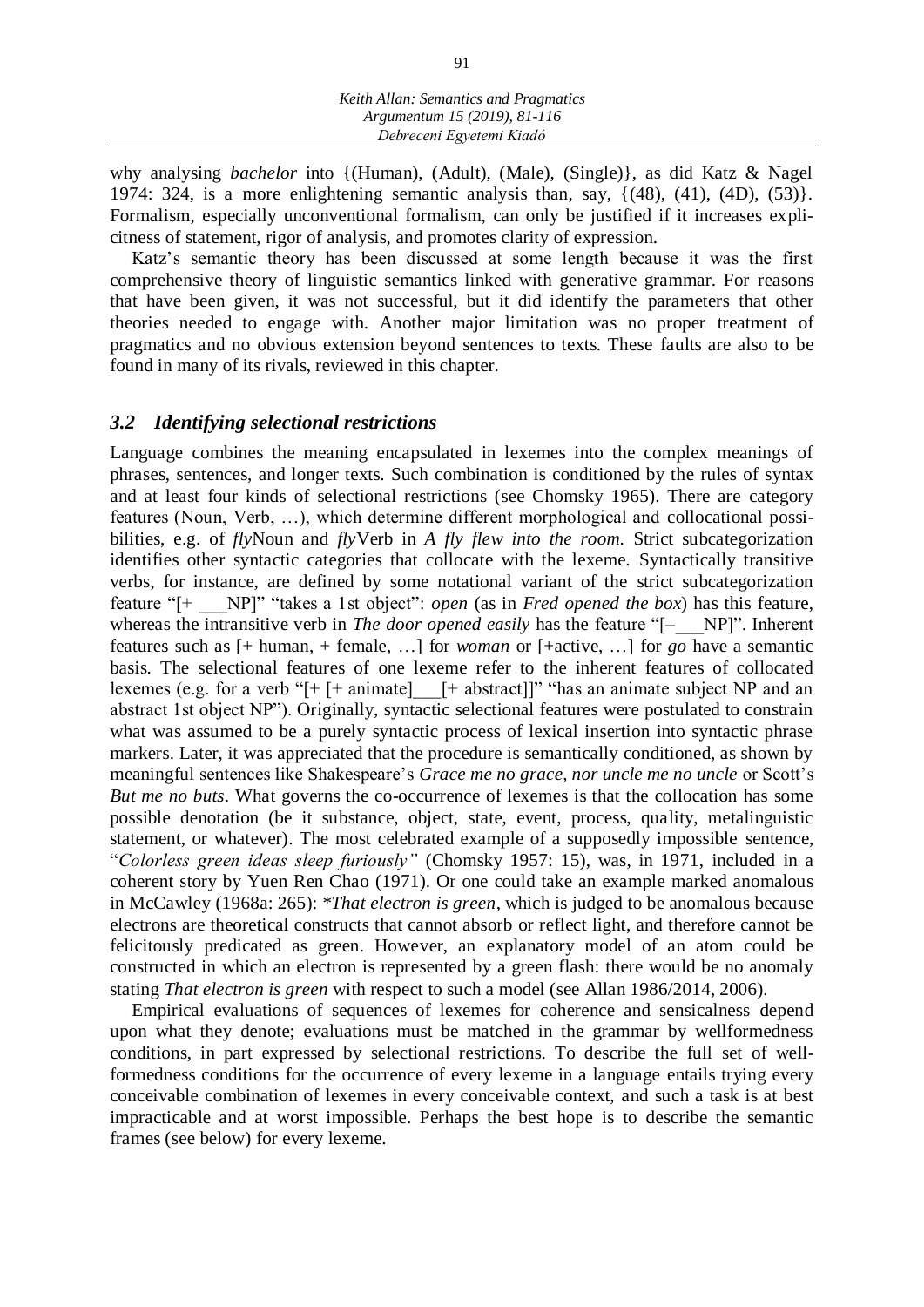#### *3.3 Generative semantics*

Noam Chomsky, the founder of generative grammar, was educated in the Bloomfieldian school, which, as said above, eschewed semantic theory as speculative. For Chomsky semantics was at best an add-on for the syntactic base, a position affirmed by Katz & Fodor (1963) and in subsequent work by Katz as explained above, and a decade later by Jackendoff (see below). The *Aspects* theory developed in Chomsky (1965) had a level of deep structure at which the meaning of each sentence constituent was specified and the meaning "projected" upwards through nodes in the phrase marker to develop a reading for the sentence. Deep structure was separate from a level of surface structure at which the form of the sentence (as used in everyday utterance) was specified. This conception of grammar leads naturally to the view that pairs of formally distinct but semantically equivalent expressions arise from the same deep structure by different transformations, e.g. (a) *X caused Y to die* and *X killed Y* or (b) *X reminds me of Y* and *X strikes me as similar to Y* or (c) *my mother* and *the woman who bore me*. The next theoretical development, generative semantics, proposed that the initial structures in a grammar are semantic rather than solely syntactic (see also chapter 17). Despite its name, generative semantics was always primarily a theory of syntax which focused exclusively on the structuring of meaningful elements. It grew directly from reaction to the "standard theory" of Katz & Postal (1964) and Chomsky (1965) with its emphasis on syntactic justification.

One of the earliest works in generative semantics was Lakoff (1965), published slightly revised as Lakoff 1970, originally conceived as an extension of standard theory. Lakoff postulated phrase markers that terminate in feature bundles like those in Chomsky (1965); he differed from Chomsky in proposing that lexemes be inserted into only some of these terminal nodes, the rest functioning as well-formedness conditions on lexical insertion and semantic interpretation. Lakoff (1965) assumed, as did Chomsky, that lexical insertion preceded all other transformations. Gruber (1965) contained lexical structures that have most of the syntactic characteristics of standard theory trees, but some terminal nodes are semantic components. Gruber argued that some transformations must operate on "prelexical syntax" (prior to lexical insertion). For instance, from the prelexical structure VP[V[MOTIONAL, POSITIONAL] PrepP[Prep[ACROSS] …]] lexical insertion will put either the verb *go* under the V node and the lexeme *across* under the Prep node, or alternatively map the single verb *cross* into a combination of both the V and Prep nodes. The latter was a radical innovation: because semantic interpretation was made before transformations such as passive applied, semantics and syntax were interdependent. A similar conclusion was reached by others (Postal 1966, 1970, 1972; Lakoff & Ross 1976, circulated from 1967).

Weinreich 1966 showed that lexical insertion is semantically governed and that syntactic structure is just the skeletal structure for semantics. McCawley (1968b) assumed that all natural language syntax can be represented by the symbols S (sentence), V (verb functioning as predicate) and one or more NPs (noun phrases functioning as logical arguments). In initial structure, V consists of a semantic component or "atom" and NP, which is either a recursive S node (if it's an embedded sentence, such as in *John said that he was coming*), or a variable (an index) designating the referent (*John* or *the cat*). Thus, in generative semantics, meaning is determined directly from the initial semantic structure: initial symbols represent semantic components set into structures that are a hybrid of predicate logic and natural language syntax – both well-established conventional systems. These structures can be rearranged in various ways by transformations before lexical forms are mapped onto them. Then transformations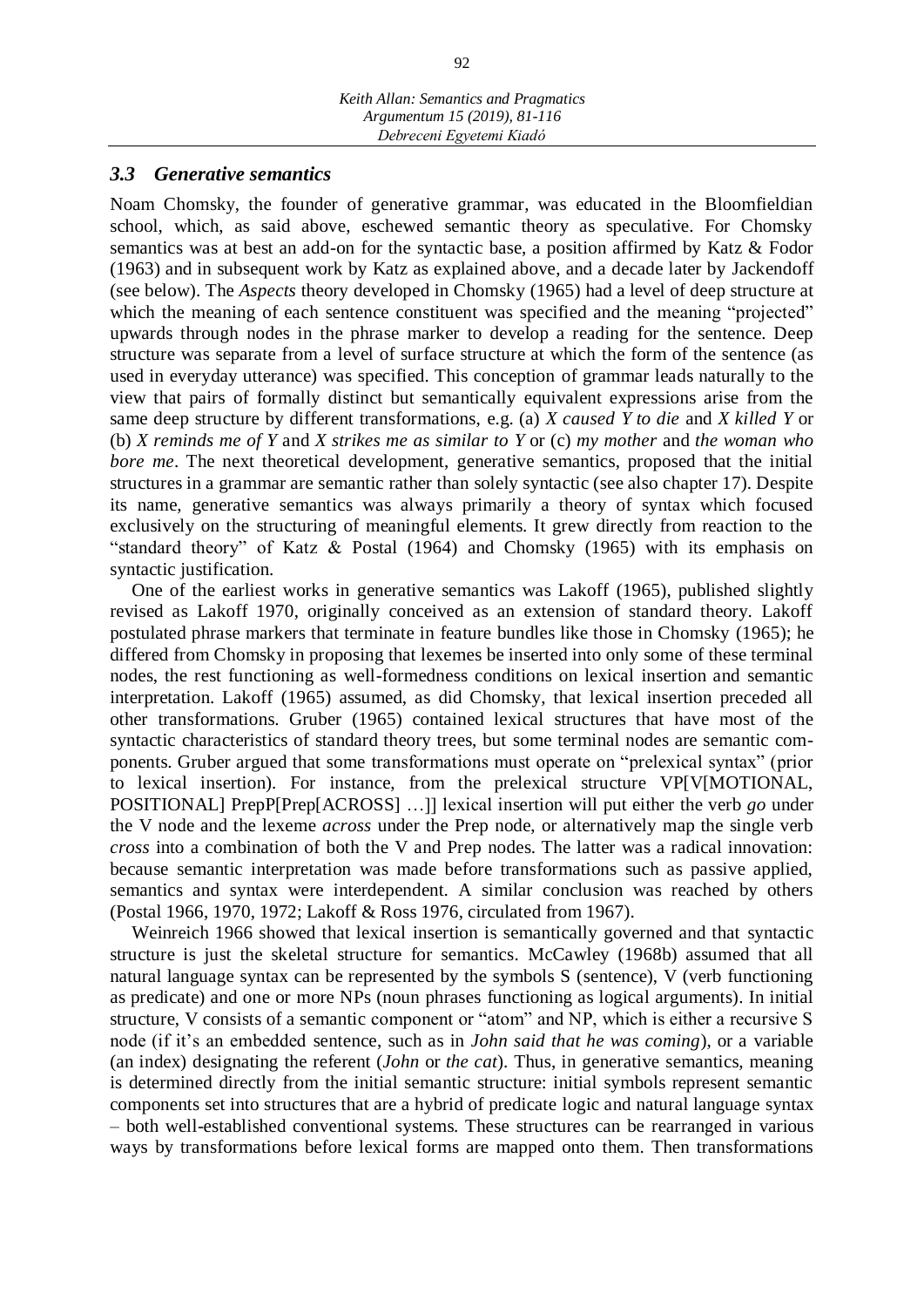may rearrange or delete nodes until the final derived phrase marker gives a surface form for the sentence together with its structural description.

The problem for generative semanticists was to give consistent semantic descriptions for morphemes, lexemes, phrases, etc., as they occur in different sentence environments in such a way that the meaning of any sentence constituent could be determined from the initial sentence structure. The semantic metalanguage was based on a natural language, and both Lakoff (1972b), McCawley (1972) claimed that a semantic component such as CAUSE is distinct from the English verb *cause* but they didn't explain how this can be so. No rules governing the insertion of semantic predicates under V were ever specified. Either selectional restrictions must apply to constrain insertion or there will be unrestricted insertion subject to output conditions (see Weinreich 1966). In practice, no such constraints have ever been systematically identified. There was also the problem identified by Janet Fodor (1970): it was proposed that a simple sentence like *X killed Y* derives from the complex *X caused Y to die.*  However, *kill* and *cause to die* cannot always be used in the same contexts. In a sentence like (1) the adverbial *on Sunday* seems to block the insertion of *kill;* however the adverb in (2) has no such effect.

- (1) X caused Y to die on Sunday by stabbing him on Saturday.
- (2) X almost killed Y.

*Die* is supposedly based on BECOME NOT ALIVE or *cease to be alive*. The fact that the sentences in (3) are acceptable but those in (4) are not suggests that DIE is a semantic component (atom, prime).

- (3) X died in agony. X died emaciated.
- (4) \*X ceased to be alive in agony. \*X ceased to be alive emaciated

Allan (1986/2014) argued against semantic decomposition of most lexemes in favor of recognizing entailment relations such as those in (5).

(5) X dies  $\rightarrow X$  ceases to be alive X ceases to be alive  $\rightarrow X$  dies Y kills  $X \rightarrow X$  dies

This certainly seems to be justified from a psycholinguistic point of view (see Fodor et al. 1980).

#### *3.4 Conceptual semantics*

For Jackendoff, semantics is a part of "conceptual structure" in which linguistic, sensory, and motor information are compatible (see Jackendoff 1983, 1990, 1992, 1995, 2002). This breadth of vision has a consequence that is unusual in semantic theories: Jackendoff, although not subscribing to prototype or stereotype semantics, believed that word meaning is a large, heterogeneous collection of typicality conditions (i.e. what's most likely the case, such as that a bird typically flies) with no sharp distinction between lexicon and encyclopedia. Conceptual structure includes a partial threedimensional model structure based on visual perception such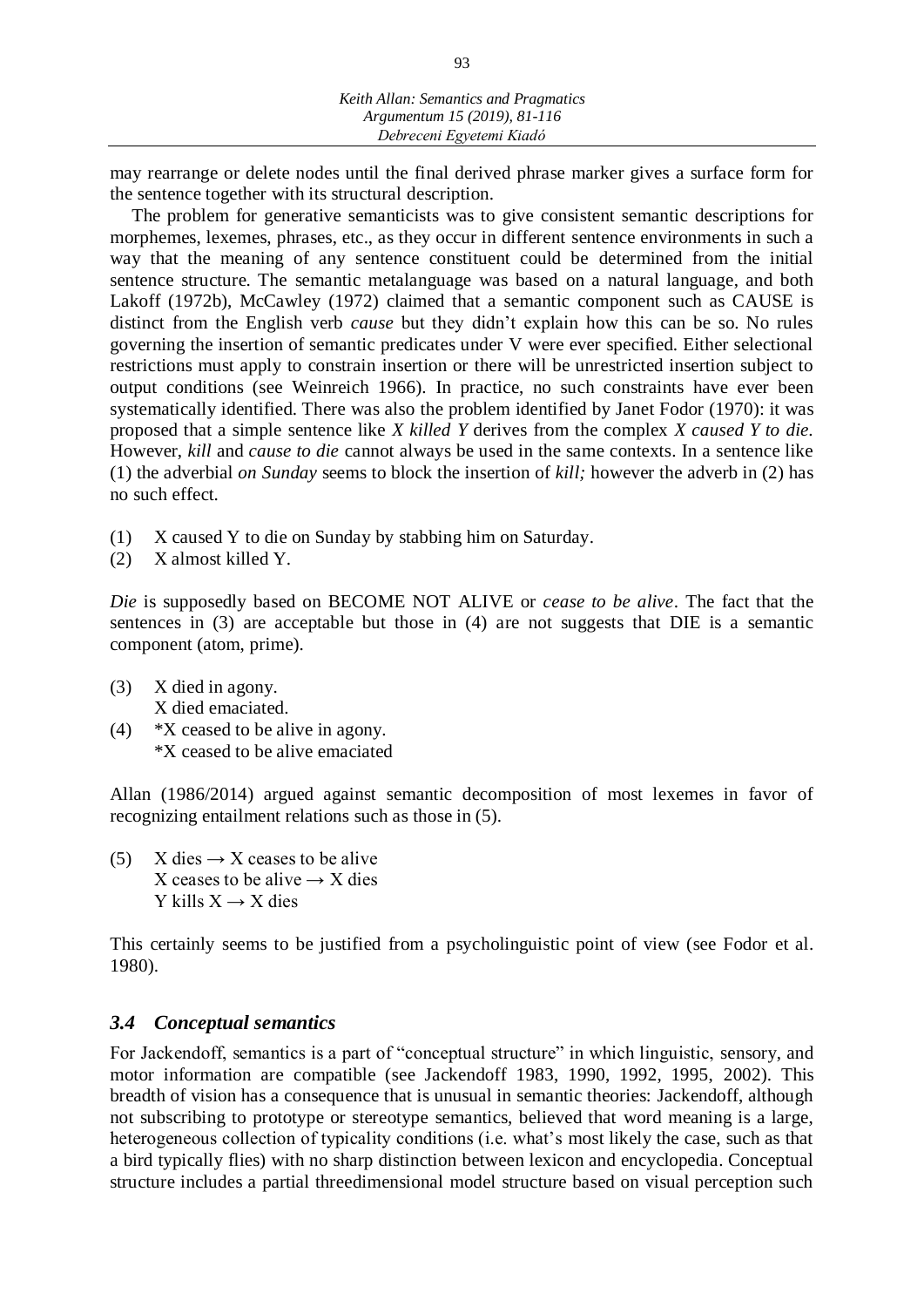that the actions denoted by *run, jog*, and *lope* look different but have a common semantic base represented by the primitive verb GO. A partial model for such verbs represents the manner and stages of motion but is unspecified so as to enable an individual to recognize different instances of running, jogging, etc. as the same kind of activity. Jackendoff (*ibid.*) referred to the different manners of motion visible in each of *run, jog*, and *lope* on the one hand, and *throw, toss*, and *lob* on the other, as differences in model structures. Along with visual differences are other sensory differences that would be perceived by the unsighted as well as the sighted person. No semanticist has discussed these, but if visual data are to be accounted for, so should other sensory data. All this information is encyclopedic rather than lexical.

According to Jackendoff 1983, 1990, every content-bearing major phrasal constituent of a sentence corresponds to a conceptual constituent. S expresses STATE or EVENT. NP can express almost any conceptual category. PP expresses PLACE, PATH, and PROPERTY. Jackendoff was principally interested in the semantic structure of verbs, with a secondary interest in "function-argument structures" in the spatial domain (see Jackendoff 1983, chapters 9 and 10; 1990, chapter 2). He made no attempt to decompose nouns semantically, treating them as semantic primitives. In his view, only kin terms and geometric figures admitted of satisfactory semantic decomposition. By contrast, he found that verbs decompose into comparatively few classes (as also in Role and Reference Grammar, see below). Jackendoff's vocabulary of semantic primitives (1983, 1990) is very much larger than the set used by NSM researchers (see discussion above). The syntax of his "lexical conceptual structure" (LCS) is a configuration of functions ranging over arguments. For instance,

- (6) *Bill went to Boston* [EventGO([ThingBILL], [PathTO([ThingBOSTON])]
- (7) *Bill drank the beer* [EventCAUSE([ThingBILL], [EventGO([ThingBEER], [PathTO([PlaceIN  $([This MOUTH OF([This BILL]))])])$ ]

A preferred alternative to the double appearance of BILL in (7) is argument binding, symbolized ' $\alpha$ ' in (8), in which other arguments are also spelled out.

(8) [EventCAUSE([ThingBILL]αA-actor, [EventGO([Thing-liquidBEER]A-theme, [PathTO([PlaceIN([Thing MOUTH  $OF([Thing\alpha])|)]|]$ ]

Conceptual semantics shows that a semantic decomposition of verbs making extensive use of just a few primitives is a feasible project. The syntax of LCS is a function-argument structure similar to that of predicate calculus (see below), so that someone acquainted with predicate calculus can construct a lexical conceptual structure despite the fact that Jackendoff 1983, 1990 did not employ standard logical formulae. Although LCS made no use of logical connectives, some of the more complex formulae imply conjunction between the functionargument structures in a lexical conceptual structure. There is a score of primitive verbs so far identified, so although the set of functions is restricted, the vocabulary of primitive arguments is unbounded. Conceptual semantics was designed to integrate with a dominant syntactic theory in late twentieth century linguistics: A-marking links the semantic interpretation to a node in the syntactic phrase marker. Jackendoff (*ibid.*) suggested that "argument binding" in LCS (using Greek superscripts) does away with the need for the level of "logical form" (LF) in syntax (the level of representation which fully determines the semantics of a sentence – see chapter 17). LF has not yet been abandoned in favor of conceptual structure; but Jackendoff's conceptual semantics has been a real force within the development of grammatical theory.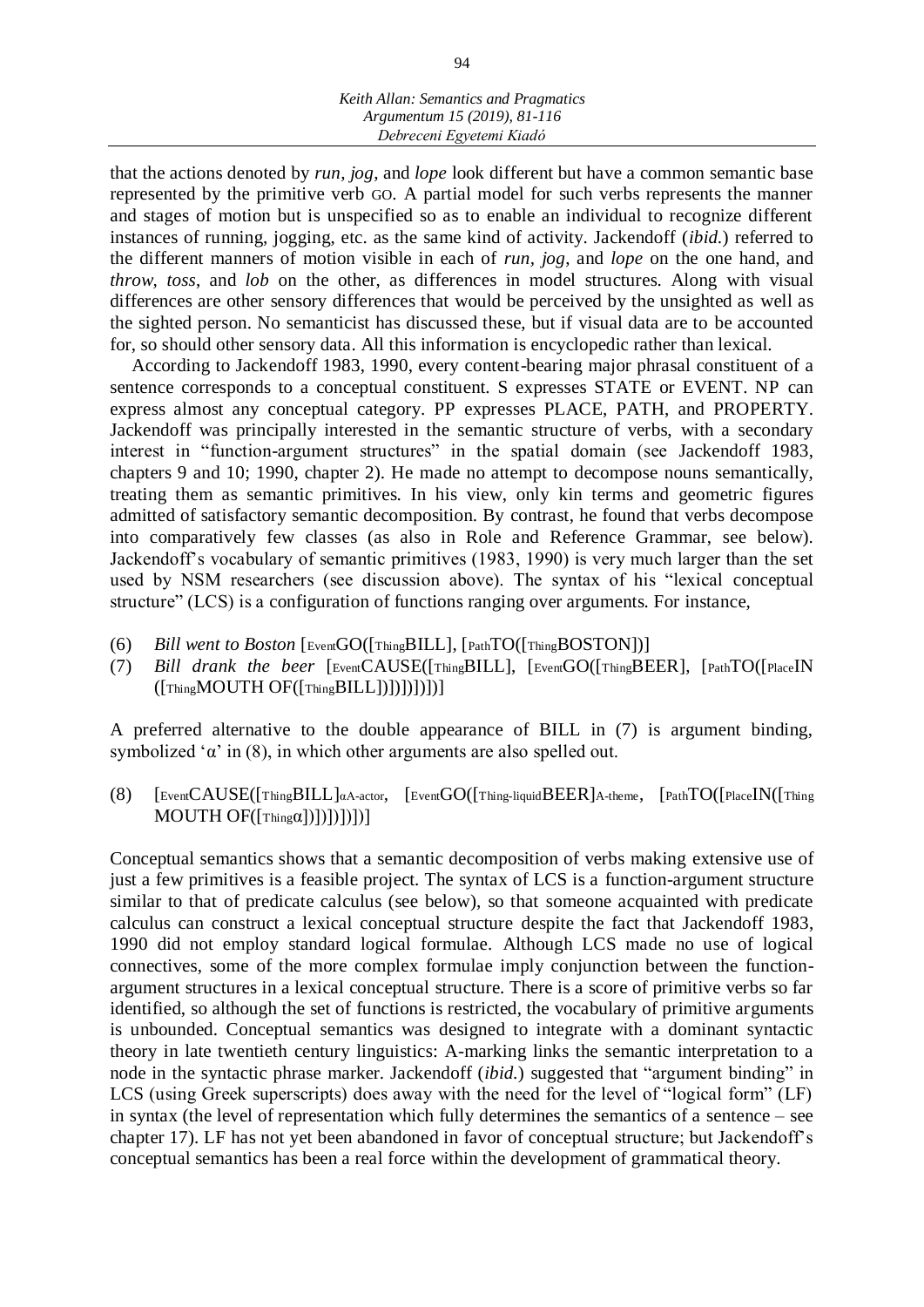#### *3.5 The issue of thematic roles*

The original motivation for identifying thematic roles was to indicate in the syntactic frame of a predicate which surface cases, prepositional, or postpositional phrases it governs – all of which typically identify the roles of participants (people, objects, places, events) within the states of affairs (see, e.g., Fillmore 1968; Anderson 1971; Cruse 1973; Starosta 1988; Dowty 1991; Goldberg 1995; Van Valin & LaPolla 1997). Nonetheless, thematic roles are essentially semantic (at least in origin) – as their names reveal. Thematic roles are also referred to as 'valencies', '(deep) cases', and 'θ-/theta roles'. Each such term is theory-dependent and the definition of a particular role in one theory is likely to be different in at least some respects from its definition in another theory, despite the same label (e.g. agent, patient, experiencer, beneficiary) being used. Even trying to define each role in terms of a common set of entailments or nonmonotonic inferences leaves many problems unresolved.<sup>5</sup> There is probably a boundless number of thematic roles; for instance, roles such as 'effector' and 'locative' have a number of subcategories, and it is possible that ever finer distinctions can be drawn among them; so it is hardly surprising that no one has satisfactorily identified a full set of roles for any language (see Allan 2001: 374; Allan 2010: 274).

According to Van Valin 1993 and Van Valin & LaPolla 1997, the definition of thematic roles in grammar is so unsatisfactory that we should admit just two macroroles, 'actor' and 'undergoer', in the grammar. The macroroles of Van Valin's Role and Reference Grammar are similar to the proto-roles in Dowty 1991; they are defined on the logical structures of verbs. The maximum number is 2, the minimum is 0 (in sentences like Latin *pluit* '[it's] raining' and English *It's raining*). 'Actor' and 'undergoer' roughly correspond to 'logical subject' and 'logical object' respectively. They are called macroroles because they subsume a number of thematic roles. They are properly dependent on hierarchies such as the actor hierarchy,  $DO(x,... < do'(x,... < PRED(x,...;$ <sup>6</sup> the undergoer hierarchy without an actor, PRED(x,...  $\prec$ PRED(...,y)  $\prec$  PRED(x) (where A  $\prec$  B means "A outranks B in the hierarchy"). In contrast to the uncertainty of assigning thematic roles, assigning macroroles to a clause predicate is well-defined.

#### *3.6 Semantics and pragmatics in a functional grammar*

Functionalists seek to show that the motivation for language structures is their communicative potential; so the analysis is meaning-based and compatible with what is known about psychological mechanisms used in language processing). Along with propositional content, participant functions (roles) are captured, and also all semantic and pragmatic information (such as speech act characteristics and information structure) is directly represented along with the syntactic structure. Thus, the whole monostratal analysis is as close to psychologically real as any linguistic analysis can be.

Role and Reference Grammar, RRG (Foley & Van Valin 1984; Van Valin & LaPolla 1997; Van Valin 1993, 2001, 2005, et seq.), is a functionalist theory that does not posit underlying and surface representations as different strata but integrates morphology, syntax, semantics, pragmatics, and information structure in a readily accessible monostratal representation.

 5 Entailment is a relation such that if A entails B then whenever A is true, B is necessarily true. A nonmonotonic inference is one that is not necessarily true, though it might be: *if most nurses are women and Pat is a nurse* it does not follow that Pat is necessarily a woman; by contrast, being a natural mother entails being a woman, thus *if Pat is a (natural) mother, Pat is a woman.*

<sup>6</sup> DO only appears in the few logical structures that necessarily take an agent e.g. for *murder* as against *kill*.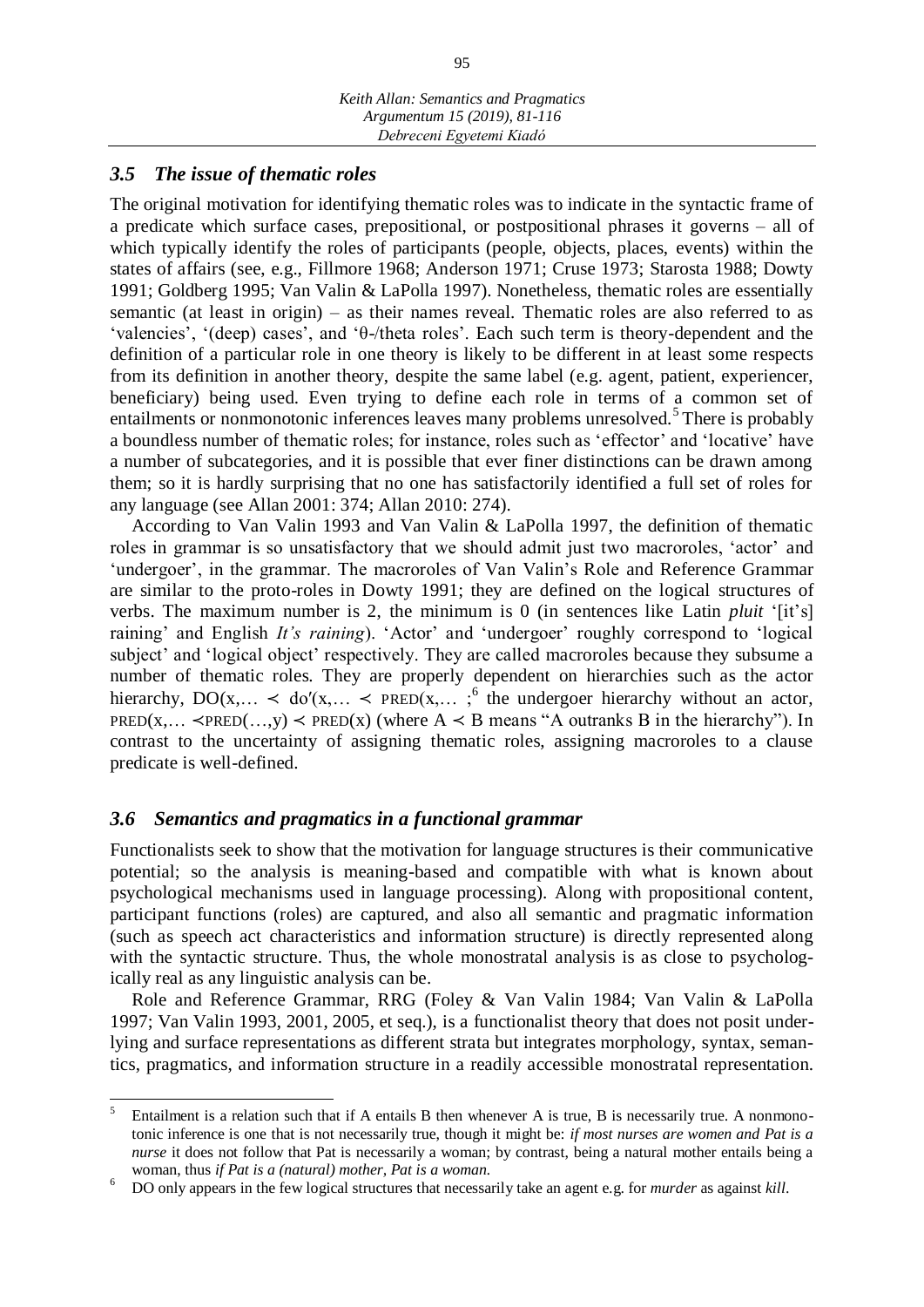RRG has been specifically developed to apply to every natural language and seeks to show how language expressions are used to communicate effectively. The basic clause structure consists of a predicate, which together with arguments (if any), forms the Core. Other constituents are peripheral; they may be located in different places in different languages, and can be omitted. The structures are more like nets than like trees.

## *3.7 Semantic frames and meaning in construction grammar*

"Frames" (Goffman 1974; Fillmore 1982, 2006, Fillmore & Atkins 1992) identify the characteristic features, attributes, and functions of a *denotatum*, and its characteristic interactions with things necessarily or typically associated with it. For instance, a restaurant is a public eating-place; its attributes are: (1) business premises where, in exchange for payment, food is served to be eaten on the premises; consequently, (2) a restaurant has a kitchen for food preparation, and tables and chairs to accommodate customers during their meal. Barsalou (1992: 28) described "attributes" as slots in the frame that are to be filled with the appropriate values. The frame for *people* registers the fact that, being living creatures, people have the attributes of age and sex. The attribute sex has the values male and female. It can be represented formally by a function BE SEXED applied to the domain  $D=\{x: x \text{ is a person}\}\)$  to yield a value from the set {male, female}. The function BE AGED applies to the same domain to yield a value from a much larger set.

Frames interconnect in complicated ways. For instance, the social status and the appearance of a person are usually partly dependent upon their age and sex, but not necessarily so. Knowledge of frames is called upon in the proper use of language. Part of the frame for *bird*  is that birds are FEATHERED, BEAKED and BIPEDAL. Most birds CAN FLY; applied to an owl this is true, applied to a penguin it is false. Birds are sexed, and a (normal adult) female bird has the attribute CAN LAY EGGS with the value true. Attributes for events include participants, location, and time of occurrence, e.g. the verb *buy* has slots for the attributes buyer, seller, merchandise, payment: these give rise to the "thematic structure" (see above) of the verb. An act of buying occurs in a certain place at a certain time (a world~time pair with values relevant to evaluation of truth, see below). To sum up, frames provide a structured background derived from experience, beliefs, or practices, constituting a conceptual prerequisite for understanding meaning. The meaning of a language expression relies on the frames, and it is these that relate lexemes one to another.

"Lexical semantic structures" (Pustejovsky 1995) systematically describe semantic frames for every lexeme, and may offer a solution to the problem of selectional features, discussed earlier. Pustejovsky's "generative lexicon" entries potentially have four components. "Argument structure" specifies the number and type of logical arguments and how they are realized syntactically. "Event structure" defines the event type as state, process, or transition. For instance, the event structure of the verb *open* involves a process wherein X carries out the act of opening Y, creating a state where Y is open. "Qualia structure" identifies the characteristics of the *denotatum*. There are four types:

- "constitutive" (material constitution, weight, parts and components);
- "formal" (orientation, magnitude, shape, dimension, color, position);
- "telic" (purpose, function, goal);
- "agentive" (creator, artifact, natural kind, causal chain).

"Lexical inheritance structure" identifies relations within what Pustejovsky called the lexicon, but which is arguably encyclopedic information. For example, book and newspaper have in common that they are print matter, and newspaper can refer to both the readable product and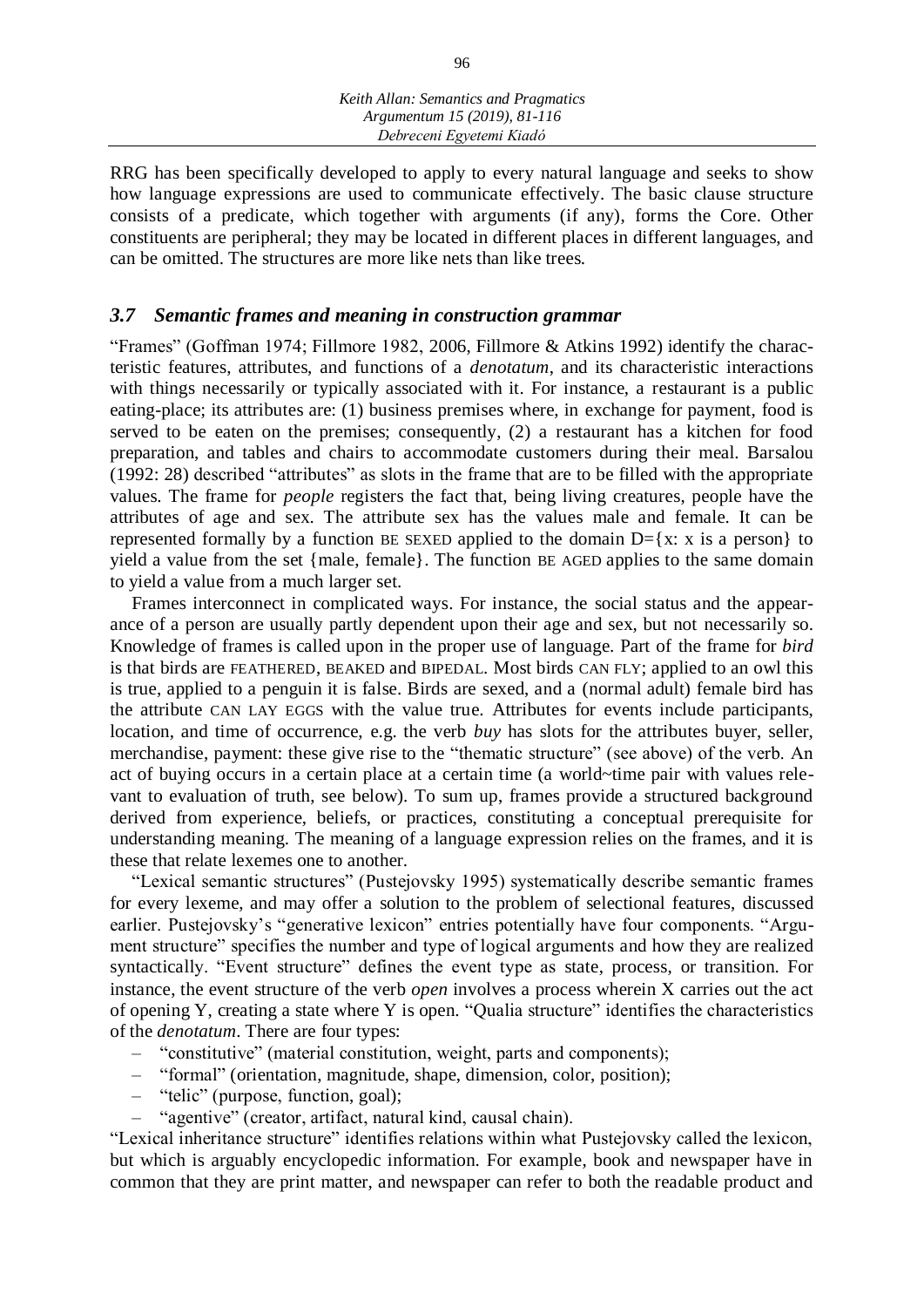the organization that produces it. A book is a physical object that holds information and a book is written by someone for reading by someone (see Pustejovsky 1995: 95, 101).

"Construction grammar" (Fillmore & Kay 1987; Goldberg 1995; 2006) is a development based on frame semantics. Unlike the semantic theories of Katz and Jackendoff, it does not project meaning onto syntactic structures from lexemes. A projection would require the verbs italicized in (9)–(12) to be distinct from default meanings: *pant* is not normally a motion verb; *bark* and *sneeze* are not normally causative; *knit* is not normally ditransitive (i.e. a three place verb like *give*, which has a giver, the person given to and the thing given, as in *Ed gave Eli the book*).

- (9) All in a sweat, Marlow *panted* up to the door and rapped on it loudly.
- (10) The prison warder *barked* them back to work.
- (11) Adele *sneezed* the bill off the table.
- (12) Elaine *knitted* George a sweater for his birthday.

The additional verb meanings result from the construction in which the verb occurs. Construction grammar proposes various integration types. For instance in (9) and (11) the construction indicates the motion, the verbs *pant* and *sneeze* the manner of motion; in (10) and (11) the constructions are causative, indicating a theme and result; in (12) the valence of *knit*  is augmented to make it a verb of transfer by mentioning the recipient/beneficiary (compare *buy*). The construction coerces an appropriate interpretation by imposing the appropriate meaning. This is exactly what happens with apparent violations of selectional restrictions discussed earlier; also in interpreting variable countability constructions such as (13)–(15) (see Allan 1980).

- (13) Have another/some more potato.
- (14) She bought sugar. / He put three sugars in his tea.
- (15) The herd is/are getting restless and it is/they are beginning to move away.

The principal motivation for countability is to identify the individual from the mass; typically, uncountable referents are perceived as an undifferentiated unity, whereas countables are perceived as discrete but similar entities. Thus (14) offers as alternatives an individual potato or a quantity of, say, mashed potatoes; (15) compares an unspecified quantity (mass) of sugar with three individual spoonfuls or lumps of sugar. (16) compares the herd as a single collection of animals against the herd as a set of individual animals (not all dialects of English allow for this). Linguistic theories of meaning that go beyond lexis to account for the meaning of syntactic constructions necessarily incorporate aspects of lexical semantics. For many centuries certain philosophers have discussed aspects of lexical and propositional meaning. From the term logic of Aristotle and the propositional logic of the Stoics developed the strands of inquiry dealt with in the next part of this chapter.

#### **4 Logic and Linguistic Meaning**

Truth conditions are crucially important to every aspect of semantics and pragmatics. I briefly review some approaches to formal semantics. The semantics and pragmatics of anaphora provide a bridge to Aspects of Pragmatics.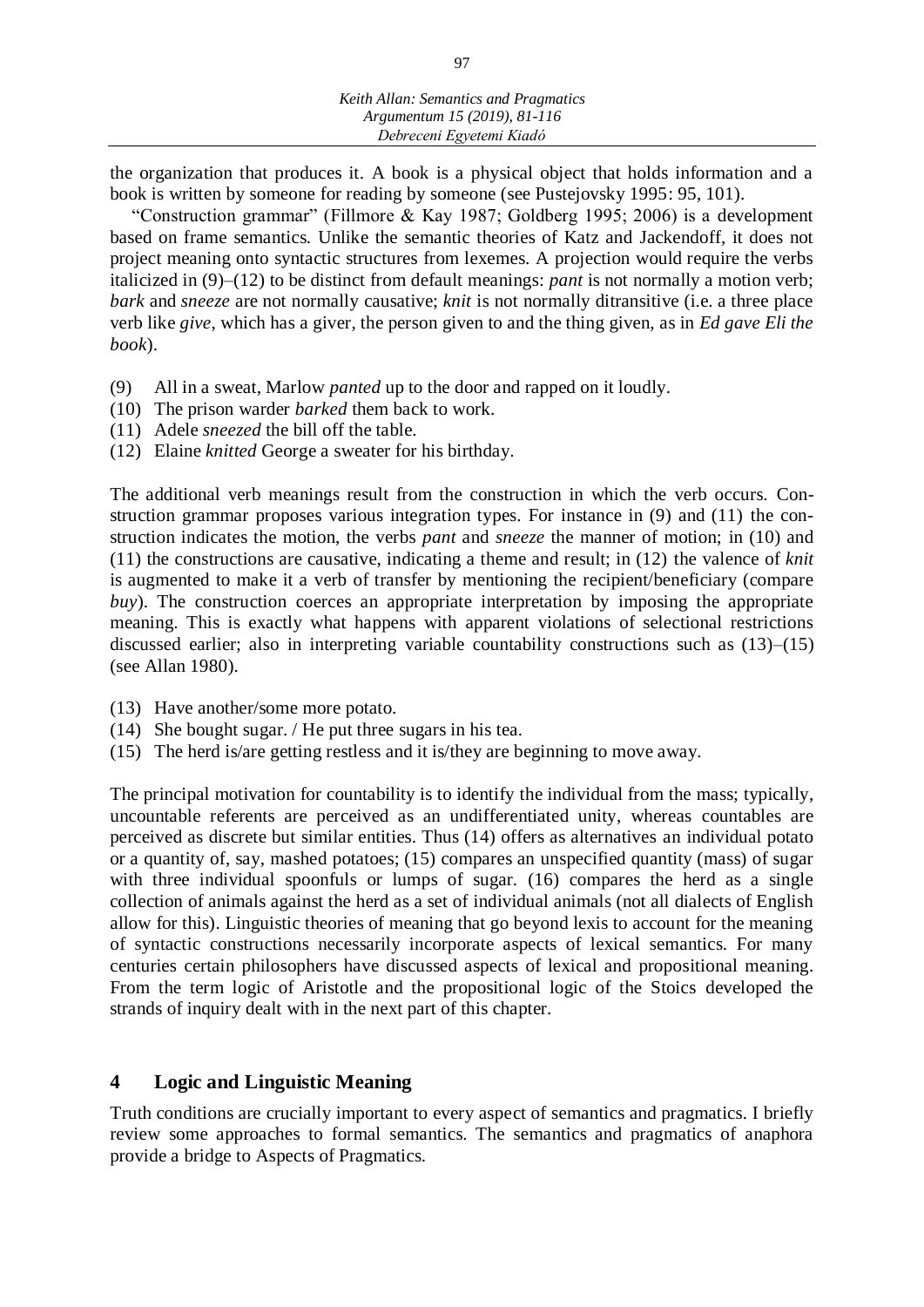## *4.1 The importance of truth conditions*

Davidson (1967b: 310) said that "to give truth conditions is a way of giving the meaning of a sentence." But truth is dependent on worlds and times: *Marilyn Monroe would have been 94 on June 1, 2020* is true: although MM died in 1962, we can imagine a possible world of June 1, 2000 at which she was still alive, and given that she was born June 1, 1926, she would indeed be 94. McCawley (1968b, 1968c) was one of the first linguists to adopt and adapt truth conditions and predicate logic into grammar, most popularly in his book *Everything that Linguists Have Always Wanted to Know about Logic* (McCawley 1993 [1981]). The importance of truth conditions had often been overlooked by linguists, most especially those focusing on lexical semantics. Hjelmslev (1943), Lyons (1968) and Lehrer (1974) suggest that the nine lexemes *bull, calf, cow, ewe, foal, lamb, mare, ram, stallion* – which constitute a fragment of a semantic field (see above) – can be contrasted with one another in such a way as to reveal the semantic components in Table 1.

| <b>BOVINE</b> | bull     | $\mathcal{C} \mathcal{O} \mathcal{W}$ | calf  |
|---------------|----------|---------------------------------------|-------|
| <b>EOUINE</b> | stallion | mare                                  | foal  |
| <b>OVINE</b>  | ram      | ewe                                   | lamb  |
|               | MALE     | <b>FEMALE</b>                         | YOUNG |
|               |          | <b>ADULT</b>                          |       |

*Table 1. Semantic components*

How can we determine that the analysis is correct? The basis for claiming that BOVINE or MALE is a semantic component of *bull* cannot be a matter of language pure and simple. It is a relation speakers believe exists between the *denotata* of the terms *bull* and *male* and *bovine*  (i.e. things in a world that they may be felicitously used to refer to). Doing semantic analysis of lexemes, it is not enough to claim that (16) is linguistic evidence for the claim that MALE is a semantic component of *bull*, because (17) is equally good until a basis for the semantic (and therefore grammatical) anomaly has been established that is independent of what we are seeking to establish – namely the justification for the semantic components identified in Table 1.

- (16) A bull is male.
- (17) A bull is female.

The only language-independent device available is an appeal to truth conditions, and this takes us to the *denotata* of *bull* and *male*. In fact what we need to say is something like (18).

(18) In every admissible possible world and time an entity which is a bull is male and in no such world is an entity which is a bull a female.

Note that the semantic component MALE of Table 1 must be equivalent to the relevant sense of the English word *male*. Thus, the assumption is that semantic components reflect characteristics of typical *denotata* as revealed through their intensions across worlds and times. Intensions are what 'senses' describe. Some people think of them as concepts, others as the content of concepts (see below). In any case, they provide the justification for postulating the semantic components in Table 1 as a set of inferences such as those in (19).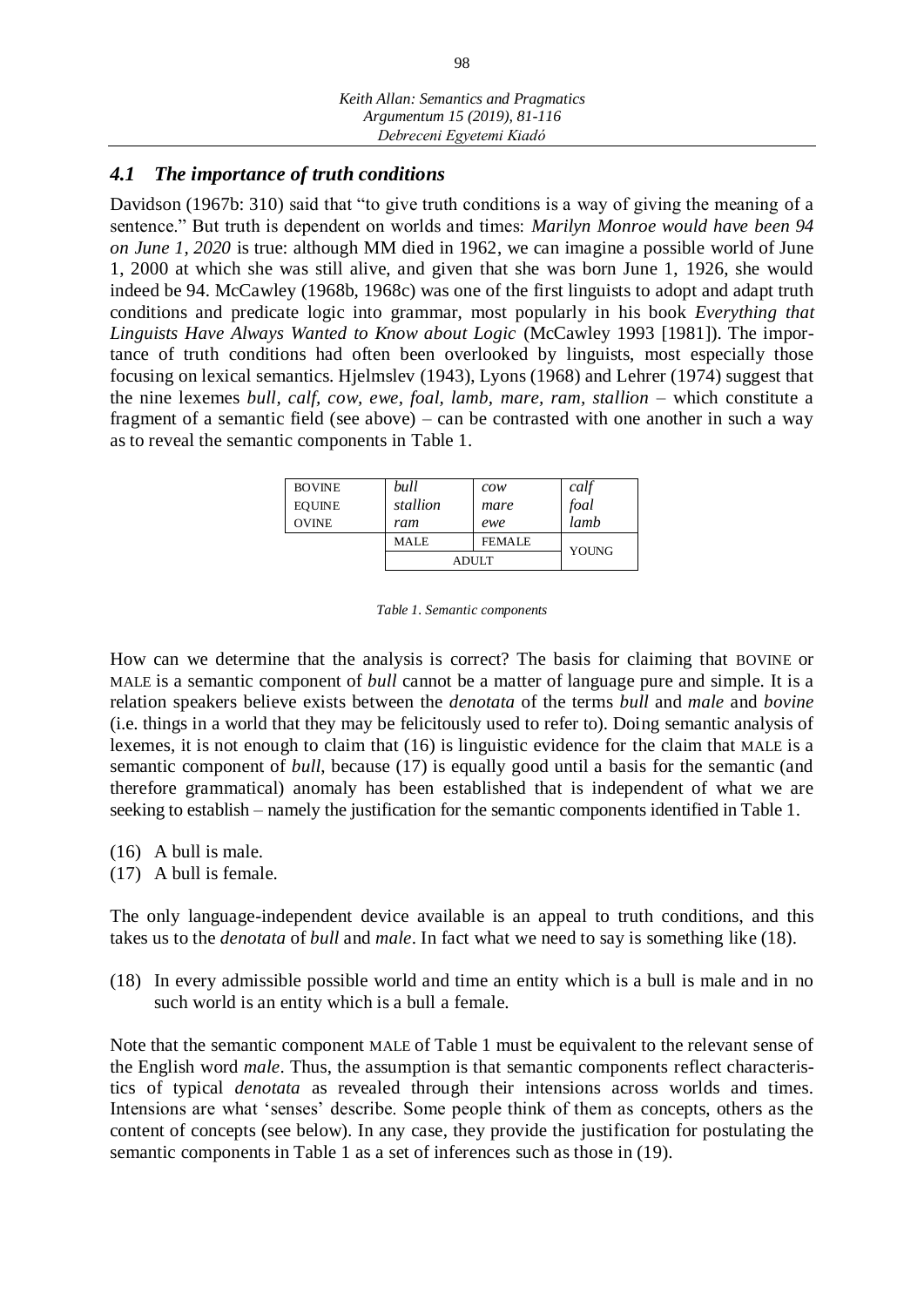(19) For any entity x that is properly called a *bull*, it is the case that x is adult  $\Lambda$  x is male  $\Lambda$  x is bovine.

In fact it is not part of a general semantic characterization of *bull* that it typically denotes adults; one can, without contradiction, refer to a *bull calf*. Rather, it is part of the general naming practice for complementary sets of male and female animals. Nor is *bull* restricted to bovines, it is also used of male elephants, male whales, male seals, male alligators, etc. The initial plausibility of Table 1 and (19) is due to the fact that it describes the prototypical or stereotypical bull (see above). The world of the English speaker is such that *bull* is much more likely to denote a bovine than any other species of animal, which is why *bull elephant* is usual, but *bull bovine* is not. This reduces (19) to something more like (20).

(20) For any entity x that is properly called a *bull*, it is the case that x is male and probably bovine.

What is uncovered here is that even lexical semantics is necessarily dependent on truth conditions together with the probability conditions that are nonmonotonic inferences sometimes equated with implicature (see below).

## *4.2 Formal semantics*

Since about the time of Cresswell (1973) and Keenan (1975) there have been many linguists working in formal semantics. Formal semantics interprets formal systems, in particular those that arise from the coalescence of set theory, model theory, and lambda calculus (models and lambda calculus are briefly illustrated below)<sup>7</sup> with philosophical logic – especially the work of Montague (1974); (see also Dowty, Wall & Peters 1981), and the tense logic and modal logic of such as Prior (1957) and Kripke (1963, 1972). By and large, formal semantics has ignored the semantics of lexemes such as nouns, verbs, and adjectives – which are typically used as semantic primes (but see Dowty 1979). It does, however, offer insightful analyses of secondary grammatical categories like number and quantification, tense, and modals. "Eventbased semantics" was initiated by Davidson (1967a). The idea is to quantify over events; thus *Ed lifts the chair* is represented in terms of "there is an event such that Ed lifts the chair". In *Ed hears Jo call out* there is a complex of two events as shown in (21), where there is the event *e* of Jo's calling out and the event *e′* of Ed hearing *e*; ∃ is the existential quantifier "there is".

(21)  $∃e[call out(Jo, e) ∧ ∃e' hear(Ed, e, e')]$ 

Following a suggestion by Parsons 1980, 1990 thematic roles can be incorporated as in (22):

(22) *Max drinks the beer*.  $\exists e$ [drink(*e*)  $\land$  agent(*e*, Max)  $\land$  patient(*e*, the beer)]

There is always the question of how the meanings of complex expressions are related to the simpler expressions they are constructed from: this aspect of 'composition' is determined by model theory in Montague semantics, which is truth conditional with respect to possible

 7 See also Gamut (1991), McCawley (1993), Allan (2001) for explanations of these terms.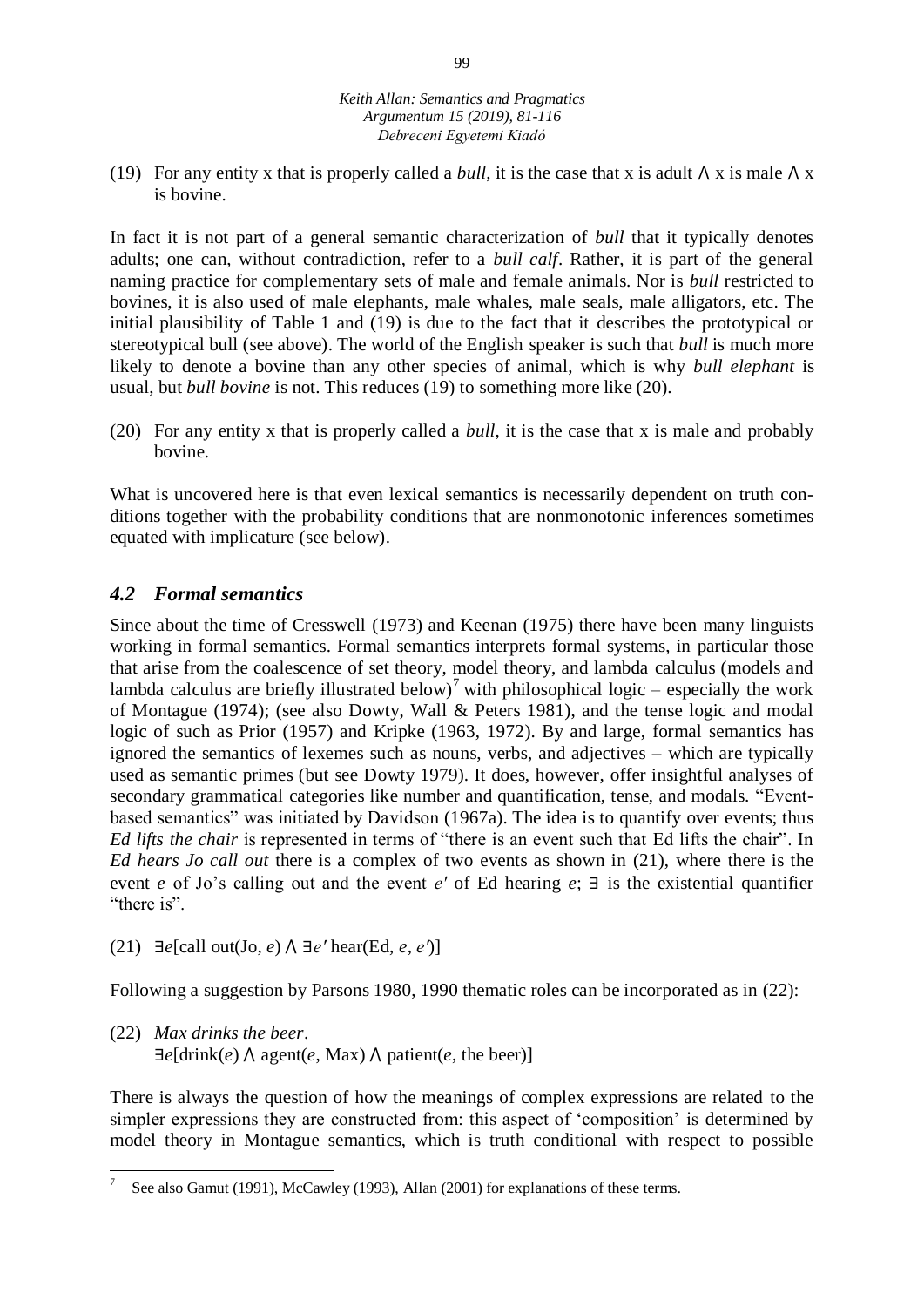worlds. Truth is evaluated with respect to a particular model of a state of affairs. For instance if a model consists of Harry, Jack, and Ed, and Harry and Ed are bald but Jack is not, and if Harry loathes Ed, then we can evaluate the truth of such statements as *Not everyone is bald, Someone loathes someone who is bald*, and so forth.

Where traditional predicate (and propositional) logic is concerned only with extension (existence) in the (real) world, intensional logic allows for existence in a possible (hypothetical) world. Just as intensions are comparable with 'sense', extensions are comparable with 'reference' or, better, denoting something within a particular model (or set of models). In Montague semantics, semantic structure is more or less identical with syntactic structure. In later developments (see Gamut 1991; Chierchia & McConnell-Ginet 2000) valuation functions were proposed. Suppose there is set of men *a, b*, and *c* (Arnie, Bob, Clive) who constitute the domain of a model world at a particular time, M, in which *a* and *c* are bald. The extension of baldness in M is represented  $\llbracket \text{bad} \rrbracket$  M. Let *x* stand for any member of  $\{a, b, c\}$ . A valuation function takes a sentence *x is bald* as its domain and assigns to it a value in the range  $\{0,1\}$  where 1 is true and 0 is false. So the function  $\llbracket \text{bad} \rrbracket$  applies in turn to every member of the domain X in model M to assign a truth value. The extension of *being bald* in M is  $\llbracket \text{bad} \rrbracket = \{a, c\}$ . Put another way: in M, bald(*x*)=1  $\leftrightarrow$  *x*∈{*a, c*} "*x is bald* is true if, and only if, *x* is a member of the set {*a, c*}". To evaluate *Someone is not bald* in M, a variable assignment function would check all assignments of *x* until one instance of *x is not bald* is found to be true (in our model, when *x* is assigned to *b*). Variables in logical systems function in a manner similar to pronouns in natural languages and linguistic treatments of anaphora have borrowed from systems of logic when analyzing anaphors.

## *4.3 The semantics and pragmatics of anaphora*

Early transformational grammarians (such as Lees & Klima 1963; Langacker 1969) posited only syntactic constraints on pronominalization: e.g. *he* and not *she* is the pronoun for *man*  because *man* carries the syntactic feature [+ masculine]. Then Weinreich (1966) and McCawley (1968a) argued that pronominal gender is semantic not syntactic, and Stockwell, Schachter & Partee (1973: 182) concluded that "English tolerates discrepancies between formal and referential identity of certain sorts in certain environments, not easily describable in simple syntactic terms." Anaphora typically results from making successive references to the same entity and this is what led Ross (1970) to propose a performative clause to underlie every utterance in order to account for the first and second person pronouns and their reflexives in e.g. (23), where the underlying performative would be the highest clause *I say to you* … .

- (23) a. Only Harry and myself wanted to see that movie.
	- b. Max said nothing about yourself, but he did criticize me.

Although Ross's hypothesis was principally a syntactic device, it opened the gate to pragmatic constraints on pronouns relevant in exophora, i.e., when referring to something in the outside world (*Just look at her!* said of a passing woman) and recognizing the most likely actor (the 'biter') in *I took my dog to the vet and she bit her*. Huang (2000) has argued that pragmatics accounts for what Chomsky (1981) identified as syntactic binding conditions on anaphors. Intuitively, argument binding is a matter of semantics and pragmatics rather than syntax, e.g. the pronoun *her* appropriately refers to, say, *Amy* for semantic not syntactic reasons. In German, *das Mädchen* "girl" is rendered neuter by its diminutive suffix *-chen* but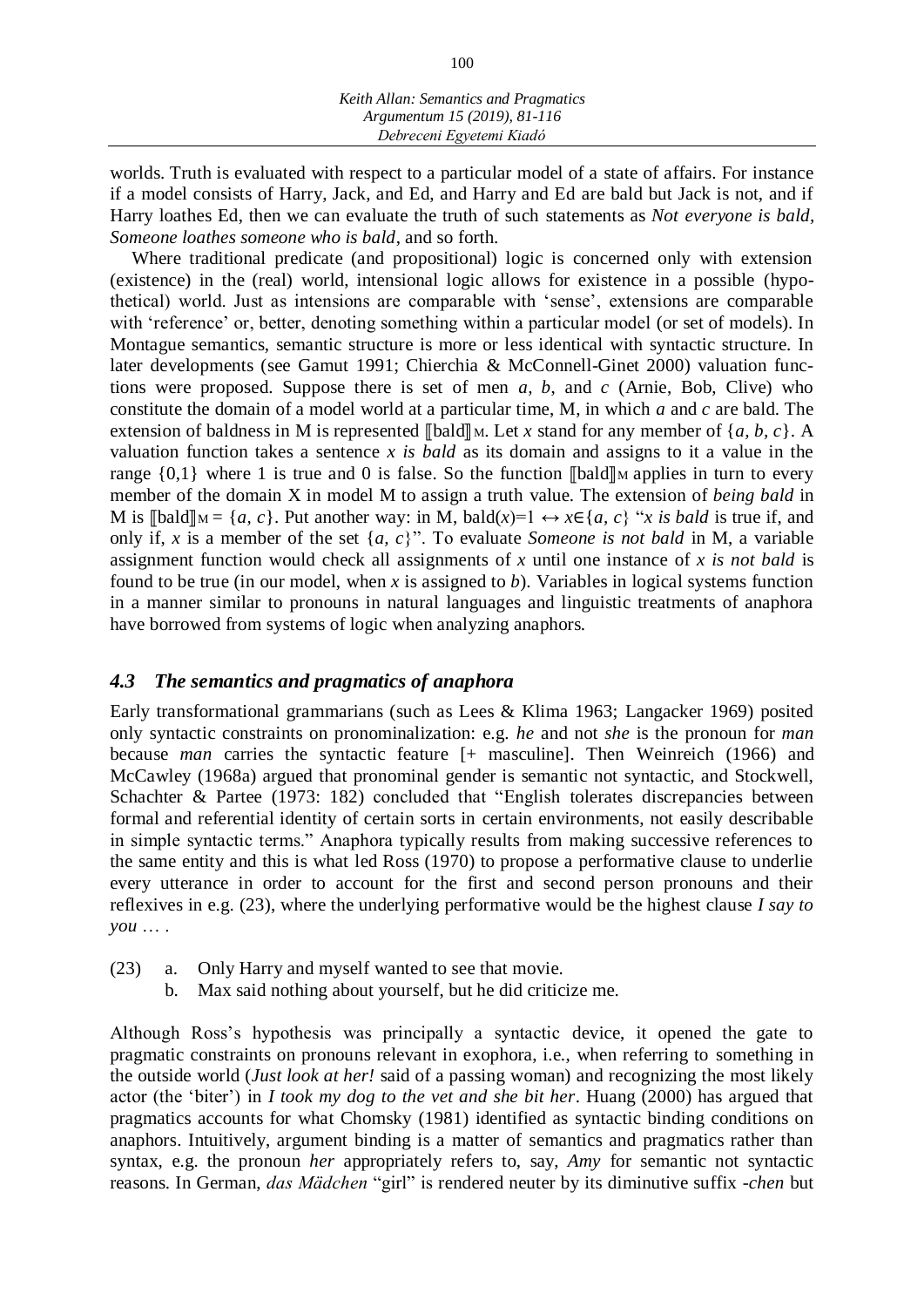is normally pronominalized in colloquial speech on a pragmatic basis by the feminine *sie* and not the neuter *es*, although the matter is hotly debated and in the written language the use of the neuter pronoun is the norm. The choice of what are generally referred to as anaphoric forms in texts has been discussed under: the "familiarity hierarchy" (Prince 1981); "centering theory" (Grosz 1977, Sidner 1979); "topic continuity" (Givón 1983); and the "accessibility theory" (Ariel 1988, 1990). These all emphasize the importance of context (see below) in selecting what form of anaphor to use. As a rule, any two successive references to an entity involve some kind of change on the second reference, see (24).

(24) Catch [a chicken<sub>1</sub>]. Kill [it<sub>2</sub>]. Pluck [it<sub>3</sub>]. Draw [it<sub>4</sub>]. Cut [it<sub>5</sub>] up. Marinade [it<sub>6</sub>]. Roast [it<sub>7</sub>]. When you've eaten  $[it_8]$ , put  $[the bones_9]$  in the compost.

All nine subscripted NPs refer to the creature identified in 'a chicken1', which refers to a live chicken. By 2 it is dead, by 3 featherless, by 5 dismembered, by 7 roasted, and by 8 eaten. 9 refers to the chicken's bones after the flesh has been stripped from them. Thus 7, for instance, refers not to the chicken in 1, but to the caught, killed, plucked, drawn, cut up, and marinaded pieces of chicken. Heim (1983, 1988) described this as "updating the file" on a referent. These successive states of the chicken are presented as changes in the world–time pair spoken of: although the world stays constant throughout (24), each clause corresponds to a temporal change: time<sub>1</sub>, time<sub>2</sub>, ... time<sub>9</sub>. The aim of Heim's file change semantics has much in common with that of "Discourse Representation Theory" (DRT, Kamp 1981, Kamp & Reyle 1993) where the interpretation of one in a sequence of utterances (a discourse) is dependent on cotext such that the next utterance is an update of it. DRT has been especially successful in capturing the complex semantics of so-called 'donkey sentences', originating in Walter Burley's "*Omnis homo habens asinum videt illum",*'Every man who has a donkey sees it' of 1324 (Burley 2000). Consider, for instance, (25) – which paraphrases as (26).

- (25) Every girl who owns a pony loves it.
- (26) If a girl owns a pony, she loves it.

First take (26): its discourse representation structure (DRS) is (27). The arrow indicates that the second box is a consequence of the first. The left-hand box is interpreted first, then the right-hand box. Because it shows movement from one state to another, (27) can be thought of as a dynamic model.

(27)

| x y                                              | 7.                   |
|--------------------------------------------------|----------------------|
| $\text{girl}(x)$<br>$\text{pony}(y)$<br>x owns y | $Z = y$<br>x loves z |

Notice that the anaphor for a-pony-loved-by-the-girl-who-owns-it is 'z', and it does not occur in the left-hand box. We now turn to (25) for which the DRS is (28).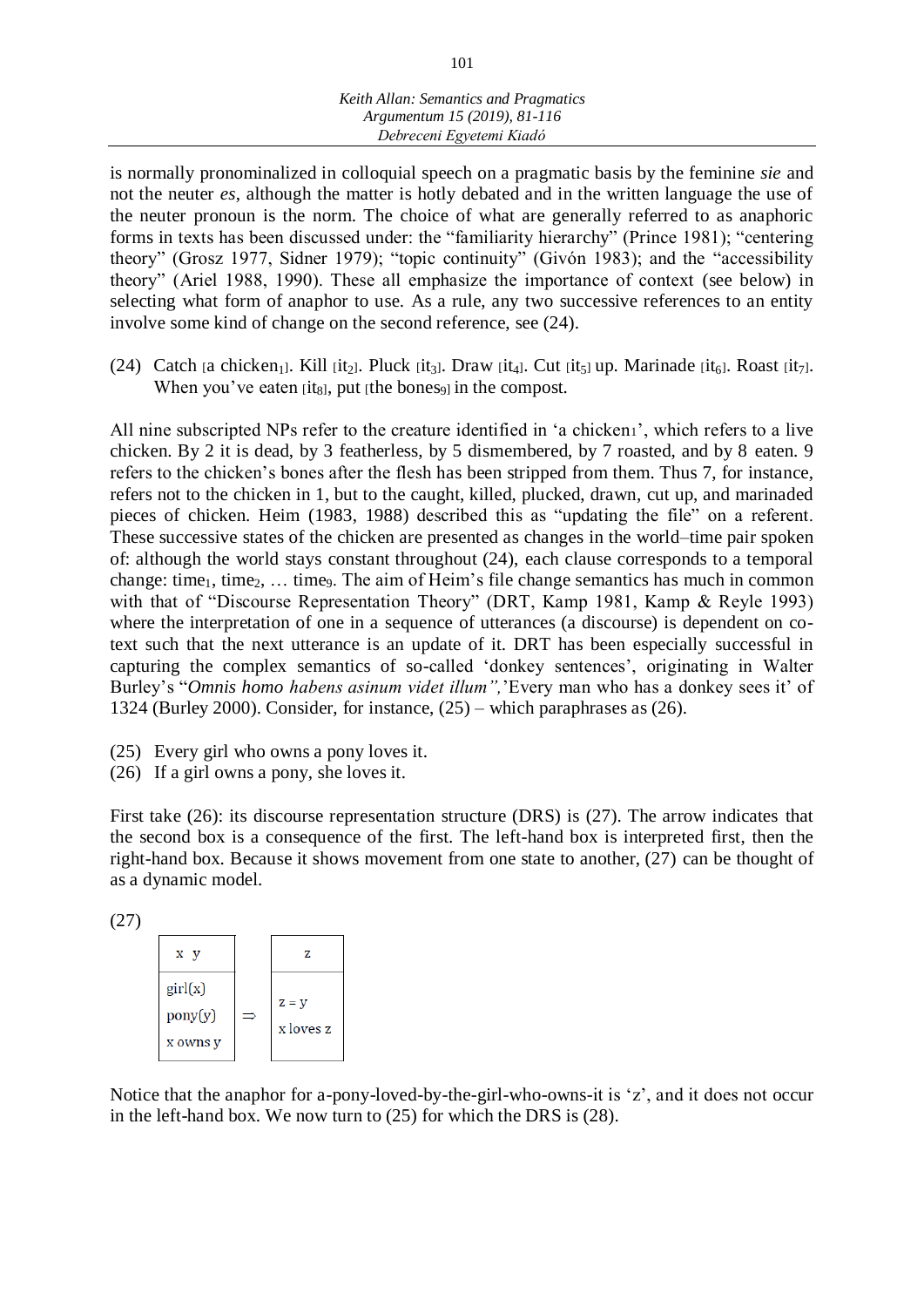

DRT is undergoing extensions in the twenty-first century, see Asher & Lascarides (2003), Jaszczolt (2005).

## **5 Aspects of Pragmatics**

This section focuses on the importance of context for any account of meaning in language and for the understanding of indexicals (e.g. *now, you, here*). There are at least two ways in which the meaning of a new word can be revealed by whoever coins it: it may be formally defined – a rare procedure in everyday language use – or the hearer or reader is left to figure out the meaning from its use in the prevailing context. The term 'context' denotes any or all of at least four things: the world and time spoken of; the co-text (i.e. the text that precedes and succeeds a given language expression); the situation of utterance; and the situation of interpretation. The meaning ascribed by use in particular contexts will take precedence over any formally defined meaning. As Wittgenstein (1953: 43) famously wrote: "the meaning of a word is its use in the language." Assignment of meaning by ordinary use is phylogenetically and ontogenetically prior to defined meaning – but for words (lexemes) not sentences, because at any one time the set of lexemes is bounded, but the set of sentences is not. However the ways in which the meanings of sentences are constructed are determined by use, so although no speaker could literally and truthfully say *I've just been decapitated* (in other words it has no extension), the meaning is readily interpretable via its intension (including a metaphorical interpretation). One problem with describing meaning in terms of usage is that it risks confusing denotation with connotation: the denotations are the same of *urine* and *piss* or *my mum* and *the woman who bore me*, but the connotations are different. Each of these two pairs can be used of the same referent, but the contexts of use are normally different. Roughly speaking, denotation is what a lexeme is normally used to refer to, whereas the connotations of a language expression are pragmatic effects that arise from encyclopedic knowledge about its denotation (or reference) and also from experiences, beliefs, and prejudices about the contexts in which the expression is typically used (see Allan 2007, 2016, 2018).

The anthropologist Malinowski (1923) coined the term "phatic communion*"* to refer to the social-interactive aspects of language (greeting, gossip, etc.) and to focus on the importance of the "context of situation" in representing meaning. This view was adopted by Firth, the most celebrated British linguist of his generation. Firth, who was also influenced by the Prague school functionalists (Mathesius 1964 [1936]; Vachek 1964), emphasized the importance of studying meaning in the context of use, taking into account the contribution of prosody (Firth 1957, 1968). His own work in these areas is less significant than the effect it had on one of his students, Halliday, who worked on prosody and also developed a polysystemic grammatical theory on Firthian lines, originally called System-Structure Grammar, then Scale and Category Grammar, and now Systemic Functional Grammar (SFG) (see Halliday 2002-2009). Halliday and his school have always been interested in the grammatical analysis of text and discourse and the Hallidayan approach has been taken up in Rhetorical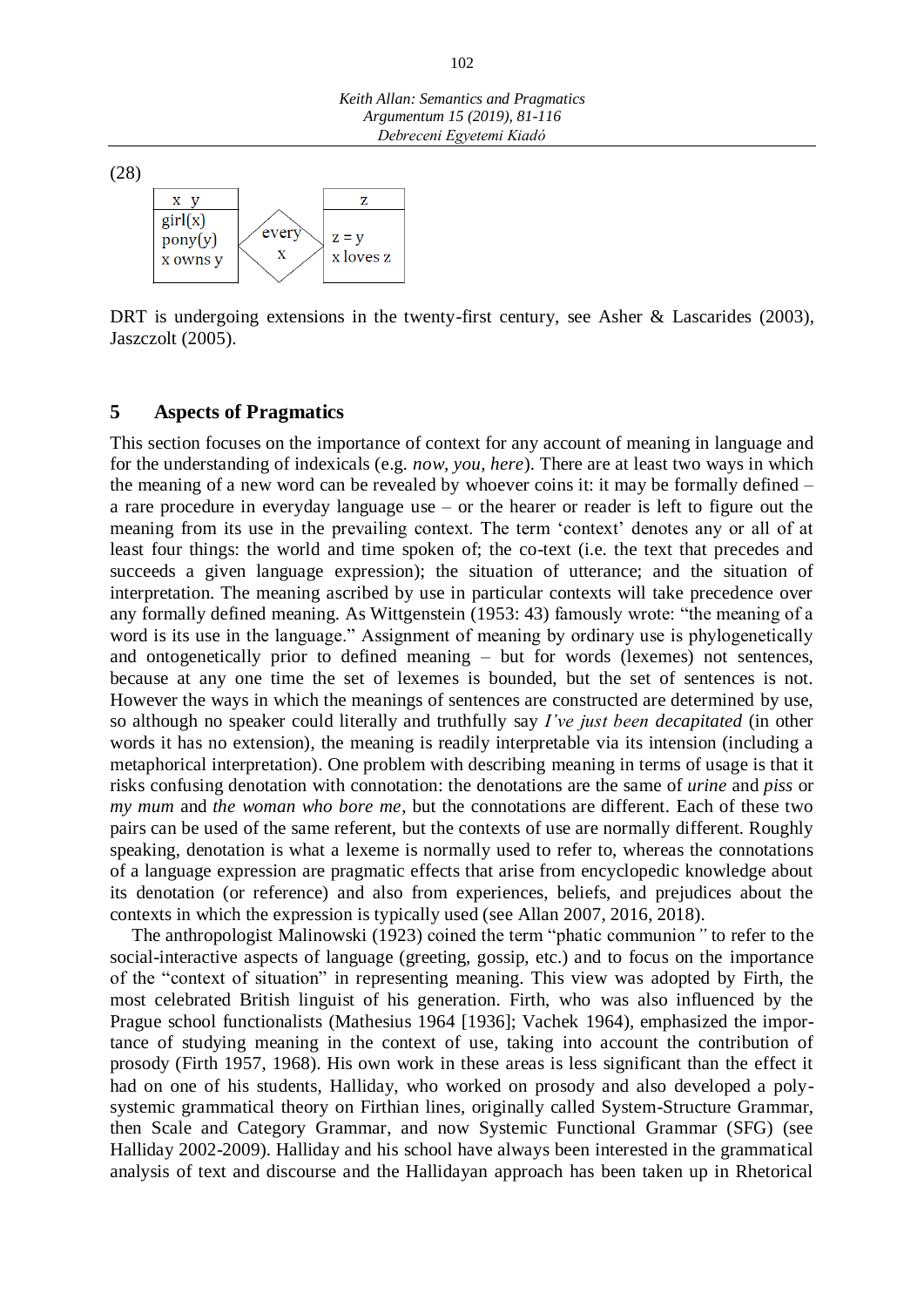Structure Theory (RST), which offers an account of narrative structure (see Halliday & Hasan 1976, 1989 [1985]; Mann et al. 1992, Mann & Thompson 1986, Matthiessen & Thompson 1988). Hallidayan theory has also been adopted by critical discourse analysts, who focus on the fact that all language is socio-culturally and ideologically situated (e.g. Hodge  $&$  Kress 1988, Kress & Leeuwen 2001). An important Hallidayan contribution to linguistic terminology is the labeling of "metafunctions".

# *5.1 Indexicals*

The situations of utterance and interpretation provide anchors for deictic or indexical categories such as tense, personal pronouns (like *I, you, we*), deictic locatives *(here, there*) and demonstratives (*this, that*). The term 'deixis*'* derives from the Stoic δειξις (demonstration, indicated referent); "indexical", in this sense, was introduced by Peirce (1931: Chapter 2). Although study of these grammatical categories had been proceeding for more than two millennia, there was an upsurge of interest after World War II (see Benveniste 1956, 1971; Jakobson 1962; Lyons 1977; Levinson 1983; Fillmore 1966, 1997). Many languages have, corresponding to their personal pronoun systems, the speaker as first person (*I*), the hearer as second person (*you)*, all others as third person *(he, she, it)*, as well as parallel locatives meaning roughly "near speaker" (*here*), "near hearer" (*there*), "not-near either speaker or hearer" (*yonder*). The situations of utterance and interpretation may determine choices of adverbials and directional verbs relative to the location of speaker and hearer; e.g. the choice among the verbs *come, go, bring, come up, come down, come over*, etc. Situation of utterance and assumptions about the hearer also play a role in determining the topic and the linguistic register or jargon, that is, the variety of language associated with a particular occupational, institutional, or recreational group: for instance, legalese, medicalese, cricketese, linguisticalese, and so forth (Biber & Finegan 1989; Allan & Burridge 1991, 2006). They influence politeness factors such as terms of address and reference to others (see Brown & Gilman 1960; Ervin-Tripp 1972, Geertz 1972, Shibatani 2006); and kinesic acts such as gesture, facial expression, and the positions and postures of interlocutors (Argyle 1988, Clark 1996, Danesi 2006, Hall 1959).

# *5.2 Scripts*

Beyond earliest childhood, very little we encounter is totally new in all its aspects. Most of what we hear and read can be interpreted wholly or partially in relation to structured knowledge arranged into modules of information. A speaker presupposes this common ground when constructing a text so that understanding (30) is to invoke the restaurant script (Schank 1982, 1984, 1986, Schank & Abelson 1977) as a set of inferences, some of which are defeasible (can be cancelled without contradiction).

(29) Sue went to a restaurant last night with her boyfriend.

From (29) we infer that, most probably: (a) Sue intended to eat at the restaurant with her boyfriend; (b) Sue entered the restaurant with her boyfriend; (c) Sue and her boyfriend sat down; (d) They ordered food; (e) The food was brought to them; (f) They ate it; (g) Either Sue or her boyfriend or both of them paid the bill; (h) Then they left the restaurant. In (29) many of the inferences in the first clause are cancelled by what follows: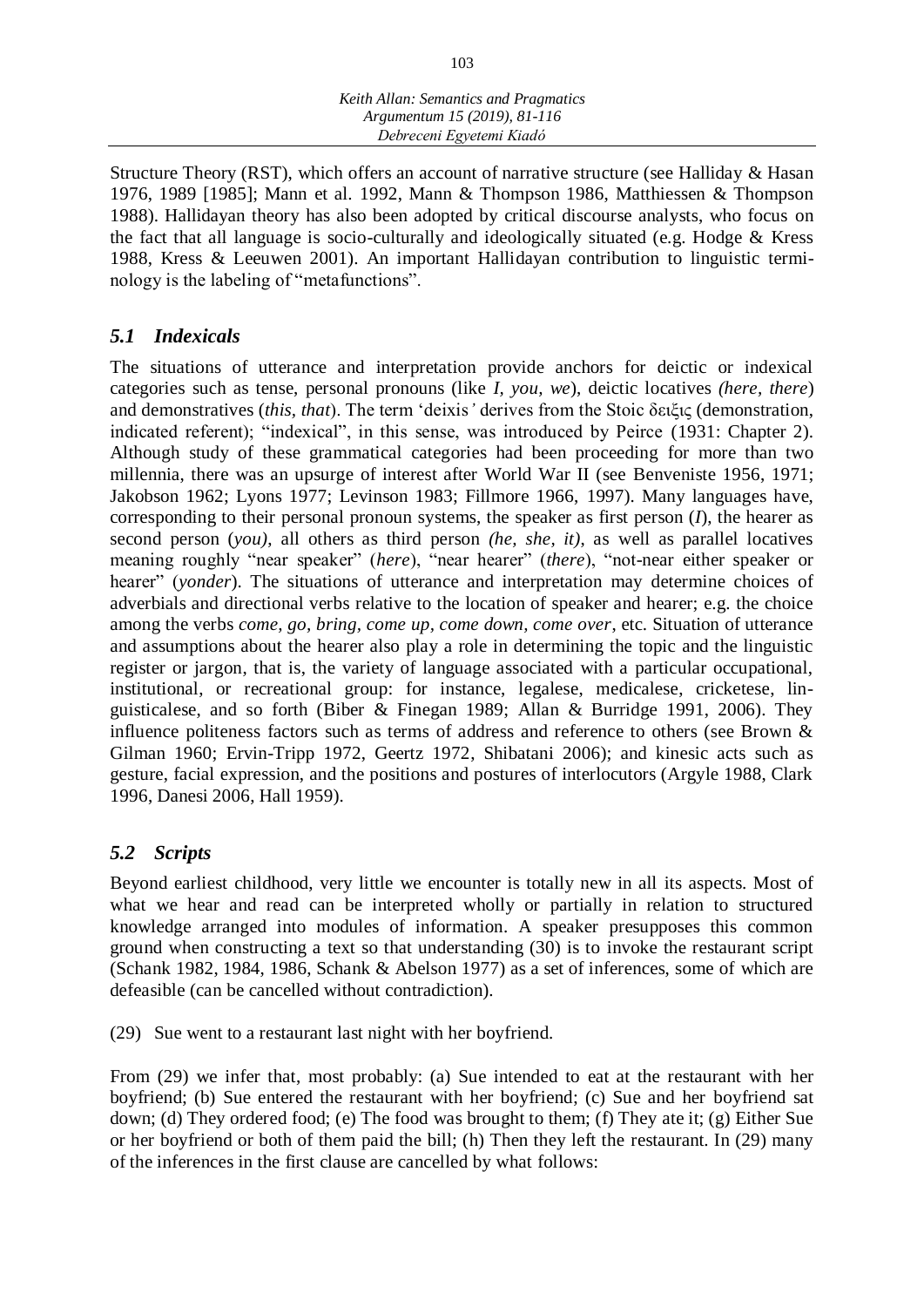(30) Sue went to a restaurant last night with her boyfriend, but as soon as they'd got inside the door they had a huge fight and left before even sitting down.

It is confirmed that they entered and exited but it implicitly denied that they sat down, ordered, ate, and paid. As can be seen from the example above, scripts contain structured information about dynamic event sequences. Regular components of a script are predictable and deviations from a script are potentially newsworthy. Scripts have personae, props, and action sequences. A restaurant script has customers, servers, cooks, etc. The props include tables, chairs, menus, cutlery, plates, food. The events include the customer entering the restaurant, ordering food, the food being brought by the server, the eating of the food, the requesting, presentation, and paying of the bill, and the customer leaving the restaurant. The vocabulary used in the script evoked by going to a restaurant indicates its semantic associations and their relationships. There is a distinction between the restaurant script – consisting of a dynamic structure of event sequences – and a restaurant frame (built from encyclopedic knowledge) identifying the characteristic features, attributes, and functions of a restaurant and its interaction with things necessarily or typically associated with it (see the discussion of 'restaurant' above in the section on frames). Scripts show how the features, attributes and functions are organized with respect to one another. Some are logically necessary: you cannot exit from a place before entering. Other parts of the script are simply conventional and can vary: in some establishments you pay before getting food; in some, the cooking precedes the ordering. There is a very large number of scripts; many overlap and there must be networking among them. For instance, entering a restaurant has much in common with entering any other business premises and is distinct from entering a private home. There is a hierarchy between scripts and scenes, for example: generally applicable script-like memory organizational packets have more specific scripts (like the restaurant script) and finer-grained scenes within them (e.g. ordering food). There is much research still to be done, but it seems certain that communication and language understanding make use of scripts (see, e.g. Ford & Pylyshyn 1996, Garrod 1985, Lehnart & Ringle 1982, Minsky 1977, Rumelhart 1977), and that the vocabulary used in describing the scripts constitutes a semantic field of words whose interrelationships are defined in terms of the frames and event sequences in the script.

## *5.3 Conversational implicature*

Once the meaningful interpretation of a language expression makes recourse to context, pragmatics comes into play (see Gazdar 1979, Levinson 1983). The boundary between semantics and pragmatics was specifically defined by Grice 1975: 43 as a distinction between "what is said" – the truth-conditional aspects of meaning – and *"*what is implied, suggested, meant" – the non-truth-conditional pragmatic overlay that is implicated. Grice writes of the small conversation in (31), "B implicates that Smith has, or may have, a girlfriend in New York" (ibid*.* 51).

- (31) A: Smith doesn't seem to have a girlfriend these days.
	- B: He has been paying a lot of visits to New York lately.

The implicature is inferred from what B actually says given the cooperative assumption that it is a rational response to A's remark, i.e. that it is relevant to the co-text. Implicatures (more precisely, conversational implicatures) are, for instance, the defeasible inferences discussed in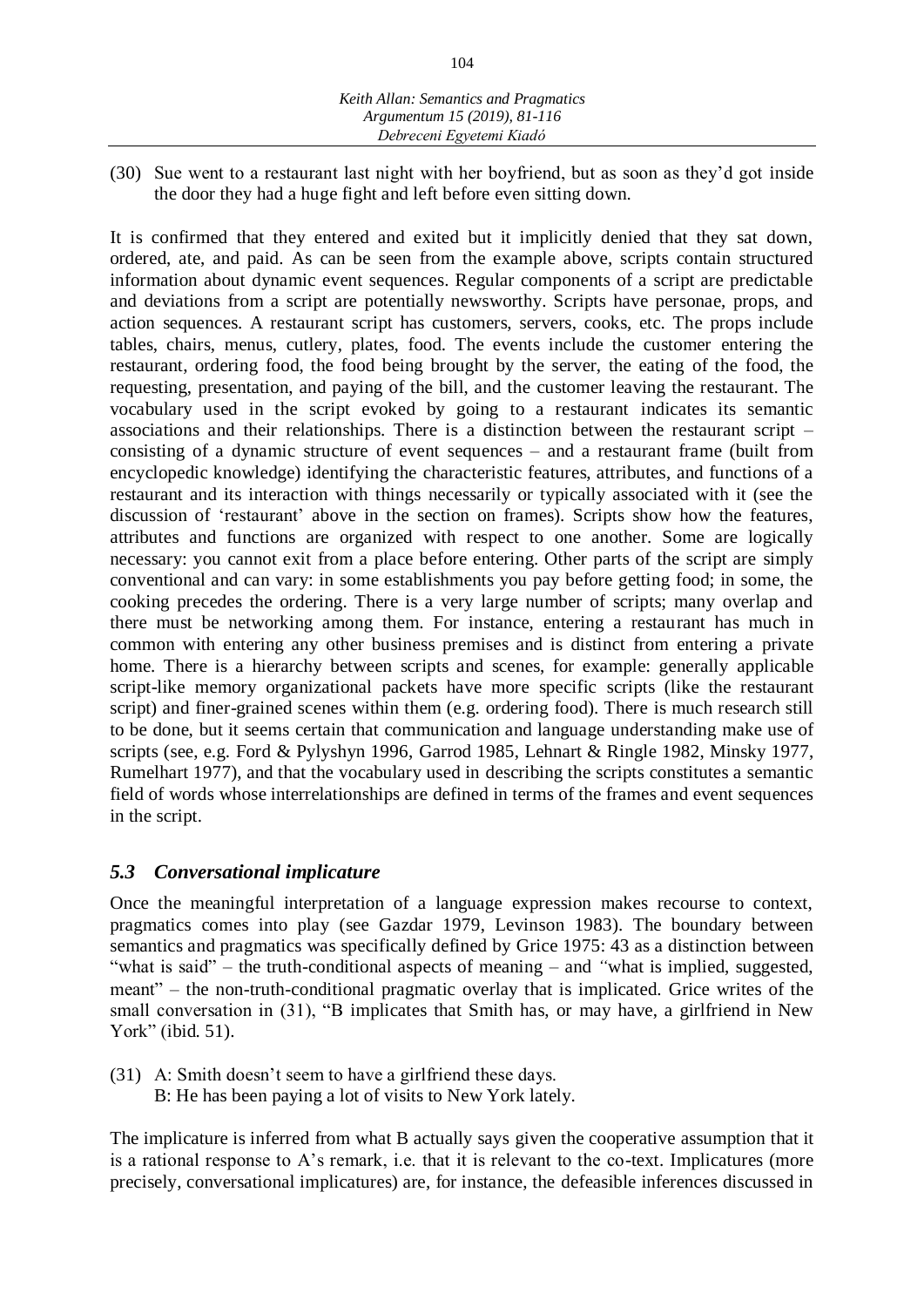respect of (29) and (30) above. Grice (1975) described the cooperative principle in terms of four categories of "maxims": "Quantity", "Quality", "Relation", and "Manner". Quantity enjoins the speaker/writer to make the strongest claim possible consistent with his/her perception of the facts while giving no more and no less information than is required to make his/her message clear to the audience. Quality enjoins the speaker/writer to be genuine and sincere. The maxim of relation requires that an utterance should not be irrelevant to the context in which it is uttered, because that would make it difficult for the audience to comprehend. The maxim of manner requires that, where possible, the speaker/writer's meaning should be presented in a clear, concise manner that avoids ambiguity, and avoids misleading or confusing the audience through stylistic ineptitude.

Such maxims are not laws to be obeyed, but reference points for language interchange – much as the points of the compass are conventional reference points for identifying locations on the surface of the earth. The cooperative maxims are fundamental to a proper account of meaning in natural language; even though they are pragmatic entities, to build a semantic theory that makes no reference to the implicatures that arise from cooperative maxims would be like building a car with square wheels. The perceptiveness of Grice's observations cannot be denied; much criticism has been leveled against various maxims but they fail if we interpret Grice charitably. One frequent objection is that Grice mistook the conventions of his own society to be universal; this is a common enough mistake and not fatal to the theory. The four Gricean (categories of) maxims were reduced to three (Manner, Quantity, and Informativeness) in Levinson 1995, 2000, two (Relation and Quantity) in Horn 1984, and one (Relevance) in Sperber & Wilson 1995 [1986]); see the comparison in Table 2.

| <b>GRICE</b>               | LEVINSON                   | <b>HORN</b>                | S. AND W.              |
|----------------------------|----------------------------|----------------------------|------------------------|
| Quality: be truthful.      |                            |                            |                        |
| Relation: Don't be         |                            | R: Make your contribution  | Be optimally relevant. |
| irrelevant without cause.  |                            | necessary; say no more     |                        |
| Quantity: Say no more      | Q: What isn't said, isn't. | than you must (given Q).   |                        |
| and no less than is        | I: What is expressed       | Q: Make your contribution  |                        |
| necessary to get the point | simply is stereotypically  | sufficient; say as much as |                        |
| across.                    | exemplified.               | you can (given R).         |                        |
| Manner: Don't be           | M: What is said in an      |                            |                        |
| stylistically inept.       | abnormal way isn't         |                            |                        |
|                            | normal.                    |                            |                        |

*Table 2. A comparison of the reduction of Gricean maxims*

It has become a matter of controversy whether or not there is a clear distinction between *what is said* and *what is meant*. Horn (1972) identified sets of scalar implicatures, e.g. *Ed has three children* implicates *Ed has exactly three children*; *Some felines don't have retractile claws*  implicates *Not all felines have retractile claws*; *I think he'll apply* implicates *I don't know it for a fact that he'll apply*. Grice (1978) accepted these as "generalized conversational implicatures" because they do not rely on a particular context unlike the particularized implicature in (31). Grice (1978: 117) famously wrote: "Senses are not to be multiplied beyond necessity", described as "Modified Occam's Razor"'. This became known as "radical pragmatics" (see Cole 1981); it favors the underspecification of semantics, the additional meanings being supplied from pragmatics. For instance, in (32) we assume that the light came on as a result of Sue flicking the switch, whereas in (33) Sue's flicking the switch seems to follow the light coming on.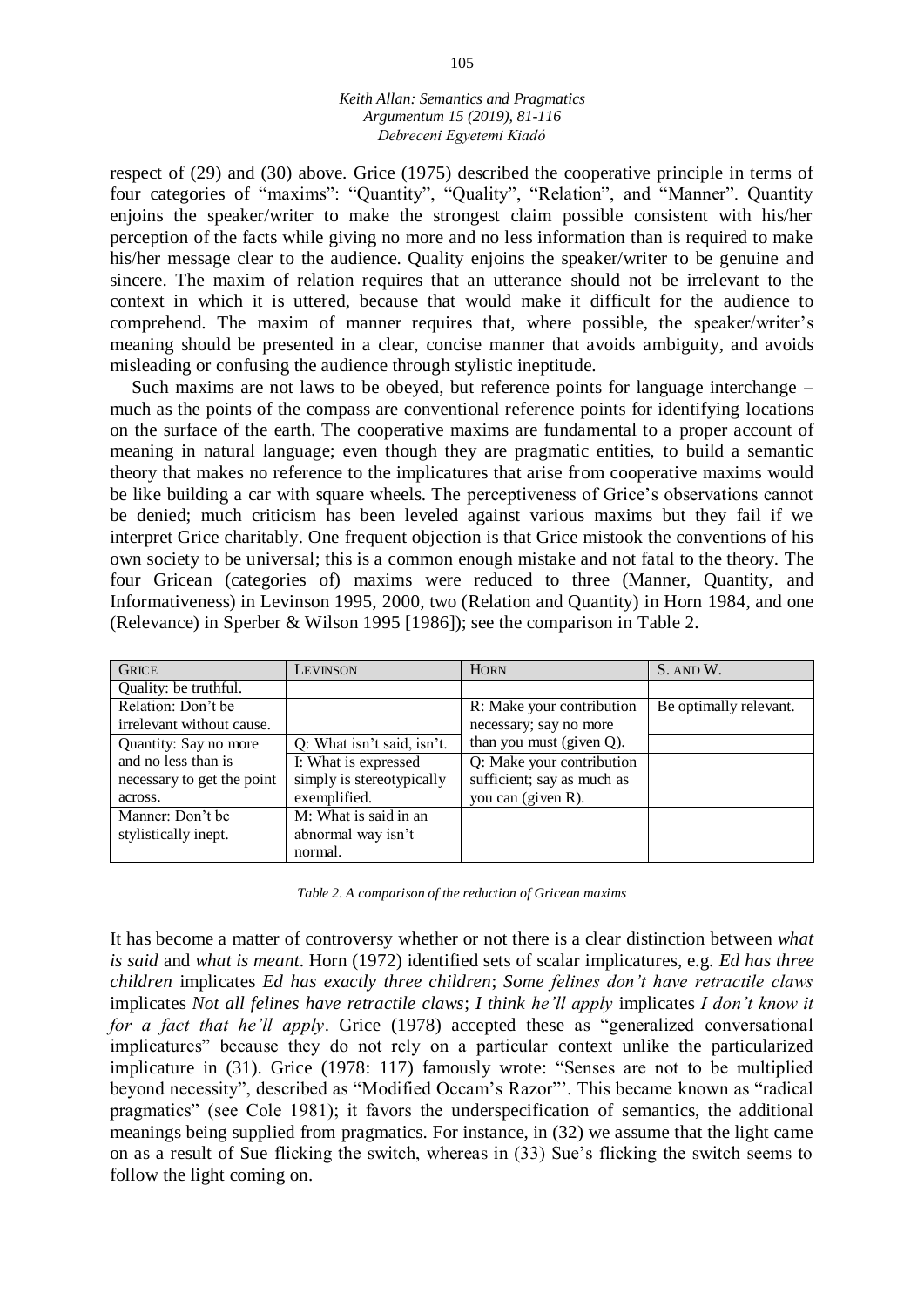(32) Sue flicked the switch and the light came on.

(33) The light came on and Sue flicked the switch.

These are pragmatic inferences that can be cancelled and, certainly out of context, (32) and (33) have the same truth conditions (because by the rules of propositional logic ( $p \land q$ )  $\leftrightarrow$  ( $q$  $\Lambda$  *p*)). However, according to Carston 1988, although they have the same logical form they have different truth conditions which are determined on the basis of pragmatic enrichment (e.g. (32) is true just in case Sue's flicking the switch caused the light to come on). The fact that *It's raining* is necessarily understood as referring to rain in some particular locality has led Relevance Theorists Sperber and Wilson 1995; Carston 1988, 2002) to name this an "explicature" on the basis that it enriches logical form by making it more explicit. Bach (1994) calls it an "impliciture" because it results from expansion of what is implicit in the semantic content. Bach (2004) claims that semantics concerns the meanings of sentences, which may often fail to determine the meaning of propositions completely but these are semantic properties independent of anybody's act of uttering them. Pragmatics is concerned, not with sentences themselves, but with utterances of sentences in the course of communicating, and truth conditions apply to these utterances rather than to sentences out of context. The debate over the semantics~pragmatics interface continues (see, e.g. Allan & Jaszczolt 2012).

## **6 Summary Remarks**

This essay has reviewed developments in semantics and pragmatics from 1960 to the end of the twentieth century. Section 2 on lexical semantics began with a review of componential analysis in semantics which has a history dating back to the seventeenth century but was rediscovered in the mid-twentieth century inspired by the analyses of kinship systems in anthropology, distinctive feature analysis in Prague school phonology, and the extension of features to morphosyntactic analysis. Componential analysis was also encouraged by the recognition of semantic fields and the differential values of lexemes within them. The semantic components of lexemes derive from properties of the *denotata* (referents) of lexemes. Recognition of the fact that some *denotata* are more typical and better exemplars of a lexeme than others led to developments in prototype and stereotype semantics. Theories of semantics seek to identify the components of meanings, relate them to one another and to their formal representation in lexemes (more properly, the items listed in dictionaries), to identify the network of meanings among them and combinations of them that give body to syntactic structures.

The difference in meaning between *The hunter killed a rhino* and *The rhino killed a hunter*  arises from the syntactic differences and it is that aspect of meaning which was discussed in Section 3. Katz's semantic theory was examined at some length because, for all its faults, it was the first comprehensive theory of linguistic semantics in generative grammar; Katz adumbrated the goals that should be met by any semantic theory and attempted to marry semantic interpretation to syntactic structure. Alternatives to Katz's theory such as generative semantics, conceptual semantics, the semantics and pragmatics of the functionalist Role and Reference Grammar, and then frame semantics and construction grammar were reviewed. One major problem facing attempts to predict the meaning of a syntactic structure is the difficulty of identifying the constraints on combining lexemes; it remains an unsolved problem, although the best proposal so far seems to be the identification of semantic frames and the recognition that interpretations are coerced by co-textual lexemes.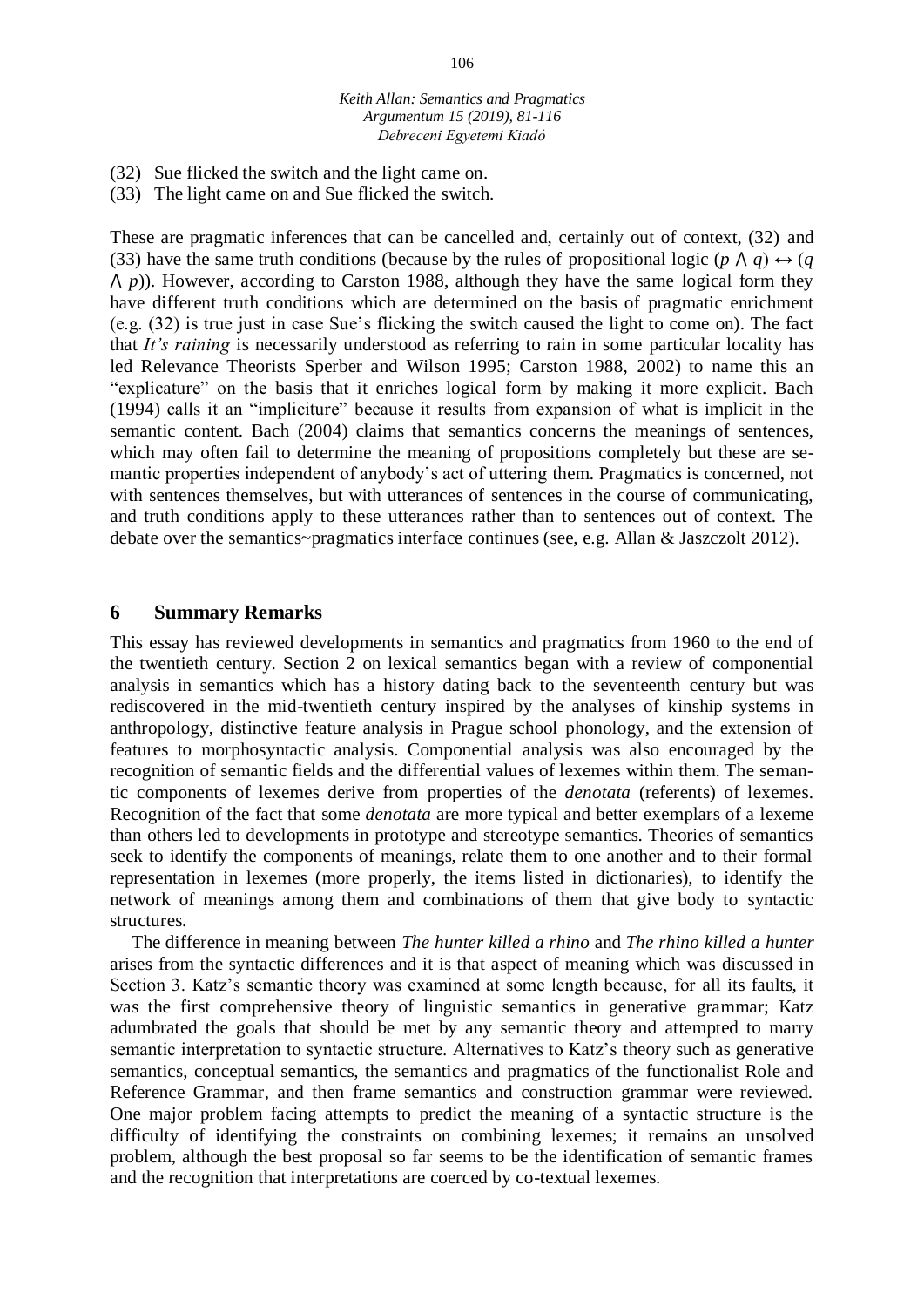Section 4 looked at the contribution of truth conditional and other accounts of linguistic meaning derived from philosophical logic. It was shown that even lexical semantics is necessarily dependent on truth conditions and the probability conditions expressed as nonmonotonic inferences that are sometimes equated with implicature. Event-based semantics and Montague semantics, which use model theory, possible worlds semantics, and lambda calculus were briefly reviewed. There was a short discussion of the fact that much anaphora can be accounted for on semantic or pragmatic bases. This led into file-update semantics and the dynamic semantics of discourse representation theory.

Section 5 took up aspects of pragmatics, starting with the importance of context to the proper interpretation of linguistic meaning. We dallied briefly with the contribution from Halliday's systemic functional grammar, then switched to the discussion of indexicals. Scripts that capture recurrent dynamic event sequences are indispensable to the understanding of how linguistic meaning is normally very much underspecified in natural language discourse: a huge amount is left to be inferred (monotonically or nonmonotonically) by hearers and readers. That topic leads directly to a consideration of implicature and the controversy over the terms to be used to distinguish what is said from what is meant.

#### **References**

- Allan, K. (1980): Nouns and countability. *Language* 56, 541–567.
- Allan, K. (1986/2014): *Linguistic Meaning*. 2 vols. London: Routledge and Kegan Paul.
- Allan, K. (2001): *Natural Language Semantics*. Oxford & Malden, MA: Blackwell.
- Allan, K. (2004): Aristotle's footprints in the linguist's garden. *Language Sciences* 26, 317– 342.
- Allan, K. (2006): Dictionaries and encyclopedias (relationship). In: Brown, E.K. (ed.): *Encyclopedia of Languages and Linguistics.* Oxford: Elsevier, 573–577.
- Allan, K. (2007): Censorship and censoring. *International Journal of Humanities* 4.8, 97–108.
- Allan, K. (2010): *The Western Classical Tradition in Linguistics (Second expanded edition)*. London: Equinox.
- Allan, K. (2016): Contextual determinants on the meaning of the N word. *SpringerPlus* 5, 1–11.

Allan, K. (2018): Getting a grip on context as a determinant of meaning. In: Capone, A., Carapezza, M. & Lo Piparo, F. (eds.): *Further Advances in Pragmatics and Philosophy. Part 1. From Theory to Practice*. Cham: Springer, 177–201.

- Allan, K. & Burridge, K. (1991): *Euphemism and Dysphemism: Language Used as Shield and Weapon*. New York: Oxford University Press.
- Allan, K. & Burridge, K. (2006): *Forbidden Words: Taboo and the Censoring of Language*. Cambridge: Cambridge University Press.
- Allan, K. & Jaszczolt, K.M. (eds.) (2012): *The Cambridge Handbook of Pragmatics*. Cambridge: Cambridge University Press.
- Anderson, J.M. (1971): *The Grammar of Case: Towards a Localistic Theory*. Cambridge: Cambridge University Press.
- Argyle, M. (1988): *Bodily Communication*. London: Methuen.
- Ariel, M. (1988): Referring and accessibility. *Journal of Linguistics* 24, 65–87.
- Ariel, M. (1990): *Accessing Noun-Phrase Antecedents.* London: Croom Helm.
- Arnauld, A. & Nicole P. (1996): *The Logic or the Art of Thinking. Containing, besides common rules, several new observations appropriate for forming judgment*. Transl. by Buroker, J.V. Cambridge: Cambridge University Press.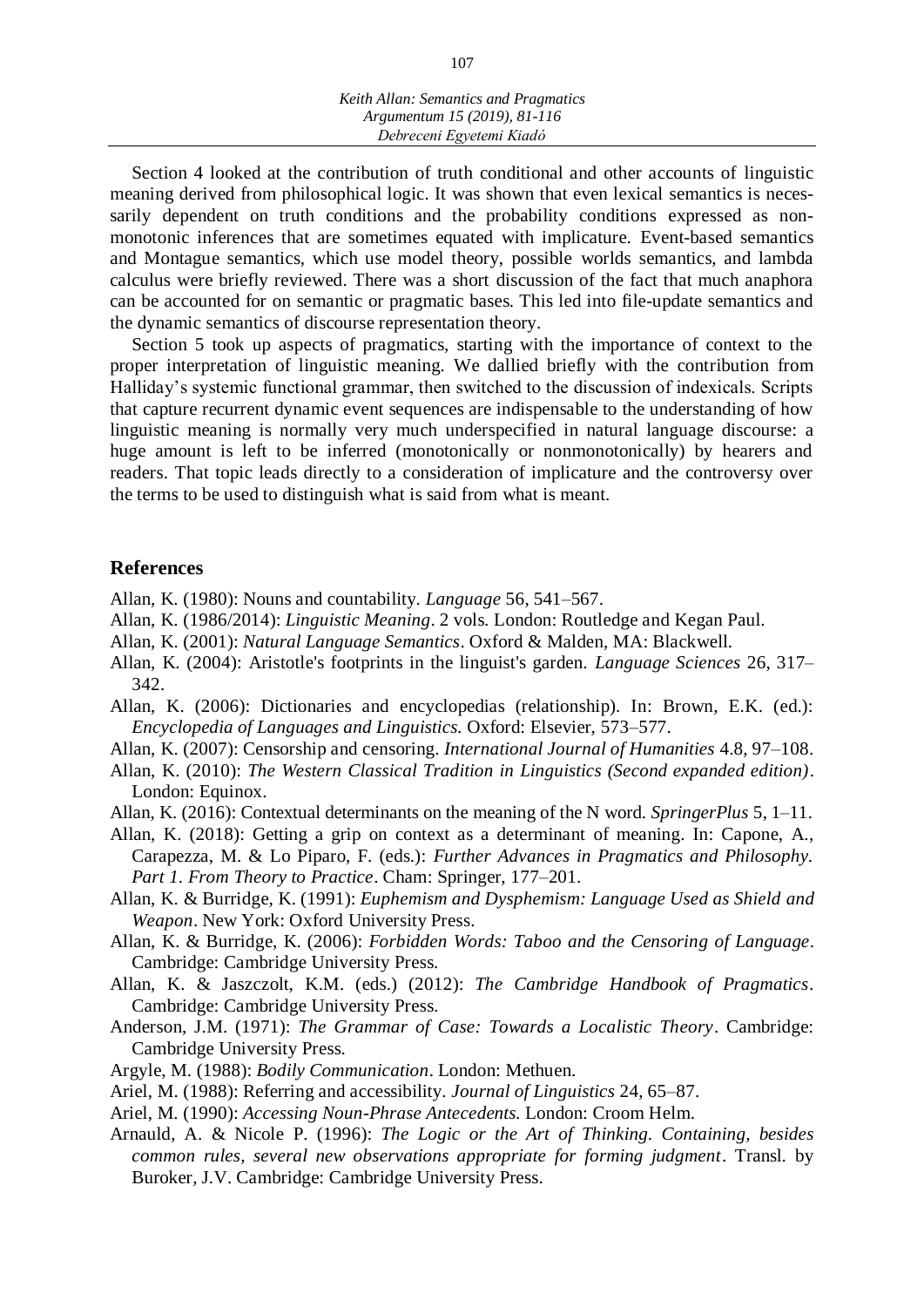- Asher, N. & Lascarides, A. (2003): *Logics of Conversation*. Cambridge: Cambridge University Press.
- Austin, J.L. (1962): *How to Do Things with Words*. Oxford: Clarendon Press.
- Bach, K. (1994): Conversational impliciture. *Mind and Language* 9, 124–162.
- Bach, K. (2004): Minding the gap. In: Bianchi, C. (ed.): *The Semantics/Pragmatics Distinction* Stanford: Center for the Study of Language and Information, 27–43.
- Backhouse, A.E. (1994): *The Lexical Field of Taste: A Semantic Study of Japanese Taste Terms*. Cambridge: Cambridge University Press.
- Barsalou, L.W. (1992): Frames, concepts, and conceptual fields. In: Kittay, E. & Lehrer, A. (eds.): *Frames, Fields, and Contrasts*. Norwood NJ: Lawrence Erlbaum, 21–74.
- Battig, W.F. & Montague, W.E. (1969): Category norms for verbal items in 56 categories. Journal of Experimental Psychology Monograph 80.
- Bendix, E.H. (1966): *Componential Analysis of General Vocabulary: The Semantic Structure of a Set of Verbs in English, Hindi, and Japanese*. Bloomington: Indiana University Press.
- Benveniste, É. (1956): La nature des pronoms. In: Halle, M., Lunt, H.G., McLean, H. & Schooneveld, C. (eds.): *For Roman Jakobson*. The Hague: Mouton, 34–37. [= The nature of pronouns, in Benveniste, É. *Problems in General Linguistics*. Coral Gables: University of Miami Press. 1971, 217–222]
- Benveniste, É. (1971): *Problems in General Linguistics*. Coral Gables: University of Miami Press.
- Berlin, B. & Kay, P. (1969): *Basic Color Terms: Their Universality and Evolution*. Berkeley and Los Angeles: University of California Press.
- Biber, D. & Finegan, E. (eds.) (1989): *Sociolinguistic Perspectives on Register*. New York: Oxford University Press.
- Bloomfield, L. (1933): *Language*. New York: Holt, Rinehart and Winston.
- Bolinger, D. (1965): The atomization of meaning. *Language* 41, 555–573.
- Brown, R.W. & Gilman, A. (1960): The pronouns of power and solidarity. In: Sebeok, T.A. (ed.): *Style in Language*. Cambridge MA: MIT Press, 253–276.
- Burley, W. (2000): *On the Purity of the Art of Logic: The shorter and the longer treatises*. New Haven: Yale University Press.
- Carston, R. (1988): Implicature, explicature, and truth-theoretic semantics. In: Kempson, R. (ed.): *Mental Representations: The Interface Between Language and Reality*. Cambridge: Cambridge University Press, 155–181.
- Carston, R. (2002): *Thoughts and Utterances: The Pragmatics of Explicit Communication*. Oxford & Malden MA: Blackwell.
- Chao, Y.R. (1971): Making Sense Out of Nonsense: The Story of My Friend, Whose "Colorless Green Ideas Sleep Furiously" (after Noam Chomsky). http://content.cdlib.org/view?docId=hb8779p27v;NAAN=13030&doc.view=frames&chun k.id=div00082&toc.id=0&brand=calisphere (accessed December 2018)
- Chierchia, G. & McConnell-Ginet, S. (2000): *Meaning and Grammar: An Introduction to Semantics*. Cambridge, MA: MIT Press. [First edn 1990].
- Chomsky, N. (1957): *Syntactic Structures*. The Hague: Mouton.
- Chomsky, N. (1965): *Aspects of the Theory of Syntax*. Cambridge MA: MIT Press.
- Chomsky, N. (1981): *Lectures on Government and Binding*. Dordrecht: Foris.
- Clark, H.H. (1996): *Using Language*. Cambridge: Cambridge University Press.
- Cole, P. (ed.) (1981): *Radical Pragmatics*. New York: Academic Press.
- Coulson, S. (2001): *Semantic Leaps: Frame-shifting and Conceptual Blending in Meaning Construction*. Cambridge: Cambridge University Press.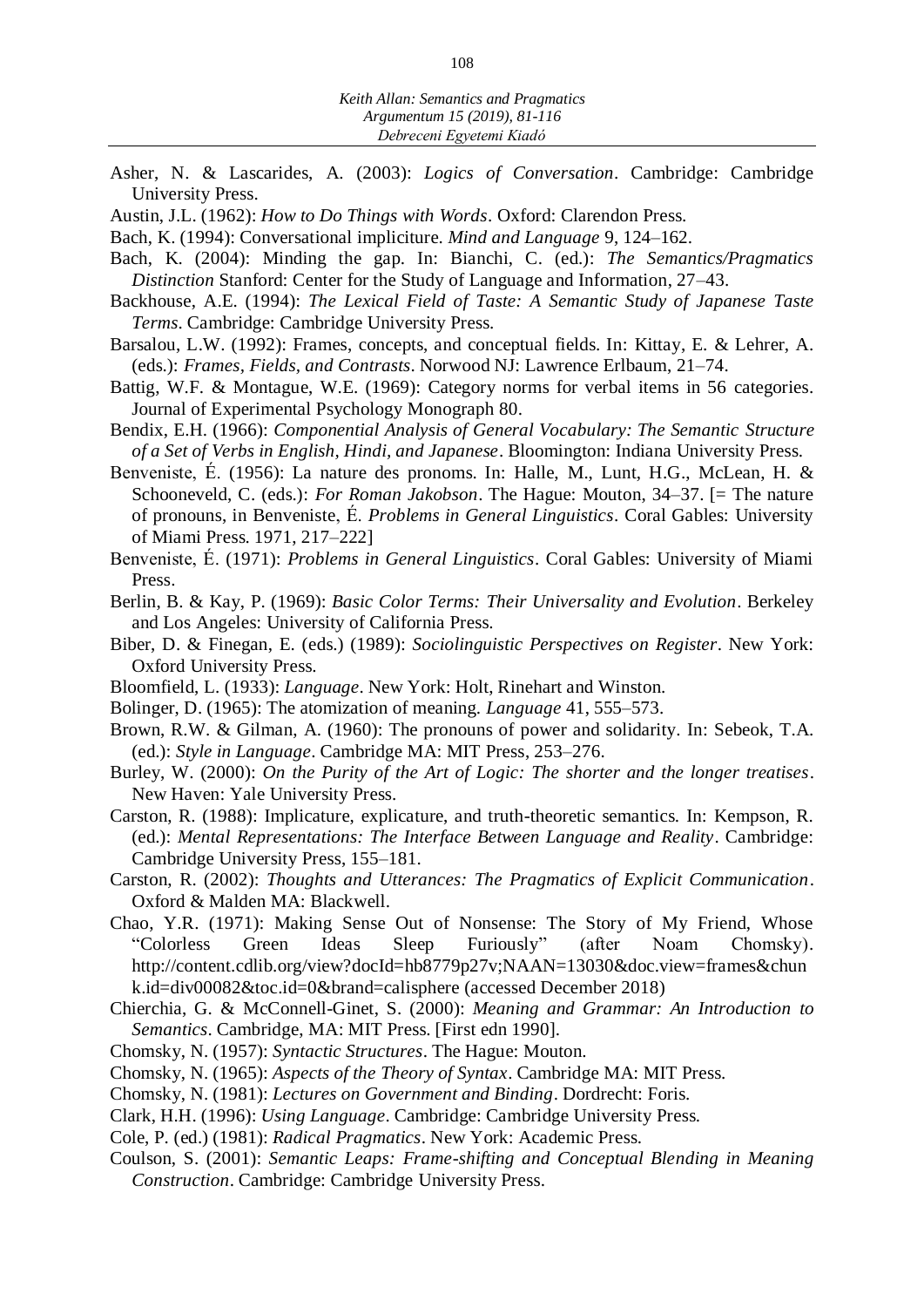*Debreceni Egyetemi Kiadó*

Cresswell, M.J. (1973): *Logics and Languages*. London: Methuen.

- Cruse, D.A. (1973): Some thoughts on agentivity. *Journal of Linguistics* 9, 11–23.
- Cruse, D.A. (1990): Prototype theory and lexical semantics. In: Tsohatzidis, S.L. (ed.): *Meanings and Prototypes: Studies in Linguistic Categorization*. London: Routledge, 382– 402.
- Dalgarno, G. (1661): *Ars Signorum, Vulgo Character Universalis et Lingua Philosophica*. London: J. Hayes. [Menston: Scolar Press Facsimile. 1968.].
- Danesi, M. (2006): Kinesics. In: Brown, E.K. (ed.): *Encyclopedia of Language and Linguistics.* Oxford: Elsevier, 207–213.
- Davidson, D. (1967a): The logical form of action sentences. In: Rescher, N. (ed.): *The Logic of Decision and Action*. Pittsburgh: University of Pittsburgh Press, 81–94
- Davidson, D. (1967b): Truth and meaning. *Synthese* 17, 304–323.
- Di Sciullo, A-M. & Williams, E. (1987): *On the Definition of Word*. Cambridge MA: MIT Press.
- Dowty, D.R. (1979): *Word Meaning and Montague Grammar: The Semantics of Verbs and Times in Generative Semantics and in Montague's PTQ*. Dordrecht: Reidel.
- Dowty, D.R. (1991): Thematic proto-roles and argument selection. *Language* 67, 547–619.
- Dowty, D.R., Wall, R.E. & Peters, S. (1981): *Introduction to Montague Semantics*. Dordrecht: Reidel.
- Embleton, S. (1986): *Statistics in Historical Linguistics*. Bochum: Brockmeyer.
- Ervin-Tripp, S.M. (1972): Sociolinguistic rules of address. In: Pride, J.B. & Holmes, J. (eds.): *Sociolinguistics*. Harmondsworth: Penguin, 225–240.
- Fillmore, C.J. (1966): Deictic categories and the semantics of 'come'. *Foundations of Language* 2, 219–227.
- Fillmore, C.J. (1968): The case for case. In: Bach, E. & Harms, R.T. (eds.): *Universals in Linguistic Theory*. New York: Holt, Rinehart and Winston, 1–88.
- Fillmore, C.J. (1975): An alternative to checklist theories of meaning. In: Cogen, C. et al. (eds.): *Proceedings of the First Annual Meeting of the Berkeley Linguistics Society*. Berkeley: Berkeley Linguistics Society, 123–131.
- Fillmore, C.J. (1982): Frame semantics. In: Linguistic Society of Korea (ed.): *Linguistics in the Morning Calm*. Seoul: Hanshin, 111–138.
- Fillmore, C.J. (1997): *Lectures on Deixis*. Stanford: CSLI Publications.
- Fillmore, C.J. (2006): Frame semantics. In: Brown, E.K. (ed.): *Encyclopedia of Languages and Linguistics.* Oxford: Elsevier, 613–620.
- Fillmore, C.J. & Atkins, B.T. (1992): Toward a frame-based lexicon: The semantics of RISK and its neighbors. In: Lehrer, A. & Kittay, E.F. (eds.): *Frames, Fields, and Contrasts*. Hillsdale: Lawrence Erlbaum, 75–102.
- Fillmore, C.J. & Kay, P. (1987): *The goals of Construction Grammar*. Berkeley Cognitive Science Program Technical Report no. 50. Berkeley: University of California.
- Firth, J.R. (1957): *Papers in Linguistics, 1934–1951*. London: Oxford University Press.
- Firth, J.R. (1968): *Selected Papers of J.R. Firth, 1952–1959*. (ed.): Palmer, F.R. Bloomington: Indiana University Press.
- Fodor, J.D. (1977): *Semantics: Theories of Meaning in Generative Grammar*. New York: Thomas Crowell.
- Fodor, J.A. (1970): Three reasons for not deriving "kill" from "cause to die". *Linguistic Inquiry* 1, 429–438.
- Fodor, J.A., Garrett, M.F., Walker, E.C.T. & Parkes, C.H. (1980): Against definitions. *Cognition* 8, 263–367.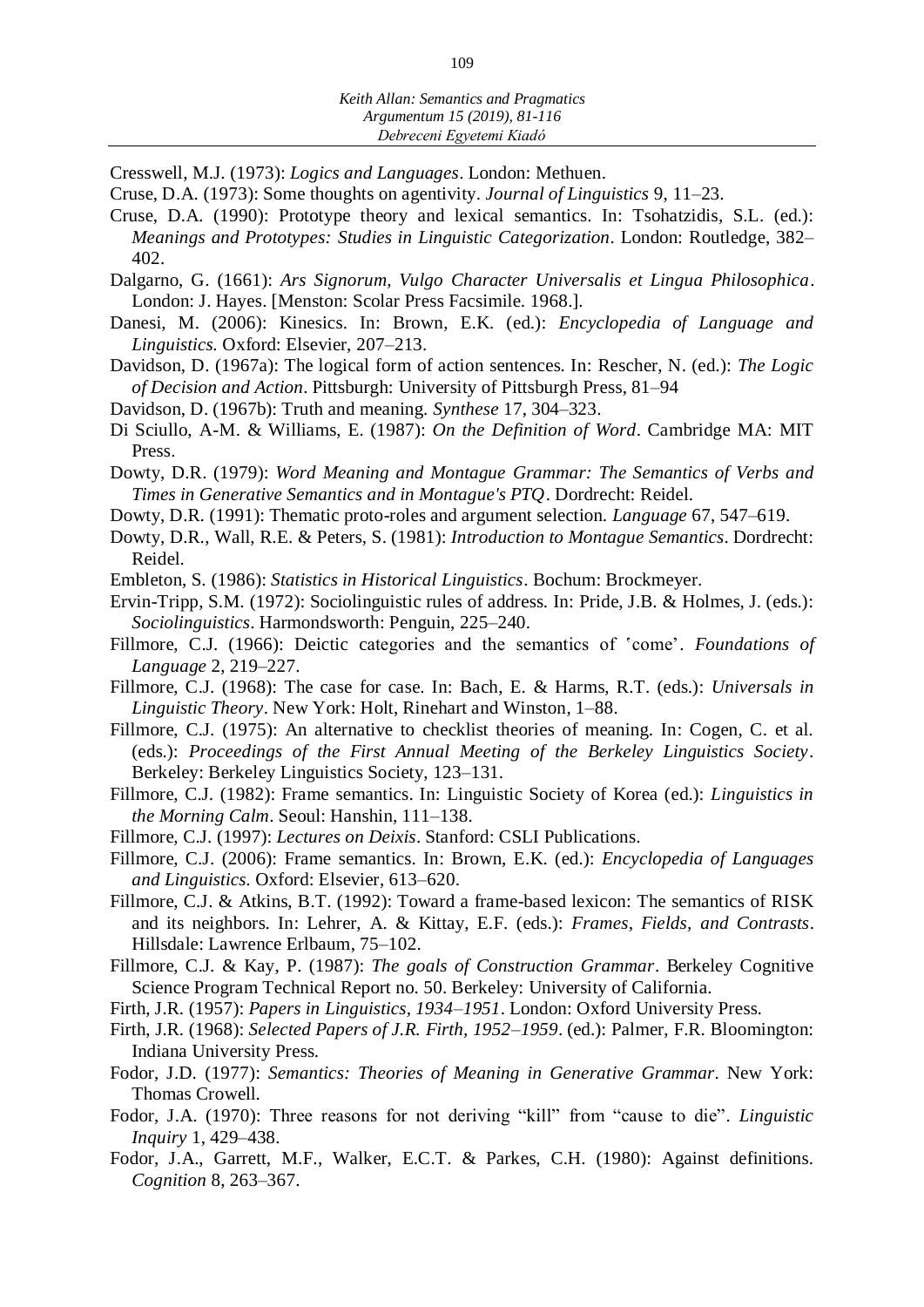- Foley, W.A. & Van Valin Jr., R.D. (1984). *Functional Syntax and Universal Grammar*. Cambridge: Cambridge University Press.
- Ford, K.M. & Pylyshyn, Z.W. (eds.) (1996): *The Robot's Dilemma Revisited: The Frame Problem in Artificial Intelligence*. Norwood, NJ: Ablex.
- Gamut, L.T.F. (1991): *Language Logic and Meaning. Vol.1, Introduction to Logic. Vol.2, Intensional Logic and Logical Grammar*. Chicago: Chicago University Press.
- Garrod, S. (1985): Incremental pragmatic interpretation versus occasional inferencing during fluent reading. In: Rickheit, G. & Strohner, H. (eds.): *Inferences in Text Processing*. Amsterdam: North Holland, 161–181.
- Gazdar, G. (1979): *Pragmatics: Implicature, Presupposition, and Logical Form*. New York: Academic Press.
- Geckeler, H. (1971): *Strukturelle Semantik und Wortfeldtheorie*. München: W. Fink.
- Geertz, C. (1972): Linguistic etiquette. In: Pride, J.B. & Holmes, J. (eds.): *Sociolinguistics*. Harmondsworth: Penguin, 167–179.
- Givón, T. (ed.) (1983): *Topic Continuity in Discourse: A Quantitative Cross-Language Study*. Amsterdam/Philadelphia: John Benjamins.
- Goddard, C. (1994). Semantic theory and semantic universals. In: Goddard, C. & Wierzbicka, A. (eds.): *Semantic and Lexical Universals: Theory and Empirical Findings.* Amsterdam: John Benjamins, 7–29.
- Goddard, C. (1998). *Semantic Analysis: A Practical Introduction*. Oxford: Oxford University Press.
- Goddard, C. & Wierzbicka, A. (2014): *Words and Meanings. Lexical Semantics Across Domains, Languages, and Cultures.* Oxford: Oxford University Press.
- Goffman, E. (1974): *Frame Analysis: An Essay on the Organization of Experience*. New York: Harper and Row.
- Goldberg, A.E. (1995): *Constructions: A Construction Grammar Approach to Argument Structure*. Chicago: University of Chicago Press.
- Goodenough, W.H. (1956): Componential analysis and the study of meaning. *Language* 32, 195–216.
- Grice, H.P. (1975): Logic and conversation. In *Syntax and Semantics 3: Speech Acts*. In: Cole, P. & Morgan, J. L. (eds.): *Syntax and Semantics 3: Speech Acts*. New York: Academic Press, 41–58.
- Grice, H.P. (1978): Further notes on logic and conversation. In: *Syntax and Semantics 9: Pragmatics*. New York: Academic Press, 113–127.
- Grosz, B.J. (1977): *The Representation and Use of Focus in Dialogue Understanding*. Technical report #151. Menlo Park: SRI International.
- Gruber, J.S. (1965): *Studies in Lexical Relations*. Doctoral dissertation. Massachusetts Institute of Technology. Revised version in Gruber *Lexical Structures in Syntax and Semantics*. Amsterdam: North Holland, 1976, 1–210.
- Hall, E.T. (1959): *The Silent Language*. Garden City: Doubleday.
- Halliday, M.A.K. (2002–2009): *The Collected Works of M.A.K. Halliday*. Webster, J.J. (ed.). London: Continuum.
- Halliday, M.A.K. & Hasan, R. (1976): *Cohesion in English*. London: Longman.
- Halliday, M.A.K. & Hasan, R. (1989): *Language, Context, and Text: Aspects of Language in a Social-semiotic Perspective*. Oxford: Oxford University Press.
- Hanks, P. (ed.) (1979): *Collins Dictionary of the English Languagee*. London: Collins.
- Harris, Z.S. (1948): Componential analysis of a Hebrew paradigm. *Language* 24, 87–91.
- Harris, Z.S. (1951): *Methods in Structural Linguistics*. Chicago: University of Chicago Press.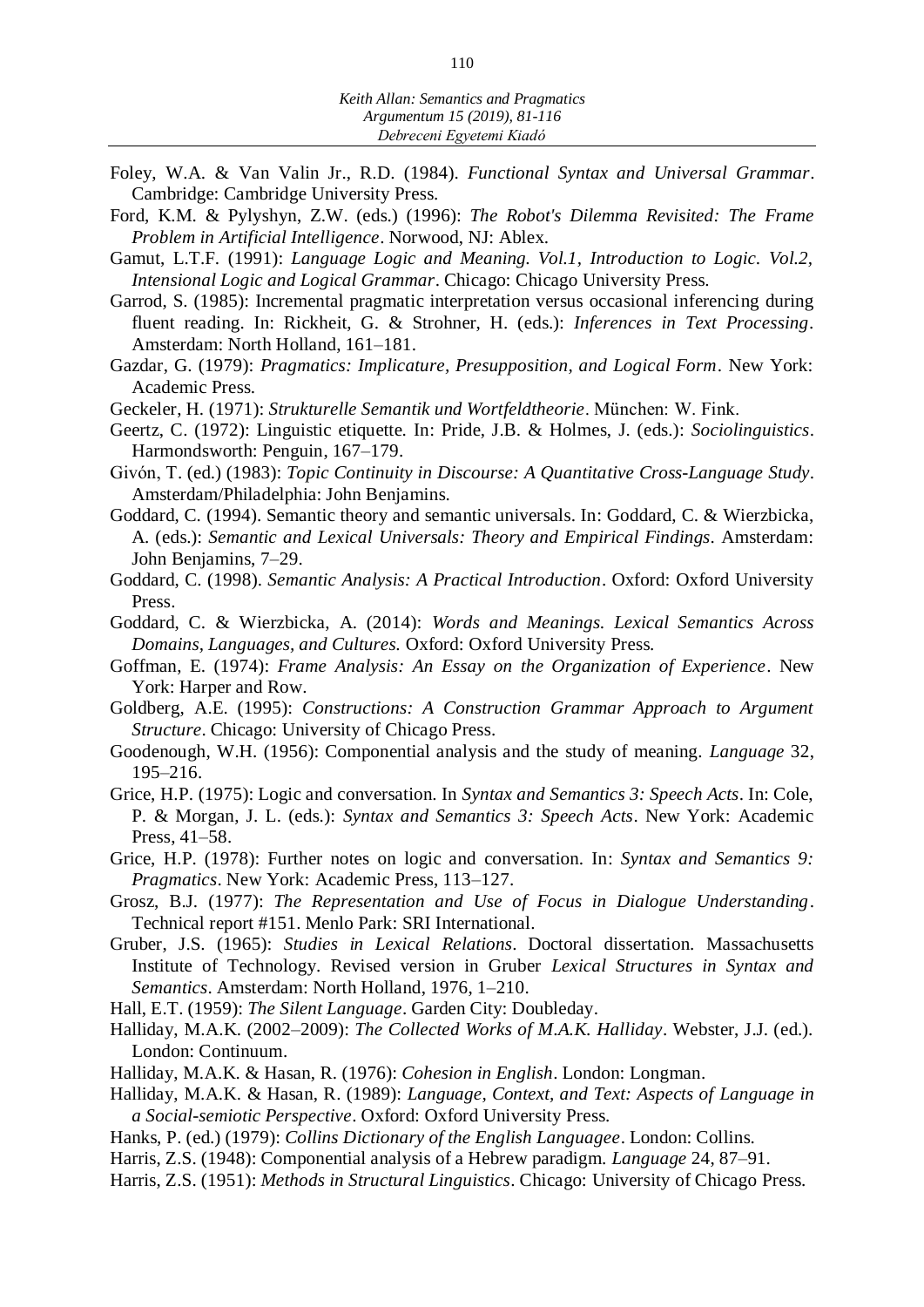- Heim, I.R. (1983): File change semantics and the familiarity theory of definiteness. In: Bäuerle, R., Schwarze, Ch. & von Stechow, A. (eds.): *Meaning, Use, and the Interpretation of Language*. Berlin: De Gruyter, 164–189.
- Heim, I.R. (1988): *The Semantics of Definite and Indefinite Noun Phrases*. New York: Garland.
- Hjelmslev, L. (1943): *Omkring Sprogteoriens Grundlaeggelse*. Copenhagen. Reprinted as *Prolegemona to a Theory of Language*. Madison: University of Wisconsin.
- Hodge, R. & Kress, G. (1988): *Social Semiotics*. Cambridge: Polity Press.
- Horn, L.R. (1972): *On the Semantic Properties of the Logical Operators in English*. Bloomington: Indiana University Linguistics Club.
- Horn, L.R. (1984): Toward a new taxonomy for pragmatic inference: Q-based and R-based implicature. In: Schriffin, D. (ed.): *Meaning, Form, and Use in Context: Linguistic Applications*. Washington DC: Georgetown University Press, 11–42.
- Huang, Y. (2000): *Anaphora: A Cross-linguistic Study*. Oxford: Oxford University Press.
- Humboldt, W. von. (1836): Einleitung. Über die Verschiedenheit des menschlichen Sprachbaues und ihren Einfluss auf die geistige Entwickelung des Menschengeschlechts. In: *Über die Kawi-Sprache auf der Insel Java*. Berlin: Druckerei der Königlichen Akademie der Wissenschaften.
- Jackendoff, R.S. (1983): *Semantics and Cognition*. Cambridge MA: MIT Press.
- Jackendoff, R.S. (1990): *Semantic Structures*. Cambridge MA: MIT Press.
- Jackendoff, R.S. (1992): *Languages of the Mind: Essays on Mental Representation*. Cambridge MA: MIT Press.
- Jackendoff, R.S. (1995): The boundaries of the lexicon. In: Everaert, M., van der Linden, E-J., Schenk, A. & Schreuder, R. (eds.): *Idioms: Structural and Psychological Perspectives*. Hillsdale, NJ: Erlbaum, 133–165.
- Jackendoff, R.S. (2002): *Foundations of Language: Brain, Meaning, Grammar, Evolution*. Oxford: Oxford University Press.
- Jakobson, R. (1936): Beitrag zur allgemeinen Kasuslehre. *Travaux du Cercle Linguistique de Prague* 6, 240–288.
- Jakobson, R. (1962): *Selected Writings Volume I: Phonological Studies*. The Hague: Mouton.
- Jaszczolt, K.M. (2005): *Default Semantics: Foundations of a Compositional Theory of Acts of Communication*. Oxford: Oxford University Press.
- Kamp, H. (1981): A theory of truth and semantic representation. In: Groenendijk, J.A.G., Janseen, T.M.V. & Stokhof, M.B.J. (eds.): *Formal Methods in the Study of Language*. Amsterdam: Mathematisch Centrum, 277–322.
- Kamp, H. & Reyle, U. (1993): *From Discourse to Logic: Introduction to Modeltheoretic Semantics of Natural Language, Formal Logic and Discourse Representation Theory*. Dordrecht: Kluwer.
- Katz, J.J. (1966): *The Philosophy of Language*. New York: Harper and Row.
- Katz, J.J. (1967): Recent issues in semantic theory. *Foundations of Language* 3, 124–194.
- Katz, J.J. (1972): *Semantic Theory*. New York: Harper and Row.
- Katz, J.J. (1975a): The dilemma between orthodoxy and identity. *Philosophia* 5, 287–298.
- Katz, J.J. (1975b): Logic and language: an examination of recent criticisms of intensionalism. In: Gunderson, K. (ed.): *Language, Mind, and Knowledge*. Minneapolis: University of Minnesota Press, 36–130.
- Katz, J.J. (1977a): The advantage of semantic theory over predicate calculus in the representation of logical form in natural language. *The Monist* 60.3, 380–405.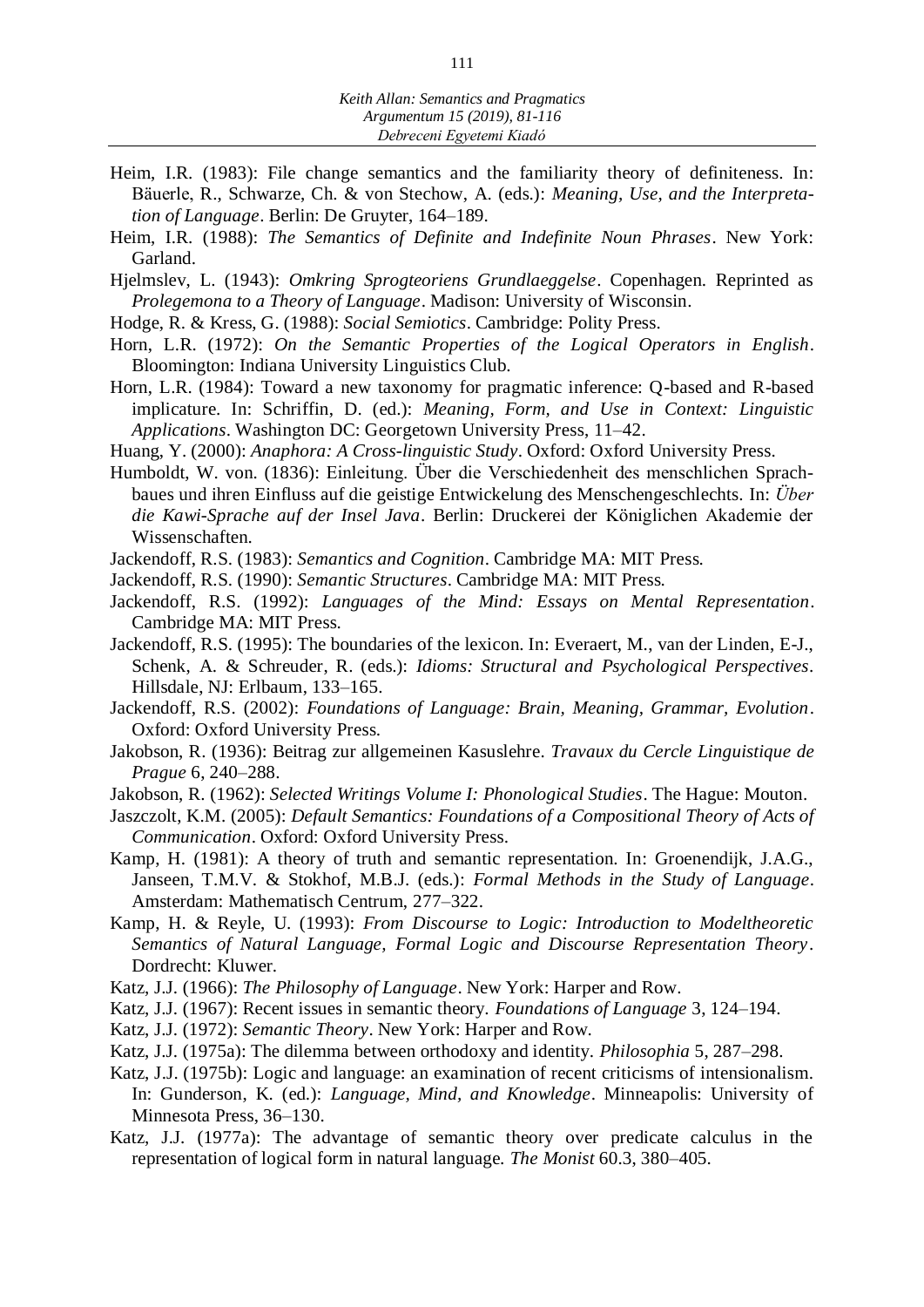- Katz, J.J. (1977b): *Propositional Structure and Illocutionary Force*. New York: Thomas Crowell. Cambridge, MA: Harvard University Press.
- Katz, J.J. (1981): Literal meaning and logical theory. *Journal of Philosophy* 78, 203–233.
- Katz, J.J. & Fodor, J.A. (1963) Structure of a semantic theory. *Language* 39, 170–210.
- Katz, J.J. & Nagel, R.I. (1974): Meaning postulates and semantic theory. *Foundations of Language* 11, 311–340.
- Katz, J.J. & Postal, P.M. (1964): *An Integrated Theory of Linguistic Descriptions*. Cambridge, MA: MIT Press.
- Keenan, E.L. (ed.) (1975): *Formal Semantics of Natural Language: Papers from a Colloquium sponsored by the King's College Research Centre, Cambridge*. Cambridge: Cambridge University Press.
- Kövecses, Z. (2002): *Metaphor: A Practical Introduction*. Oxford: Oxford University Press.
- Kress, G. & Leeuwen, van T. (2001): *Multimodal Discourse: The Modes and Media of Contemporary Communication*. London: Arnold.
- Kripke, S. (1963): Semantical considerations on modal logic. *Proceedings of a Colloquium on Modal and Many-valued Logics. Helsinki, 23–26 August, 1962*. Helsinki: Acta Philosophica Fennica, 83–94.
- Kripke, S. (1972): Naming and necessity. In: Davidson, D. & Harman, G. (eds.): *Semantics of Natural Language*. Dordrecht: Reidel, 253–355.
- Labov, W. (1978): Denotational structure. In: Farkas, D., Jacobsen W.M. & Todrys, K.W. (eds.): *Papers from the Parasession on the Lexicon*. Chicago: Chicago Linguistics Society, 220–260.
- Lakoff, G. (1965): *On the Nature of Syntactic Irregularity*. Report NSF-16. Cambridge MA: The Computation Laboratory of Harvard University.
- Lakoff, G. (1970): *Irregularity in Syntax*. New York: Holt, Rinehart and Winston.
- Lakoff, G. (1972a): Hedges: a study of meaning criteria and the logic of fuzzy concepts. In: Peranteau, P.M., Levi, J.N. & Phares, G.C. (eds.): *Papers from the Eighth Regional Meeting of the Chicago Linguistics Society*. Chicago: Chicago Linguistics Society, 183– 228. Revised version in *Contemporary Research in Philosophical Logic and Linguistic Semantics*, ed. by D. Hockney, W. Harper, and B. Freed. Dordrecht: Reidel, 1972, 221– 271.
- Lakoff, G. (1972b). Linguistics and natural logic. In: Davidson, D. & Harman, G. (eds.): *Semantics of Natural Language*. Dordrecht: Reidel, 545–665.
- Lakoff, G. (1987): *Women, Fire, and Dangerous Things*. Chicago: University of Chicago Press.
- Lakoff, G. & Johnson, M. (1980): *Metaphors We Live By*. Chicago: University of Chicago Press.
- Lakoff, G. & Ross, J.R. (1976): Is deep structure necessary? In: McCawley, J.D. (ed.): *Syntax and Semantics 7: Notes from the Linguistic Underground*. New York: Academic Press, 159–164.
- Langacker, R.W. (1969): On pronominalization and the chain of command. In: Reibel, D.A. & Schane, S.A. (eds.): *Modern Studies in English: Readings in Transformational Grammar*. Englewood Cliffs: Prentice-Hall, 160–186.
- Lees, R.B. & Klima, E.S. (1963): Rules for English pronominalization. *Language* 39, 17–28.
- Lehnart, W. & Ringle, M.H. (eds.) (1982): *Strategies for Natural Language Processing*. Hillsdale, NJ: Lawrence Erlbaum.
- Lehrer, A. (1974). *Semantic Fields and Lexical Structure*. Amsterdam: North Holland.
- Levinson, S.C. (1983): *Pragmatics*. Cambridge: Cambridge University Press.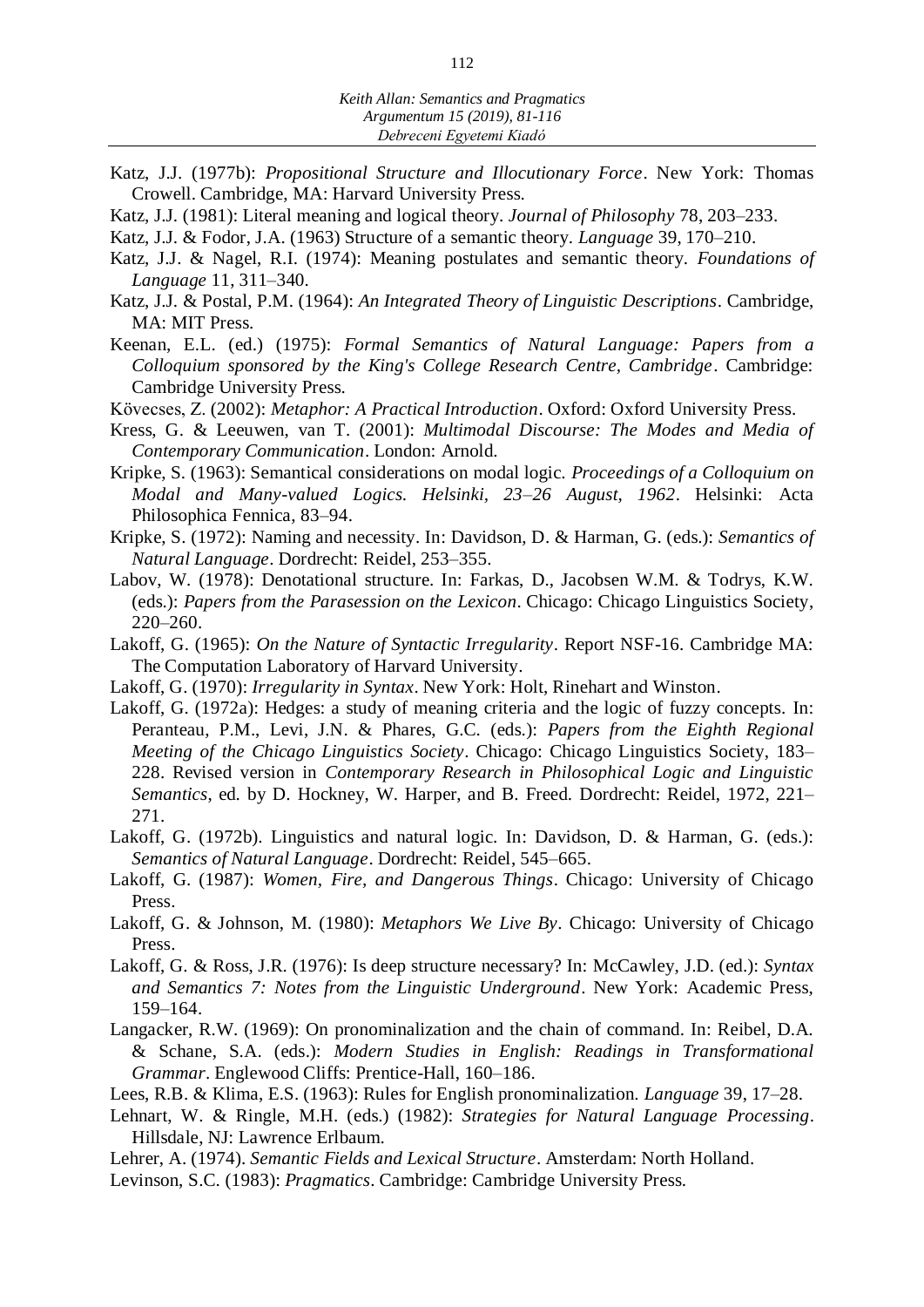- Levinson, S.C. (1995): Three levels of meaning. In: Palmer, F.R. (ed.): *Grammar and Meaning: Essays in Honour of Sir John Lyons*. Cambridge: Cambridge University Press, 90–115.
- Levinson, S.C. (2000): *Presumptive Meanings: The Theory of Generalized Conversational Implicature*. Cambridge, MA: MIT Press.
- Lodwick, F. (1652): The groundwork or foundation laid, (or so intended) for the framing of a new perfect language and an universall or common writing. In: Salmon, V. (ed.): *The Works of Francis Lodwick: A Study of his Writings in the Intellectual Context of the Seventeenth Century* London: Longman, [1972], 203–222.
- Lounsbury, F.G. (1956): A semantic analysis of the Pawnee kinship usage. *Language* 32, 158–194.
- Lyons, J. (1963): *Structural Semantics: An Analysis of Part of the Vocabulary of Plato*. Oxford: Blackwell.
- Lyons, J. (1968): *Introduction to Theoretical Linguistics*. London: Cambridge University Press.
- Lyons, J. (1977): *Semantics*. Cambridge: Cambridge University Press.
- MacLaury, R.E. (1997): *Color and Cognition in Mesoamerica: Constructing Categories as Vantages*. Austin: University of Texas Press.
- Makkai, A. (1972): *Idiom Structure in English*. The Hague: Mouton.
- Malinowski, B. (1923): The problem of meaning in primitive languages. In: Ogden, C.K. & Richards, I.A. (eds.): *The Meaning of Meaning*. New York: Harcourt, Brace and Co., 296– 336.
- Mann, W.C., Matthiessen, C.M.I.M. & Thompson, S.A. (1992): Rhetorical Structure Theory and text analysis. In: Mann, W.C. & Thompson, S.A. (eds.): *Discourse Description: Diverse Linguistic Analyses of a Fund-Raising Text*. Amsterdam/Philadelphia: John Benjamins, 39–76.
- Mann, W.C. & Thompson, S.A. (1986): Relational propositions in discourse. *Discourse Processes* 9, 57–90.
- Mathesius, V. (1964): On some problems of the systematic analysis of grammar. In: Vachek, J. (ed.): *A Prague School Reader in Linguistics*. Bloomington: Indiana University Press, 306–319.
- Matthiessen, C.M.I.M. & Thompson, S.A. (1988): The structure of discourse and subordination. In: Haiman, J. & Thompson, S.A. (eds.): *Clause Combining in Grammar and Discourse*. Amsterdam: John Benjamins, 275–329.
- McCawley, J.D. (1968a): Concerning the base component of a transformational grammar. *Foundations of Language* 4, 243–69.
- McCawley, J.D. (1968b): Lexical insertion in a transformational grammar without deep structure. In: Darden, B.J., Bailey, C-J.N. & Davison, A. (eds.): *Papers from the Fourth Regional Meeting of the Chicago Linguistic Society*. Chicago: Chicago Linguistic Society, 71–80.
- McCawley, J.D. (1968c): The role of semantics in a grammar. In: Bach, E. & Harms, R.T. (eds.): *Universals in Linguistic Theory.* New York: Holt, Rinehart and Winston, 124–169.
- McCawley, J.D. (1972): *Syntactic and Logical Arguments for Semantic Structures*. Bloomington: Indiana University Linguistics Club.
- McCawley, J.D. (1993) *Everything That Linguists Have Always Wanted to Know about Logic, But were Ashamed to Ask*. Chicago: University of Chicago Press.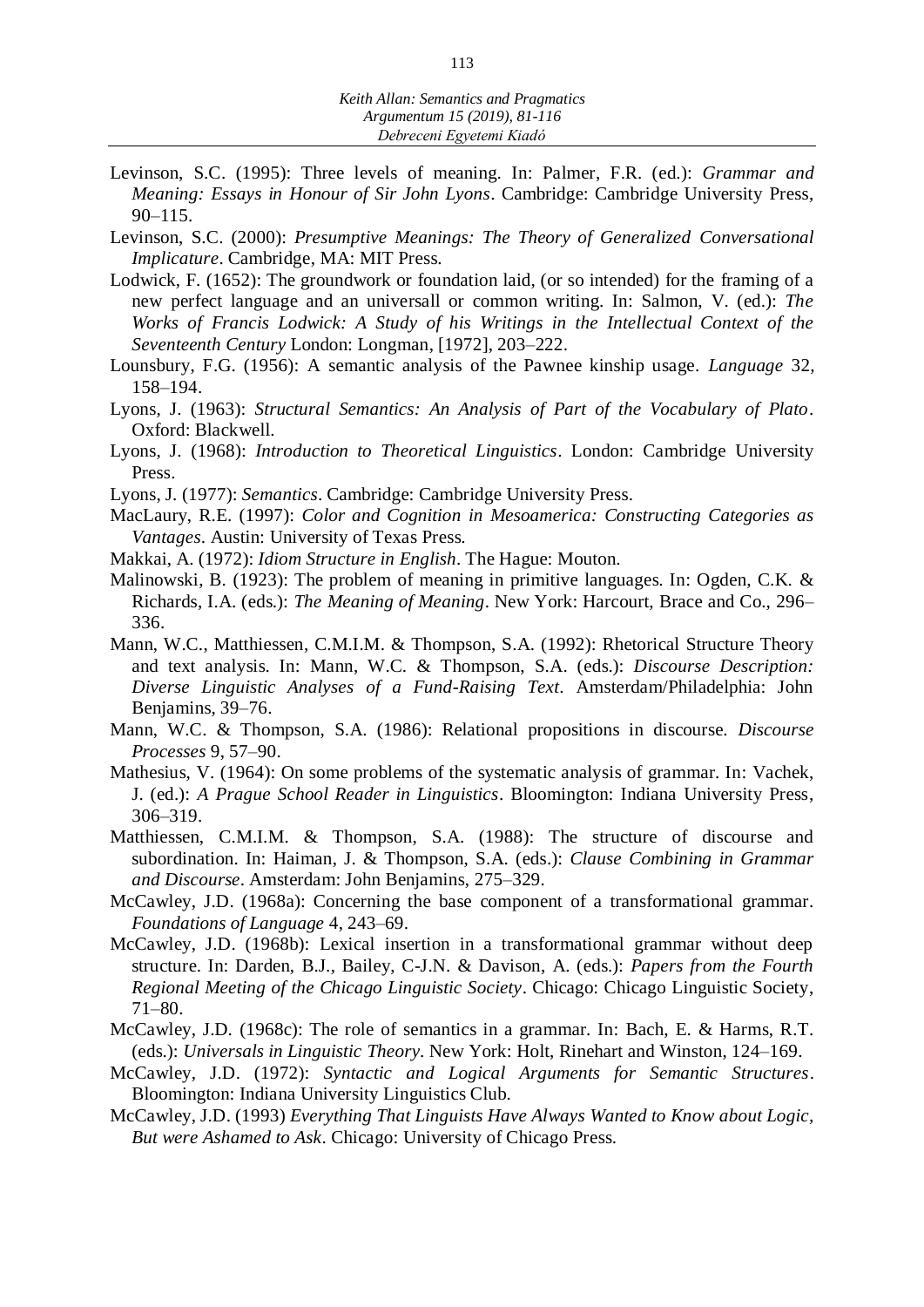- Minsky, M. (1977): Frame-system theory. In: Johnson-Laird, P.N. & Wason, P.C. (eds.): *Thinking: Readings in Cognitive Science*. Cambridge: Cambridge University Press, 355– 376.
- Montague, R. (1974): *Formal Philosophy*. Ed. by R. Thomason. New Haven: Yale University Press.
- Parsons, T. (1980): Modifiers and quantifiers in natural language. In: Pelletier, F.J. & Normore, C.G. (eds.): *New Essays in Philosophy of Language*. Guelph: Canadian Association for Publishing in Philosophy, 29–60.
- Parsons, T. (1990): *Events in the Semantics of English: A Study in Subatomic Semantics*. Cambridge, MA: MIT Press.
- Peirce, C.S. (1931): *Collected Papers of Charles Sanders Peirce*. Cambridge, MA: Harvard University Press.
- Porzig, W. (1950): *Das Wunder der Sprache; Probleme, Methoden und Ergebnisse der modernen Sprachwisenschaft*. Bern: A. Francke.
- Postal, P.M. 1966. On so-called "pronouns" of English. In: Dinneen, F.P. (ed.): *Report of the Seventeenth Annual Round Table Meeting on Linguistics and Language Studies*. Washington DC: Georgetown University Press.
- Postal, P.M. (1970): On the surface verb "remind". *Linguistic Inquiry* 1, 37–120.
- Postal, P.M. (1972): The best theory. In: Peters, S. (ed.): *Goals of Linguistic Theory*. Englewood Cliffs: Prentice Hall, 131–170.
- Prince, E. (1981): Toward a taxonomy of given-new information. In: Cole, P. (ed.): *Radical Pragmatics*. New York: Academic Press, 223–256.
- Prior, A.N. (1957): *Time and Modality*. Oxford: Clarendon Press.
- Pustejovsky, J. (1995): *The Generative Lexicon*. Cambridge, MA: MIT Press.
- Putnam, H. (1975): The meaning of 'meaning'. In: Gunderson, K. (ed.): *Minnesota Studies in Philosophy*. Minneapolis: University of Minnesota Press.
- Rosch, E. (1973): On the internal structure of perceptual and semantic categories. In: Moore, T.E. (ed.): *Cognitive Development and the Acquisition of Language*. New York: Academic Press, 111–144.
- Rosch, E. (1978): Principles of categorization. In: Rosch, E. & Lloyd, B.B. (eds.): *Cognition and Categorization*. Hillsdale, NJ: Lawrence Erlbaum, 27–48.
- Ross, J.R. (1970): On declarative sentences. In: Jacobs, R.A. & Rosenbaum, P.S. (eds.): *Readings in English Transformational Grammar*. Waltham, MA: Ginn, 222–272.
- Rumelhart, D.E. (1977): Understanding and summarizing brief stories. In: LaBerge, D. & Samuels, S.J. (eds.): *Basic Processes in Reading: Perception and Comprehension*. Hillsdale, NJ: Lawrence Erlbaum, 265–303.
- Saussure, F. de. (1931): *Cours de linguistique générale*. Bally, C., & Sechehaye, A. (eds.). New York: McGraw Hill.
- Schank, R. (1982): *Dynamic Memory: a Theory of Reminding and Learning in Computers and People*. Cambridge: Cambridge University Press.
- Schank, R. (1984): *The Cognitive Computer*. Reading, MA: Addison-Wesley.
- Schank, R. (1986): *Explanation Patterns*. Hillsdale, NJ: Lawrence Erlbaum.
- Schank, R. & Abelson, R.C. (1977): *Scripts, Plans, Goals and Understanding: An Inquiry into Human Knowledge Structures*. Hillsdale, NJ: Lawrence Erlbaum.
- Searle, J.R. (1969): *Speech Acts: An Essay in the Philosophy of Language*. London: Cambridge University Press.
- Searle, J.R. 1975. A taxonomy of illocutionary acts. In: Gunderson, K. (ed.): *Language, Mind, and Knowledge*. Minneapolis: University of Minnesota Press, 344–369.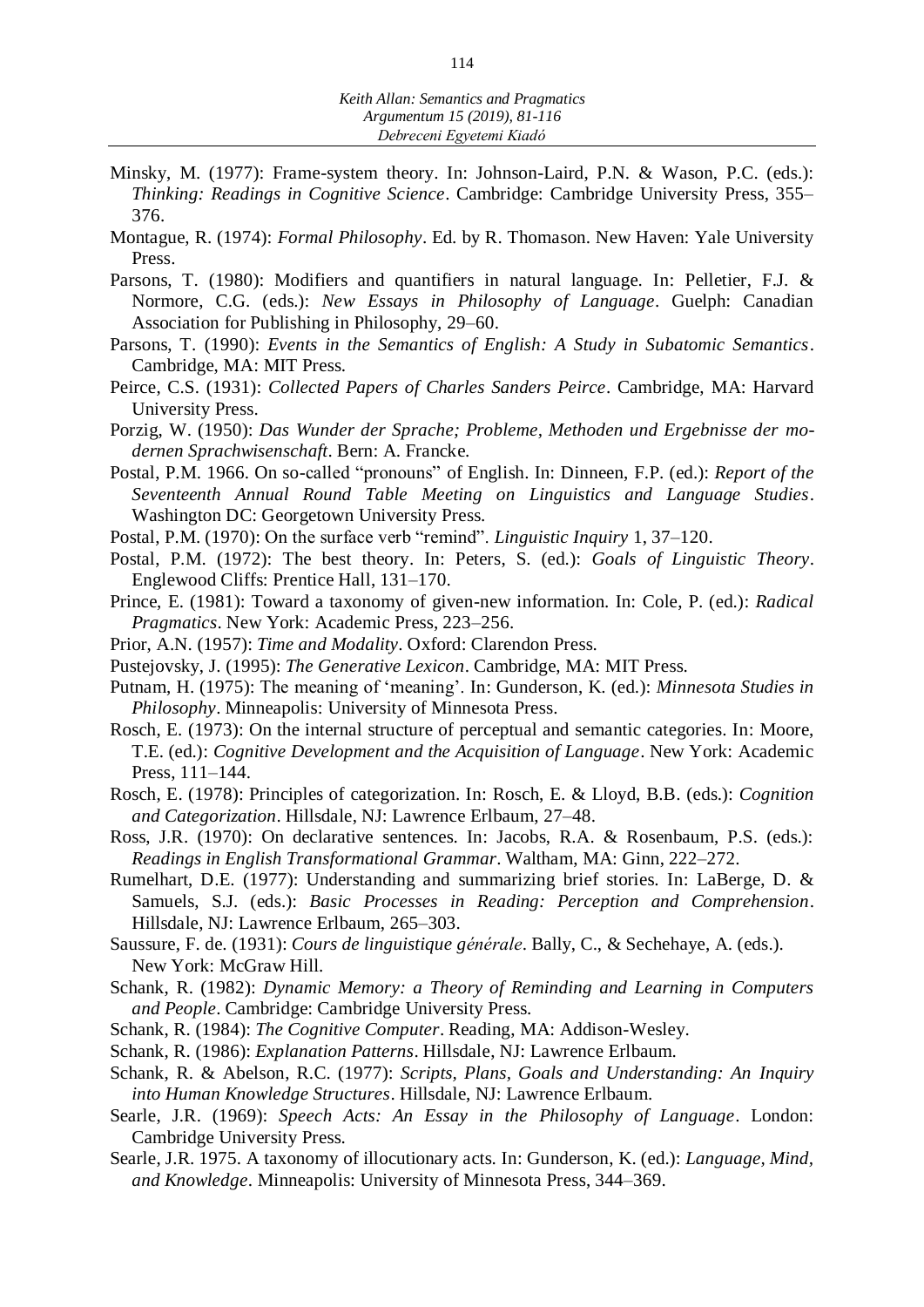- Shibatani, M. (2006): Honorifics. In: Brown, E.K. (ed.): *Encyclopedia of Languages and Linguistics.* Vol. 5, 381–390. Oxford: Elsevier.
- Sidner, C.L. (1979): *Toward a Computational Theory of Definite Anaphora Comprehension in English*. Doctoral dissertation. AI Technical Report #537. MIT.
- Sperber, D. & Wilson, D. (1995): *Relevance: Communication and Cognition*. Oxford: Basil Blackwell.
- Starosta, S. (1988): *The Case for Lexicase: An Outline of Lexicase Grammatical Theory*. London: Pinter.
- Stockwell, R.P., Schachter, P. & Partee, B.H. (1973): *The Major Syntactic Structures of English*. New York: Holt, Rinehart and Winston.
- Stubbs, M. (2001): *Words and Phrases: Corpus Studies of Lexical Semantics*. Oxford: Blackwell.
- Swadesh, M. (1955): Towards greater accuracy in lexico-statistic dating. *International Journal of American Linguistics* 21, 121–37.
- Sweetser, E.E. (1990): *From Etymology to Pragmatics: The Mind-as-Body Metaphor in Semantic Structure and Semantic Change*. Cambridge: Cambridge University Press.
- Traugott, E.C. & Dasher, R.B. (2002): *Regularity in Semantic Change*. Cambridge: Cambridge University Press.
- Trier, J. (1931): *Der Deutsche Wortschatz im Sinnbezirk des Verstandes: Von den Anfängen bis zum Beginn des 13. Jahrhunderts.* Heidelberg: C. Winter.
- Vachek, J. (1964): *A Prague School Reader in Linguistics*. Bloomington: Indiana University Press.
- Van Valin, R.D. Jr. (ed.) (1993): *Advances in Role and Reference Grammar*. Amsterdam: John Benjamins.
- Van Valin, R.D. Jr. (2001): *An Introduction to Syntax*. Cambridge: Cambridge University Press.
- Van Valin, R.D. Jr. (2005): *Exploring the Syntax-Semantics Interface*. Cambridge: Cambridge University Press.
- Van Valin, R.D. Jr. & LaPolla, R. (1997): *Syntax: Structure, Meaning, and Function*. Cambridge: Cambridge University Press.
- Weinreich, U. (1962): Lexicographic definition in descriptive semantics. In: Householder, F.W. & Saporta, S. (eds.): *Problems in Lexicography: Report of the Conference on Lexicography held at Indiana University November 11-12, 1960*. Bloomington: Indiana University Research Center in Anthropology, Folklore and Linguistics, 25–43.
- Weinreich, U. (1966): Explorations in semantic theory. In: Sebeok, T.A. (ed.): *Current Trends in Linguistics 3*. The Hague: Mouton.
- Weinreich, U. (1969): Problems in the analysis of idioms. In: Puhvel, J. (ed.): *Substance and Structure of Language*. Berkeley: University of California Press, 23–81.
- Weisgerber, L. (1950): *Vom Weltbild der deutschen Sprache*. Düsseldorf: Schwann.
- Wierzbicka, A. (1972): *Semantic Primitives*. Berlin: Athenaum.
- Wierzbicka, A. (1980): *Lingua Mentalis: The Semantics of Natural Language*. Sydney: Academic Press.
- Wierzbicka, A. (1990): The semantics of color terms: semantics, culture, and cognition. *Cognitive Linguistics* 1, 99–150.
- Wierzbicka, A. (1992): The search for semantic primitives. In: Putz, M. (ed.): *Thirty Years of Linguistic Evolution: Studies in Honor of René Dirven on the Occasion of his Sixtieth Birthday.* Amsterdam: John Benjamins, 215–242.